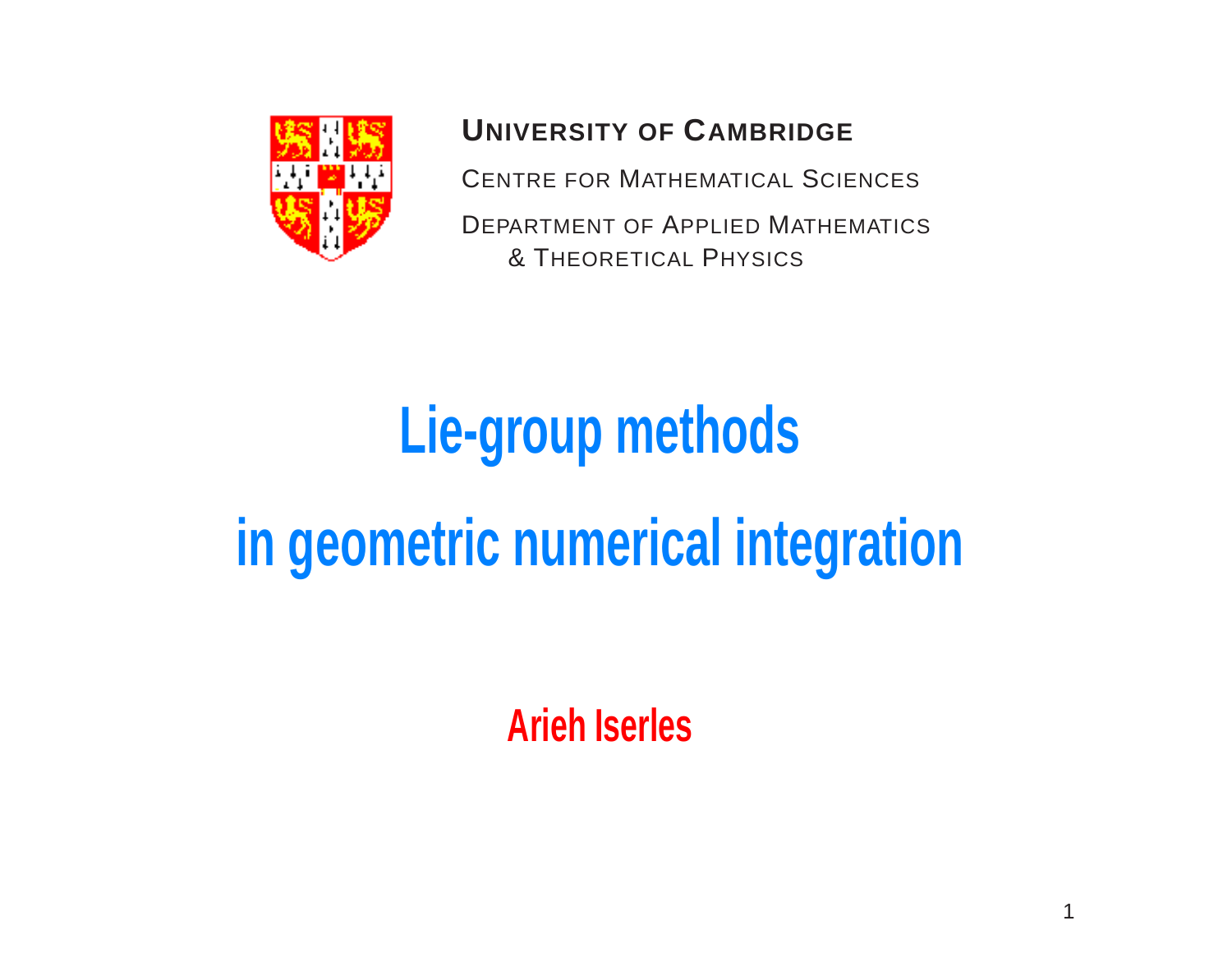# **OUTLINE**

- 1. Why geometric numerical integration?
- 2. Elements of differential geometry
- 3. The exponential and trivializations
- 4. Runge–Kutta–Munthe-Kaas methods
- 5. Magnus and Magnus-type expansions
- 6. Multivariate quadrature
- 7. Graded Lie algebras
- 8. The matrix exponential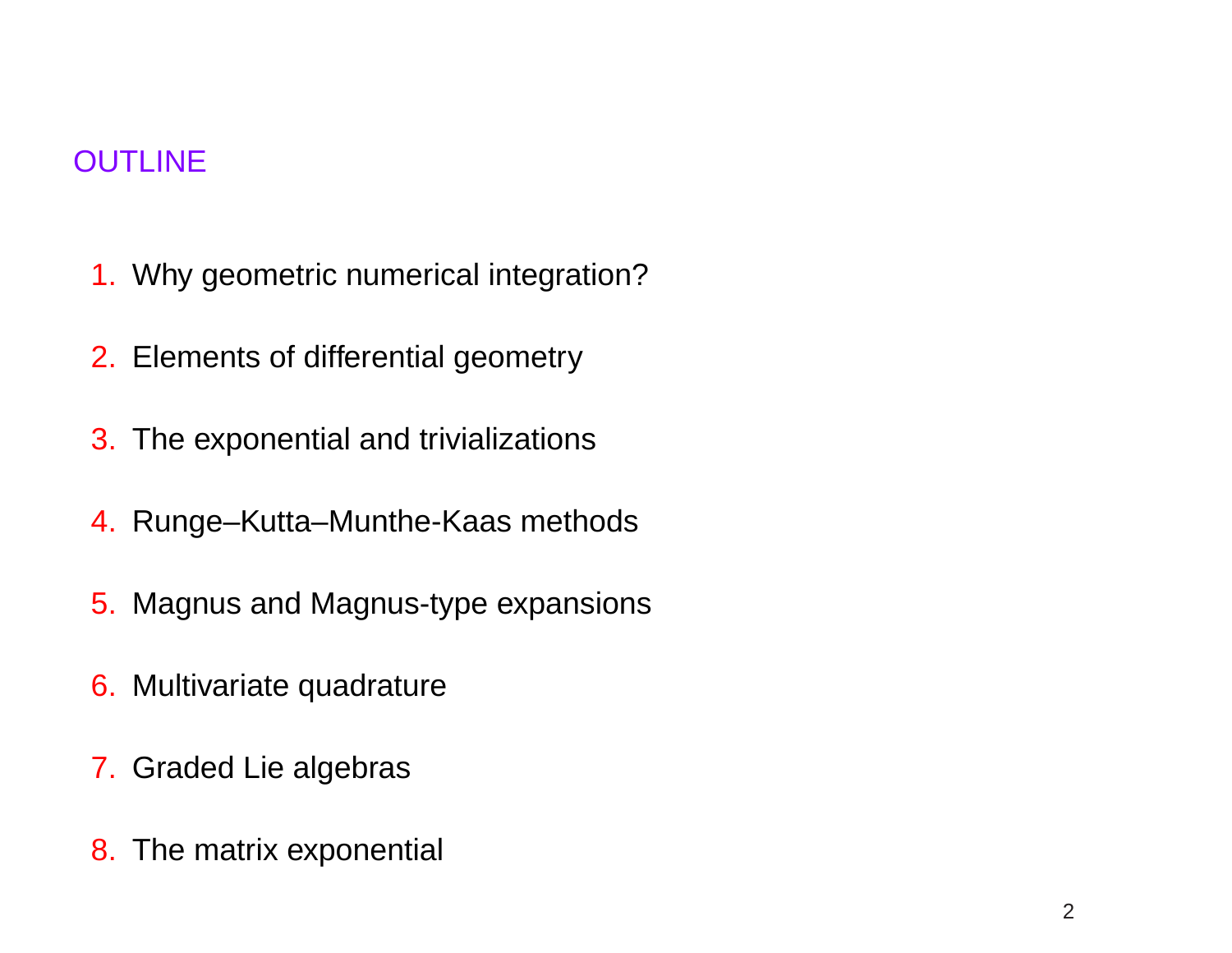# **Why geometric numerical integration?**

A classical paradigm of applied mathematics:

Do rigorous, pure mathematics as much as possible. Determine qualitative features of your problem. And then, when exact analysis has reached its limits, resort to computation.

The problem: having spent great effort and ingenuity on finding precise qualitative information on the behaviour of our problem, which often has deep physical significance, we produce numerical solution that does not respect this qualitative information.

Invariants represent important qualitative information about the differential system: it is often advantageous to respect them under discretization. **This means designing numerical methods that share qualitative features of the differential equation(s).**

This is precisely the goal of **geometric numerical integration (GNI)**.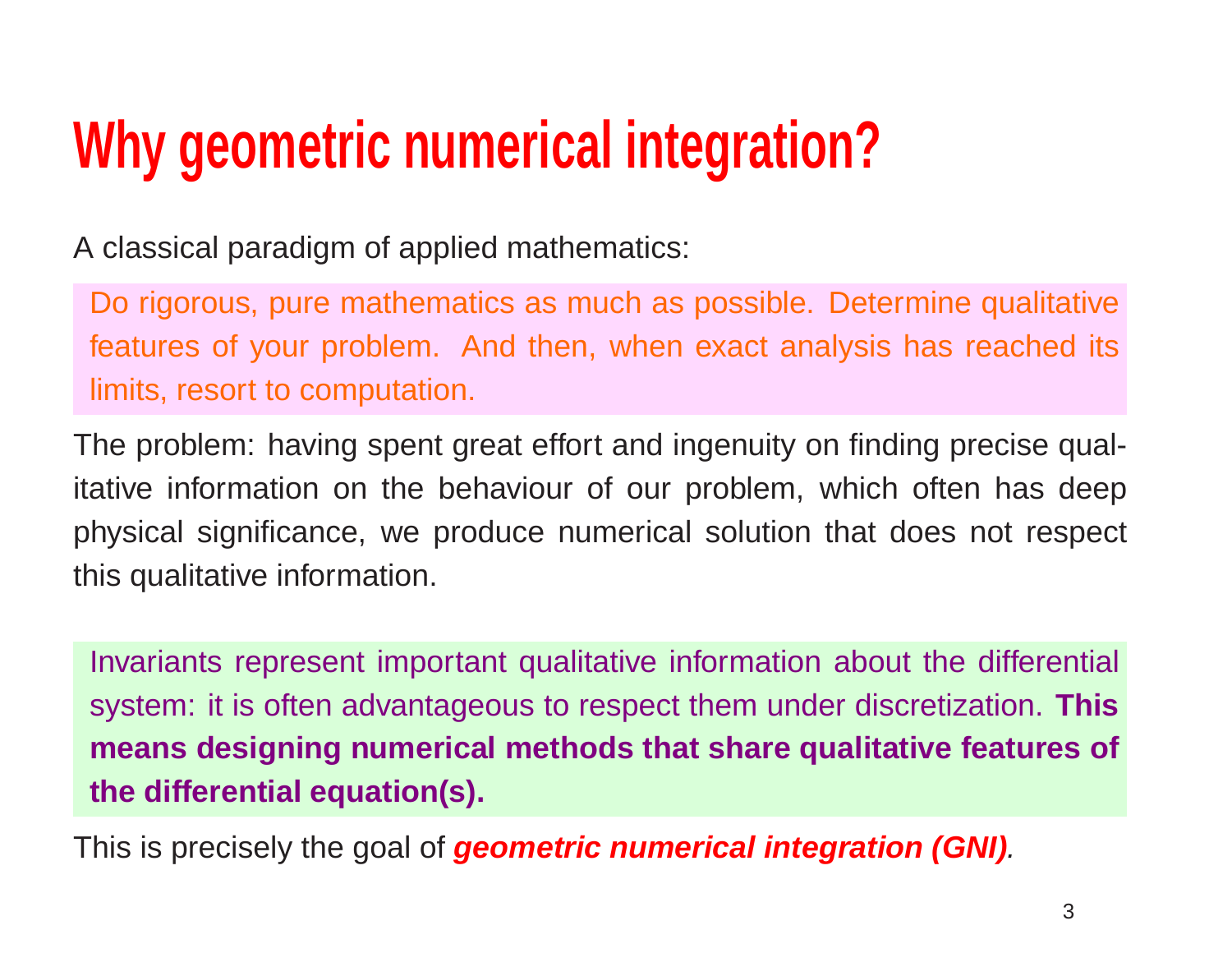### **Major themes in GNI:**

- Symplectic methods for DEs with Hamiltonian structure (Newton, Störmer, Verlet, de Vogelaerre, Feng Kang, Sanz-Serna, Scovel, Hairer & Lubich, Bennetin & Gorgili, . . . )
- Volume and energy conservation in DEs (Feng Kang, McLachlan & Quispel, . . . )
- Methods respecting Lie-Poisson structure (Marsden, Lewis & Simo, Ratiu, . . . )
- Methods replacing symplectic structure by <sup>a</sup> 'nearby' symplectic structure (Moser & Veselov, Marsden, Bridges & Reich, Hong, . . . )
- Methods for problems evolving on <sup>a</sup> differentiable manifold, in particular on <sup>a</sup> homogeneous manifold

(Crouch, Munthe-Kaas, AI & Nørsett, Zanna, Owren, . . . )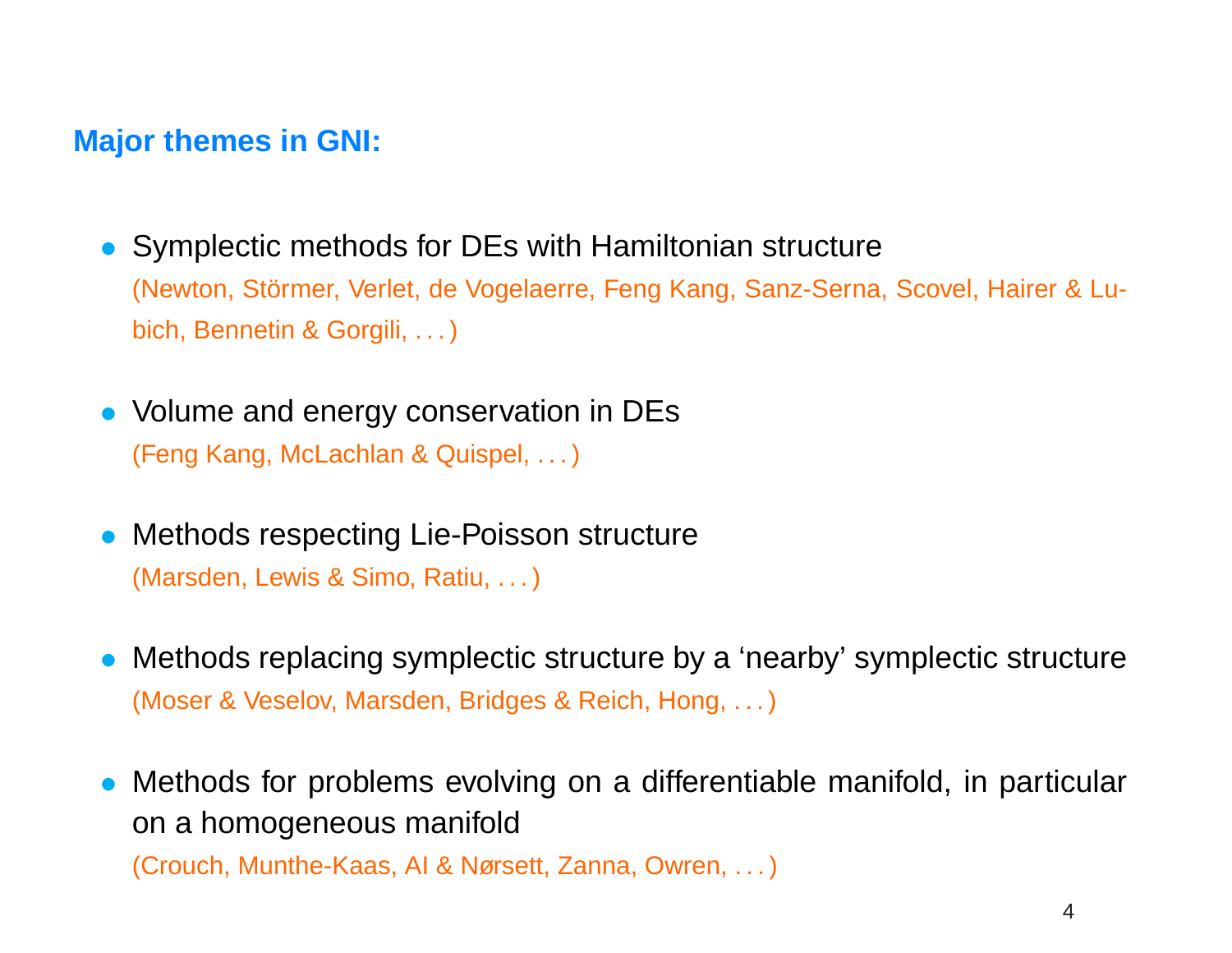# **Major techniques in GNI:**

- Identification of 'classical' methods that retain geometric invariants (Sanz-Serna, Scovel, Skeel, . . . )
- Splitting and composition methods (Yošida, McLachlan & Quispel, Sanz-Serna & Murua, Blanes & Casas, ...)
- Backward error analysis (Naishtadt, Bennetin & Gorgili, Reich, Hairer & Lubich, . . .)
- Clever asymptotic expansions (Cohen, Hairer & Lubich)
- Structure-preserving projection techniques (Hairer & Lubich, Calvo, AI & Zanna, . . . )
- Trivializations, group actions and Lie-algebraic techniques

(Lewis & Simo, Crouch, Munthe-Kaas, AI, Nørsett, Zanna, P. Olver, Owren, . . . )

• Tricks from linear and abstract algebra (Munthe-Kaas & Owren, Munthe-Kaas, Quispel & Zanna, AI & Zanna, . . . )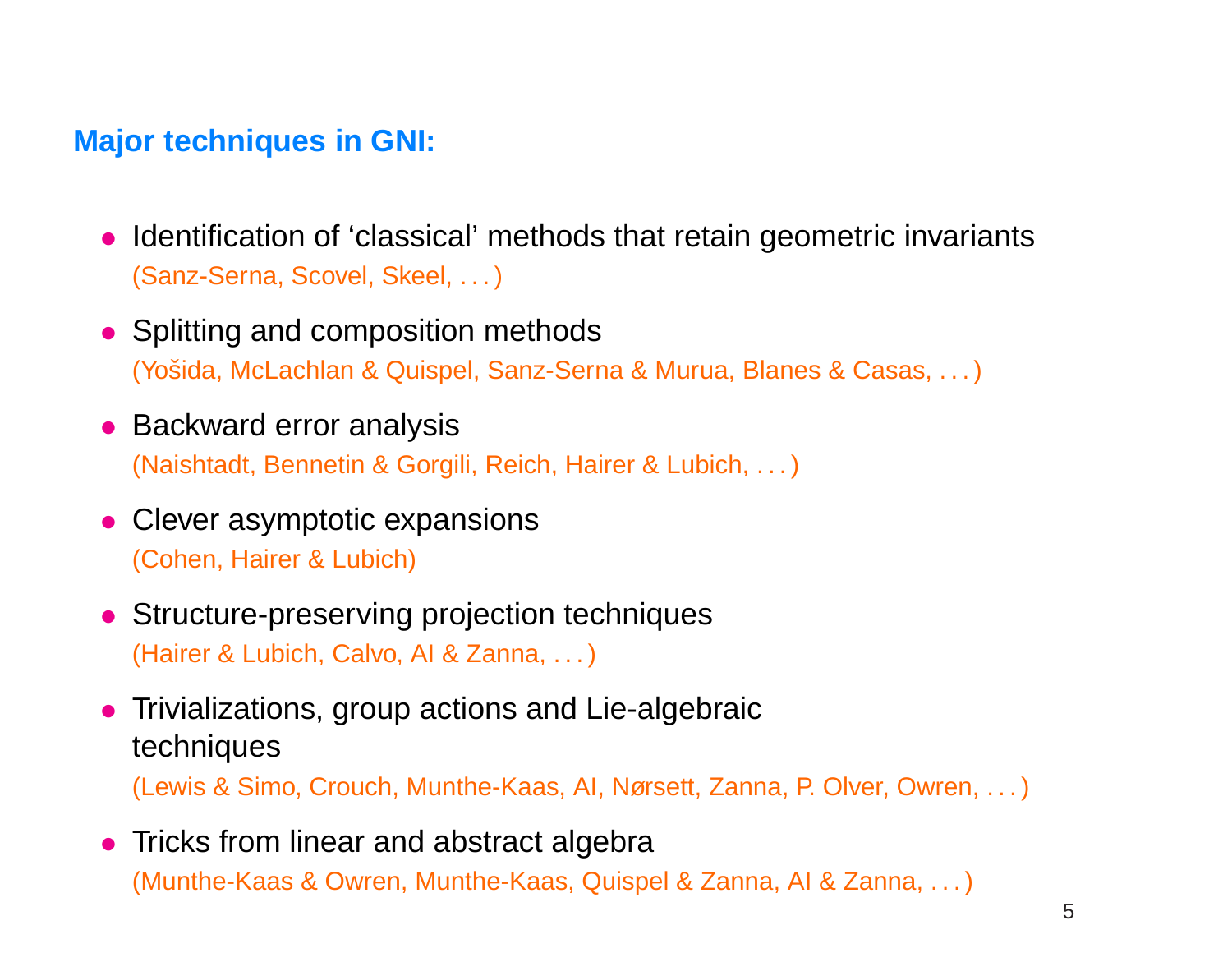# **Elements of differential geometry**

A smooth manifold is <sup>a</sup> smooth domain which locally 'looks like' an Euclidean space: more formally, it can be covered by <sup>a</sup> smooth atlas made out of local coordinate charts. Conceptually, think of



A tangent vector at  $p \in \mathcal{M}$  is  $\mathsf{d}\rho(t)/\mathsf{d}t|_{t=0}$ , where  $\rho(t) \in \mathcal{M}$  is a smooth curve s.t.  $\rho(0) = p$ .

The linear space of all tangents at  $p$  is the tangent space  $\boldsymbol{\mathsf{TM}}|_p$ , while

$$
\mathsf{T}\mathcal{M}=\cup_{p\in\mathcal{M}}\mathsf{T}\mathcal{M}|_p
$$

is the tangent bundle.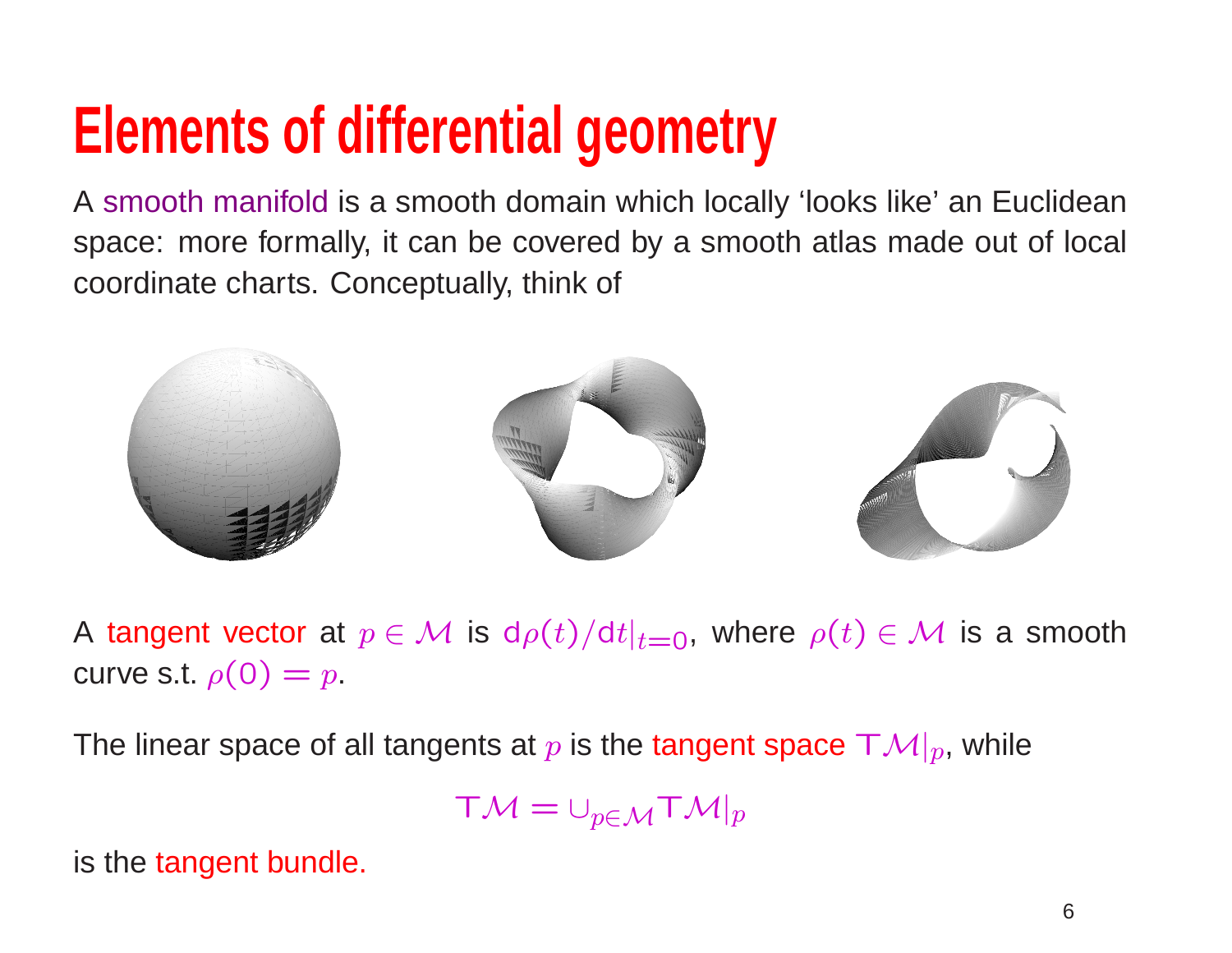The cotangent space  $T^{\star}\mathcal{M}|_{p}$  consists of all linear functionals acting on elements of  $T\mathcal{M}|_{p}$ .

#### **Differential equations and tangents**

A vector field on a manifold M is a smooth function  $F(p) \in TM|_p, p \in M$ .

The set of all vector fields over M is denoted by  $\mathfrak{X}(\mathcal{M})$  and, clearly, it is a linear space.

The differential equation

 $y' = F(y), \quad t \ge 0, \qquad y(0) = y_0 \in \mathcal{M},$ 

where  $F \in \mathfrak{X}(\mathcal{M})$ , evolves on the manifold  $\mathcal{M}$ .

The flow of this DE is

$$
y(t) = \Psi_{t,F}(y_0), \qquad t \ge 0.
$$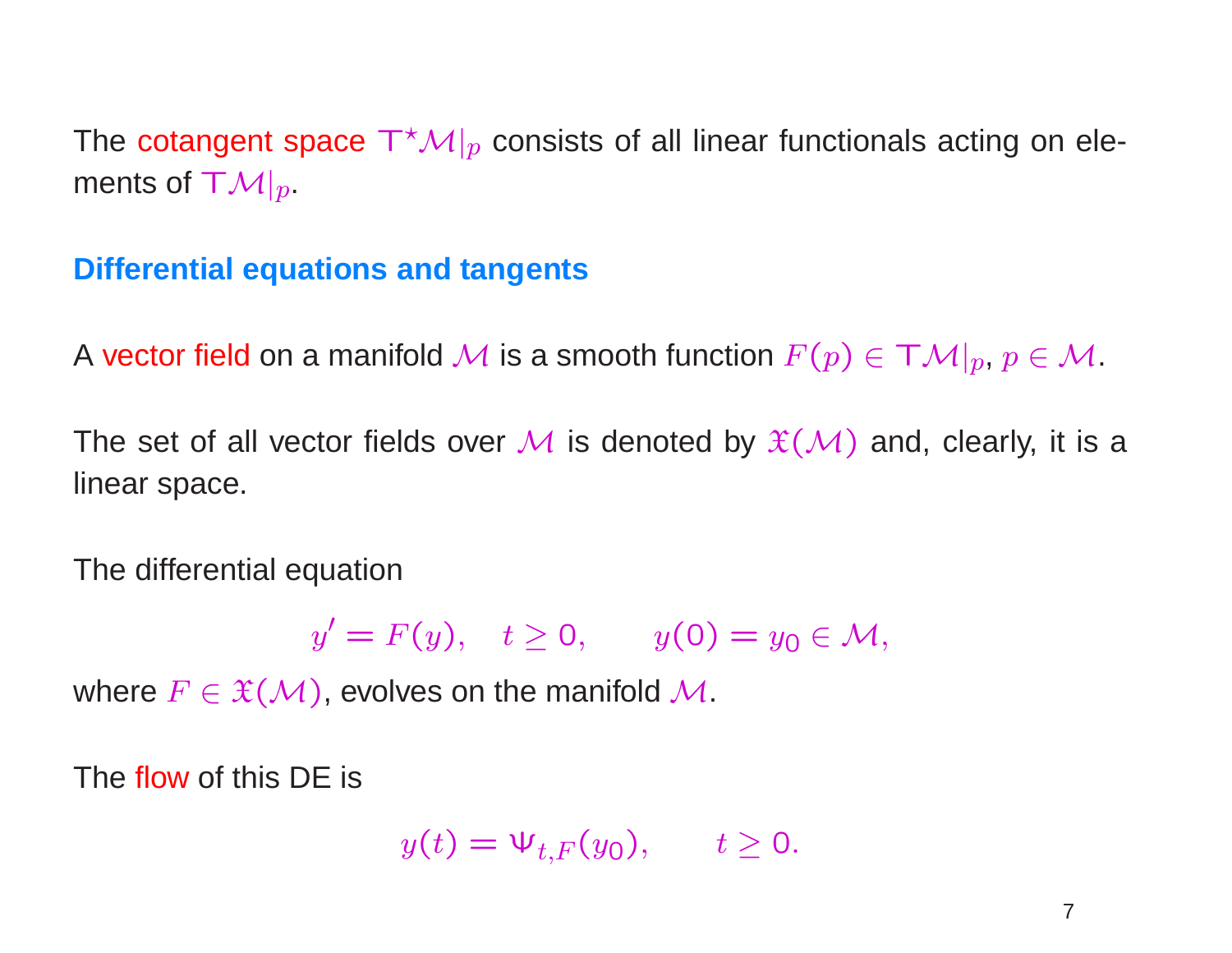**Therefore** 

$$
F(y) = \frac{\mathrm{d}}{\mathrm{d}t} \Psi_{t,F}(y_0)|_{t=0}.
$$

In other words,  $F$  is the infinitisimal generator of the flow.

Noting that  $\Psi_{\alpha,F} = \Psi_{1,\alpha F}$ , we define

 $\Psi_{1,F} = \exp(F)$ , hence  $\exp(tF) = \Psi_{t,F}$ .

This is the exponential map.

[This should not be confused with the concept of <sup>a</sup> semigroup in PDE theory, although at <sup>a</sup> deeper abstract level the two are actually quite similar!]

#### In general, flows fail to commute. Thus, let

 $\Phi_{s,t} = \exp(sF) \circ \exp(tG) \circ \exp(-sF) \circ (-tG).$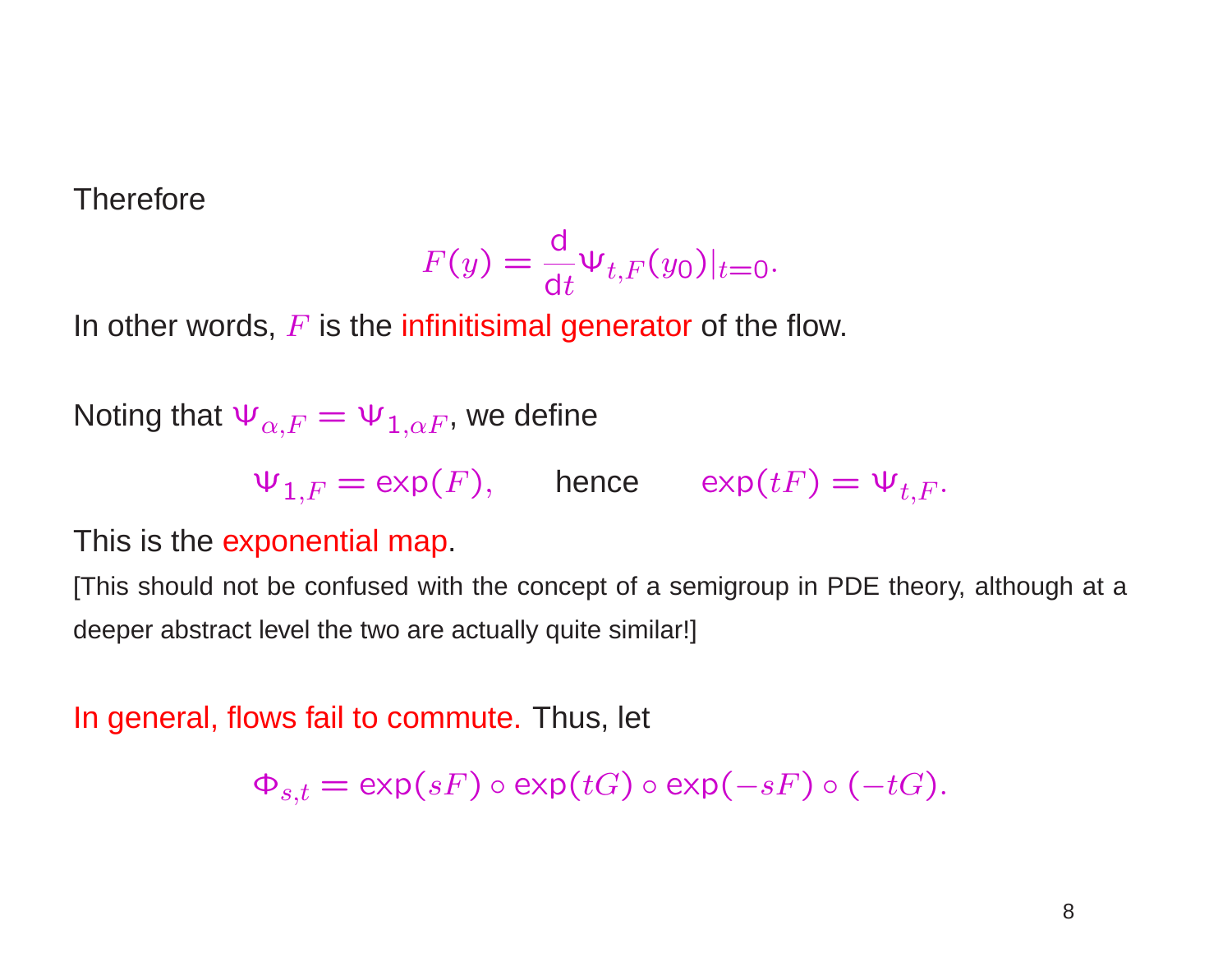If flows commute then  $\Phi_{s,t}(y) = y$ , but this isn't in general true.



The local measure of lack of commutativity is the commutator  $H = [F, G]$ where (translating to the standard Euclidean coordinates in  $\mathbb{R}^n$ )

$$
H_i(y) = \sum_{j=1}^n \left\{ G_j(y) \frac{\partial F_i(y)}{\partial y_j} - F_j(y) \frac{\partial G_i(y)}{\partial y_j} \right\}.
$$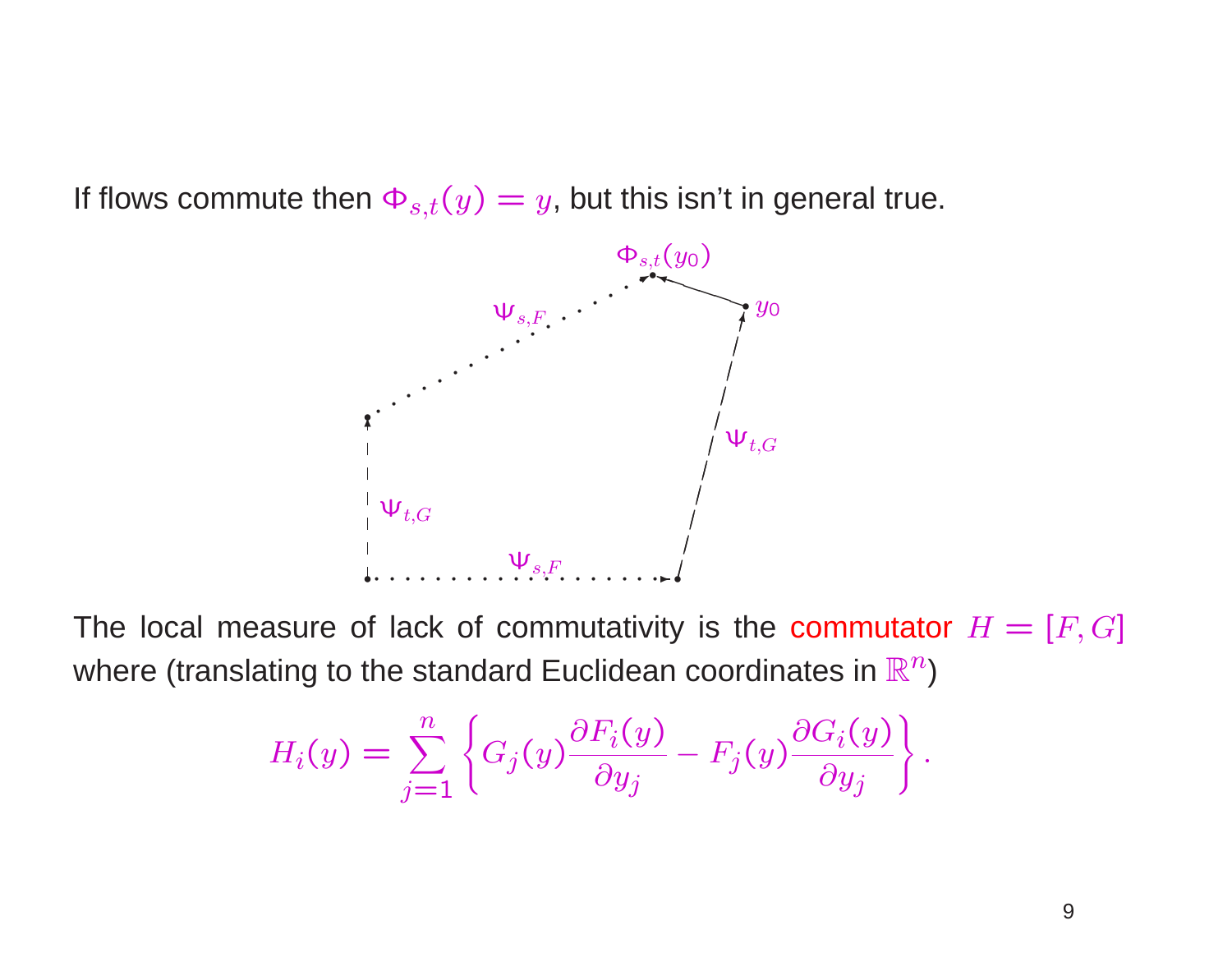Note that for every  $F, G, H \in \mathfrak{X}(\mathcal{M})$  and scalar  $\alpha$  we have the following features of the bracket operation:

**Skew symmetry:**  $[F, G] = -[G, F]$ ; **Bilinearity:**

$$
[\alpha F, G] = \alpha [F, G],
$$
  

$$
[F + G, H] = [F, H] + [G, H];
$$

**The Jacobi identity**

 $[F, [G, H]] + [G, [H, F]] + [H, [F, G]] = 0.$ 

Therefore,  $\mathfrak{X}(\mathcal{M})$  is a Lie algebra.

In the important case of linear DE  $y' = ay$  (where a is a matrix) we have  $\Psi_{t,F}(y) = \exp(ta)y_0$ , with the familiar matrix exponential

$$
e^{ta} = \sum_{m=0}^{\infty} \frac{1}{m!} t^m a^m.
$$

In that case  $[a, b] = ab - ba$ .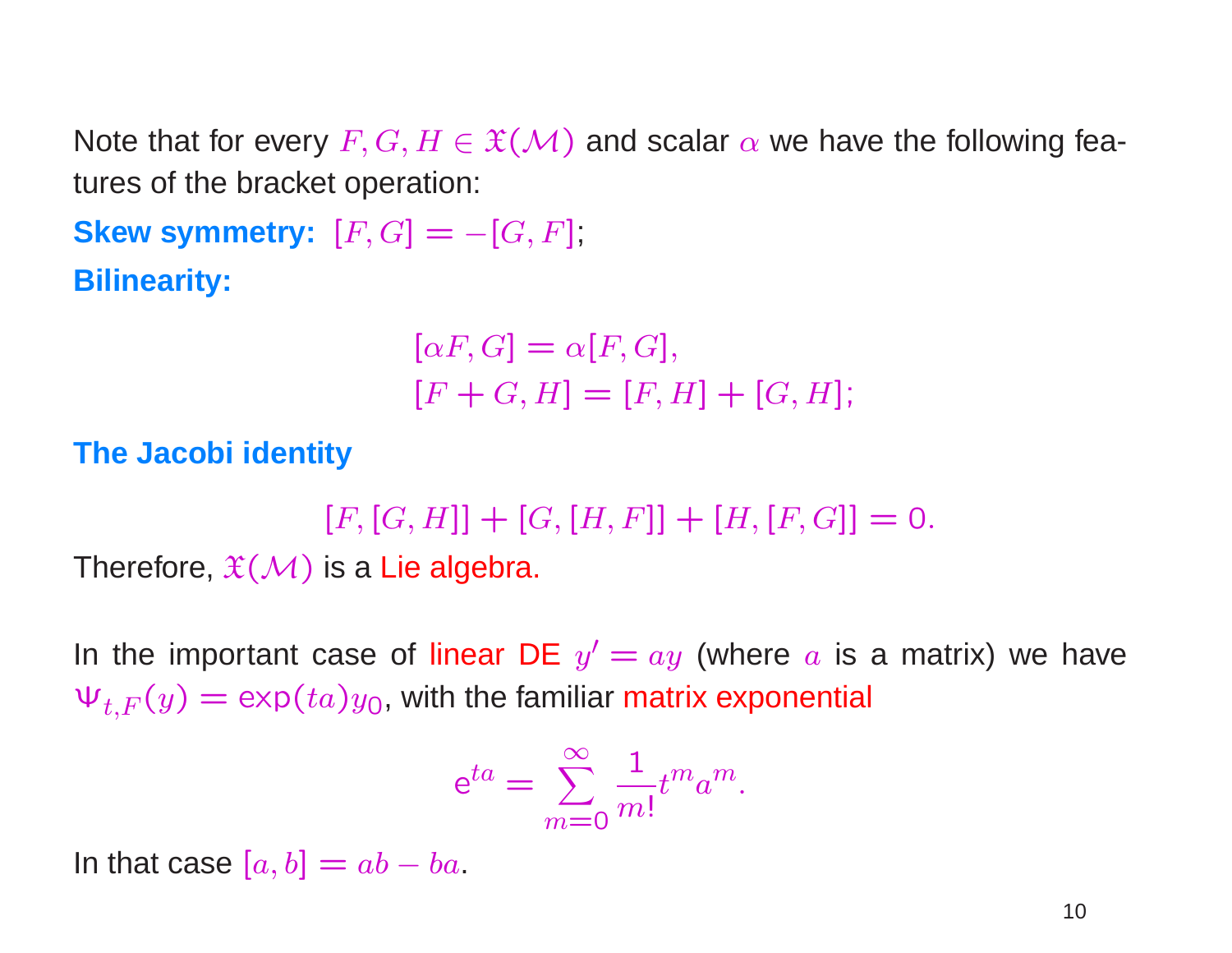### **Examples of manifolds:**

- The sphere  $\mathbb{S}_n\subset \mathbb{R}^n$ :  $\boldsymbol{x}\in \mathbb{R}^n$  s.t.  $\|\boldsymbol{x}\|=1$ ;
- The regular torus  $\mathbb{T}_n\subset \mathbb{R}^n$ :  $x\in \mathbb{R}^n$  which are 1-periodic in each coordinate;
- The orthogonal group  $SO(n)$  of  $n \times n$  orthogonal matrices;
- The Grassmannian  $G_{n,m}$  of real  $n \times m$  matrices,  $m \leq n$ , consisting of unit-length columns which are orthogonal to each other and equivalenced by orthogonal transformations;
- The isospectral orbit  $\mathbb{I}_n(y_0)$  of all  $n \times n$  symmetric matrices which are similar to the symmetric matrix  $y_0$ ;
- The projective space  $\mathbb{P}^n$  of all lines in  $\mathbb{R}^n$  that pass through the origin.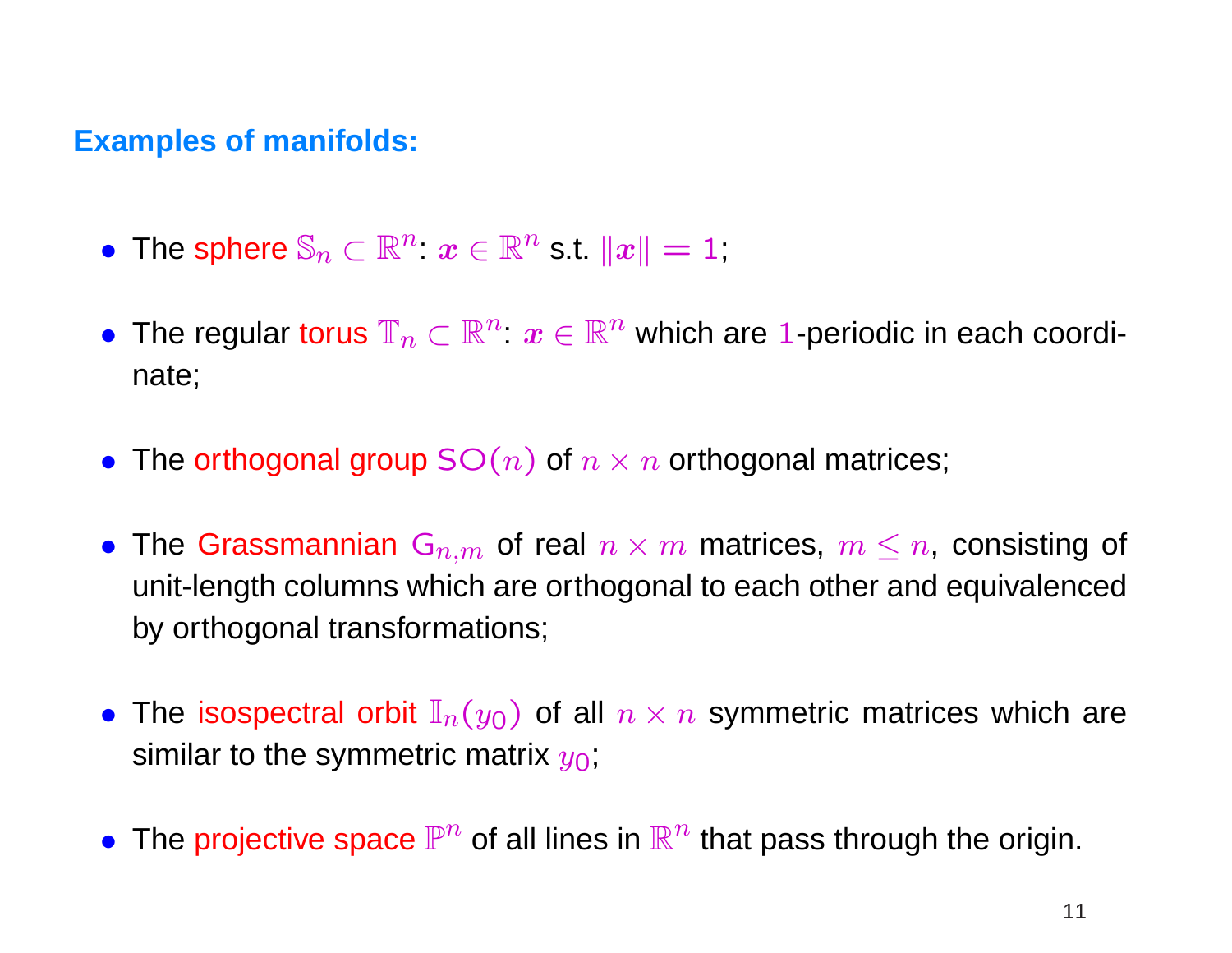### **Lie groups**

*Lie group*  ${\mathcal G}$  is smooth manifold, endowed with group structure which is continuous with respect to the topology of the manifold.

 $\mathrm{O}(n,\mathbb{R})$ : real  $n\times n$  orthogonal matrices (*orthogonal group*);

SL $(n,\mathbb{R})$ : real  $n\times n$  matrices with unit determinant (the *special linear group*);

SU $(n,\mathbb{C})$ : complex  $n\times n$  unitary matrices with unit determinant (the special unitary group);

SO $(n,m,\mathbb{R})$ : real  $n\times n$  matrices  $a$  s.t.  $apa^\top = p,$   $p =$  diag  $[1_m,-1_{n-m}],$ with unit determinant. ( $n = 4$ ,  $m = 1$ : the Lorenz group);

- $\mathsf{E}(n,\mathbb{R})$ : The Euclidean group of all translations and length-preserving linear transformations in  $\mathbb{R}^n$ ;
- $\mathsf{A}(n,\mathbb{R})$ : The affine group of all translations and area-preserving linear transformations in  $\mathbb{R}^n$ .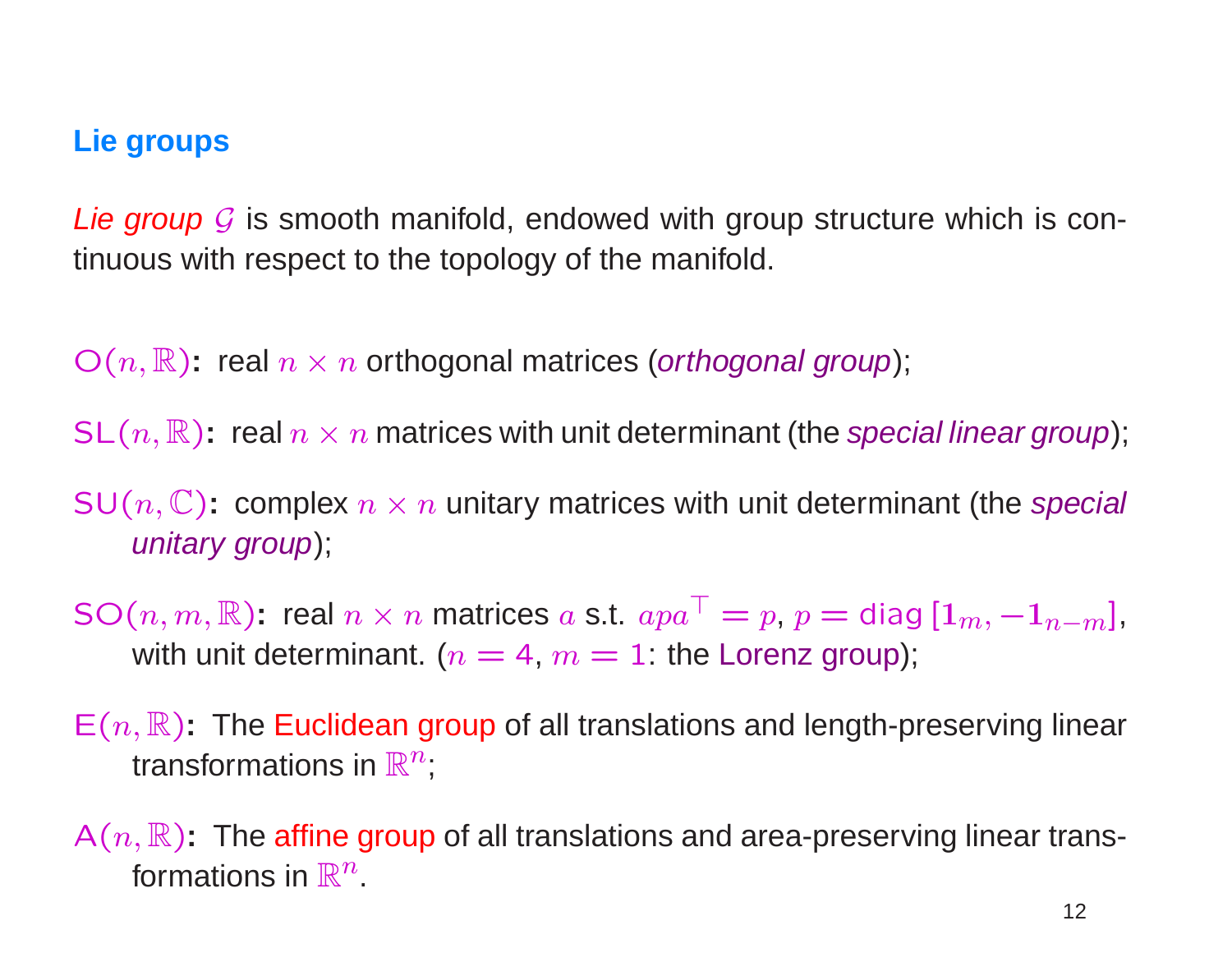# **Why are Lie groups useful?**

Lie groups are important since they provide an appropriate formalism to investigate symmetries, invariants and qualitative behaviour of differential equations.

There are many other good reasons why Lie groups are important. We'll see one (group actions on manifolds) but there are many others, not least in number theory.

Many physical laws are conveniently formulated with built-in Lie-group symmetries.

For example, laws of motion have  $SO(3)$  symmetry, equations of special relativity evolve in  $SO_{4,1}$  and theory of superstrings can be formulated in  $SU(32)$ and in  $E(8) \times E(8)$ .

A finite-dimensional Lie group can be usually (but not always!) represented as a subgroup of the set of  $n \times n$  nonsingular square matrices,  $GL_n[\mathbb{F}]$ , for some  $n \geq 1$  and a field  $\mathbb F$ . Such groups are called *matrix Lie groups.*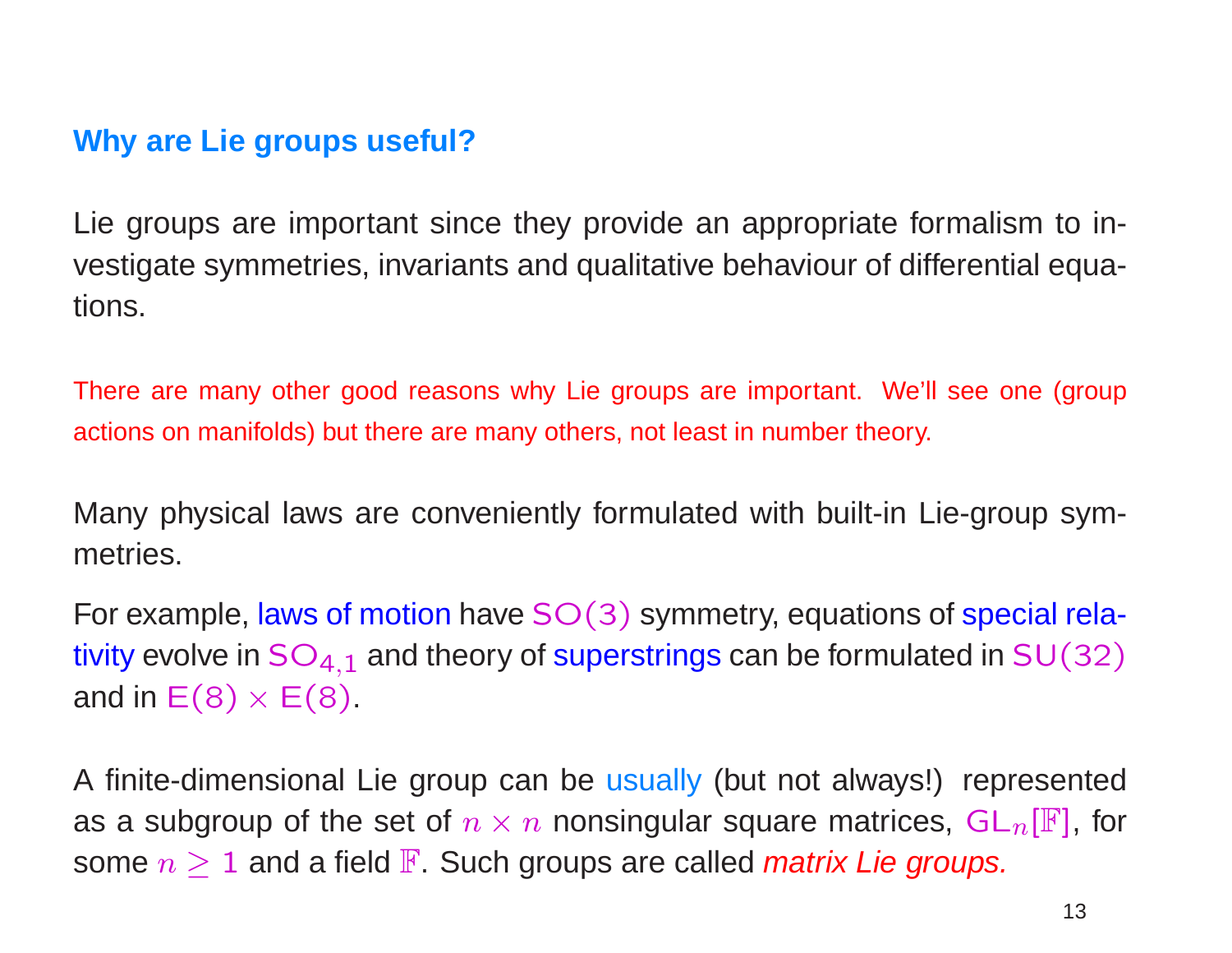#### **The tangent space of <sup>a</sup> Lie group**

Let  ${\mathcal G}$  be a Lie group and  ${\mathfrak g} = {\mathsf T} {\mathcal G}|_I$  the tangent space at identity. Since  ${\mathcal G}$  is a group, it follows at once that

 $\bigcap g|_X = \mathfrak{g} X$  for all  $X \in \mathcal{G}$ .

Since (as we have already seen) there is <sup>a</sup> natural isomorphism between (finite-dimensional) linear vector fields and square matrices, we deduce that

- $\bullet\,$   $g$  is a Lie algebra (cf. next slide)
- The exponential map is the classical matrix exponential.
- Let  $\rho$  and  $\sigma$  be smooth curves on  $\mathcal G$  s.t.  $\rho(t) = I + ta + \cdots$  and  $\sigma(t) = I + tb + \cdots$  Then  $a, b \in \mathfrak{g}$  and

$$
[a, b] = \frac{\partial^2}{\partial t \partial s} \rho(s) \sigma(t) \rho(-s)|_{t=s=0} = ab - ba.
$$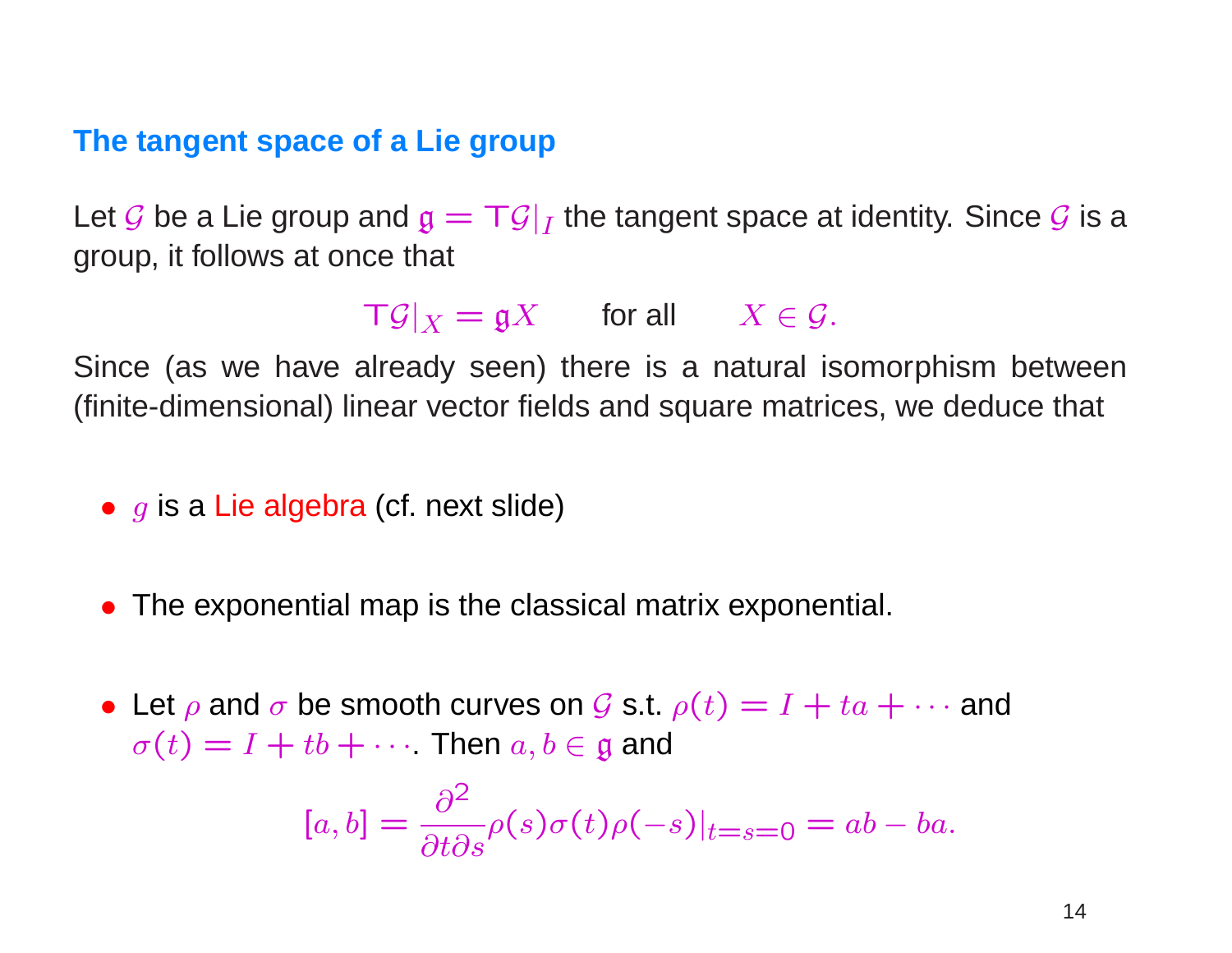#### **Lie algebras**

We say that the abstract set  $\mathfrak g$  is a Lie algebra if it is a linear space, which in addition is closed under the binary operation  $[\cdot, \cdot] : \mathfrak{g} \times \mathfrak{g} \to \mathfrak{g}$  which obeys the following axioms:

1. Linearity: For every  $a, b, c \in \mathfrak{g}$  and scalars  $\alpha, \beta$  it is true that

 $[\alpha a + \beta b, c] = \alpha [a, c] + \beta [b, c].$ 

2. Skew-symmetry: For every  $a, b \in \mathfrak{g}$ 

$$
[a, b] = -[b, a].
$$

3. The Jacobi identity: For every  $a, b, c \in \mathfrak{g}$  $[[a, b], c] + [[b, c], a] + [[c, a], b] = 0.$ 

Lie algebras can be fairly strange objects and not all of them originate as tangent spaces of Lie groups. A nice example is the modular group  $SL(n, \mathbb{Z})$  of integer matrices with unit determinant, which is important in number theory.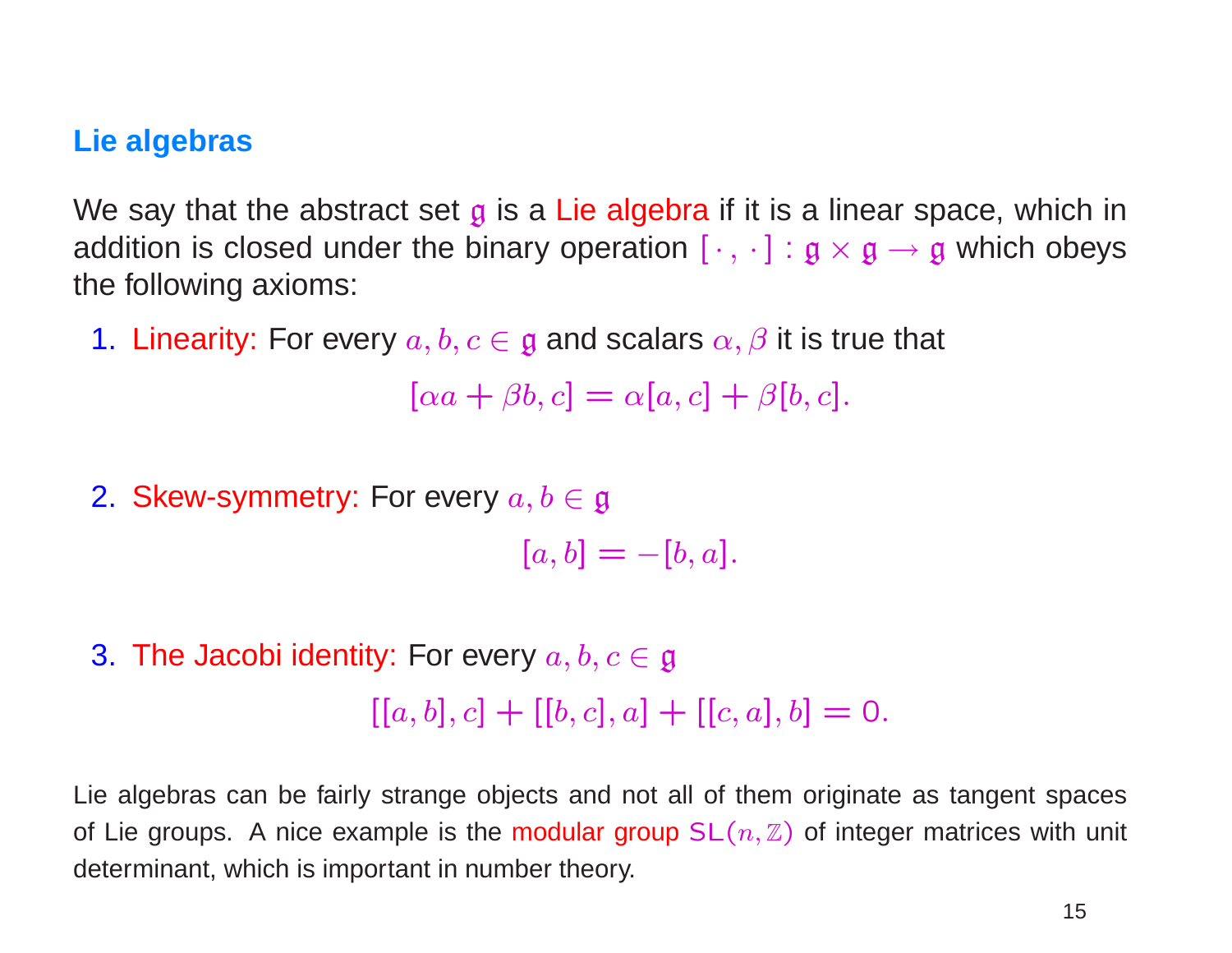### **Examples of Lie algebras**

- 1. Lie group:  $O(n,\mathbb{R}), SO(n,\mathbb{R})$ Lie algebra: The set  $\mathfrak{so}(n,\mathbb{R})$  of real  $n \times n$  skew symmetric matrices;
- 2. Lie group:  $SL(n, \mathbb{R})$ : Lie algebra: The set  $\mathfrak{sl}(n,\mathbb{R})$  of real  $n \times n$  matrices with zero trace;
- 3. Lie group:  $SO(n, m, \mathbb{R})$ :

Lie algebra: The set  $\mathfrak{so}(n,m,\mathbb{R})$  of real  $n \times n$  matrices a such that  $ap + pa^{\top} = 0$ , where  $p = \text{diag}[1_m, -1_{n-m}]$ . With greater generality, for any nonsingular symmetric  $p$  and the quadratic Lie group

$$
\{x \in \mathsf{GL}(n,\mathbb{R}) \,:\, xpx^\top = p\}
$$

the corresponding Lie algebra is

$$
\{a\in\mathfrak{gl}(n,\mathbb{R})\,:\,ap+pa^\top=0.
$$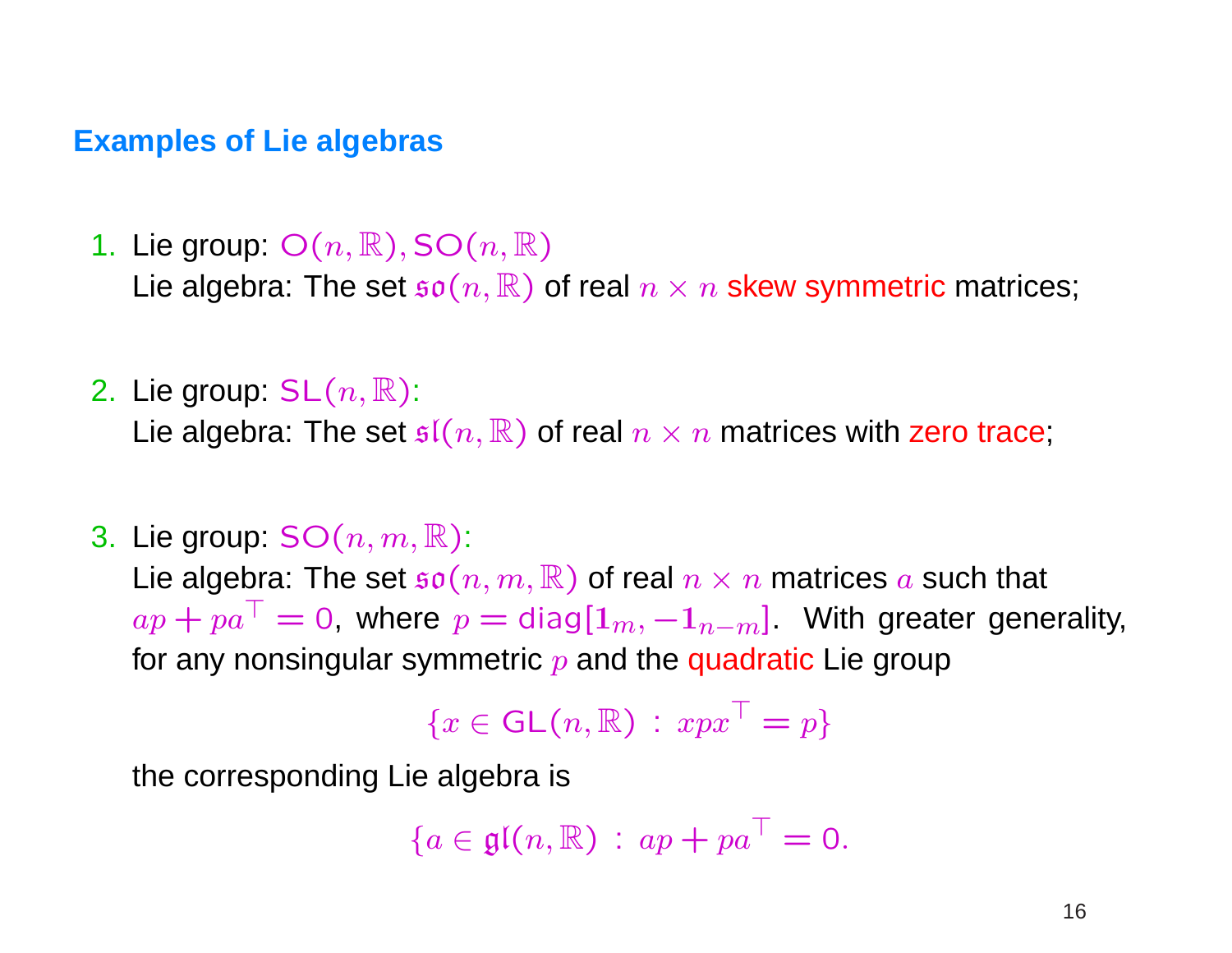### **Group actions**

An action of a Lie group G on a manifold M is a smooth map  $\Lambda: \mathcal{G} \times \mathcal{M} \rightarrow \mathcal{M}$ s.t.

$$
\Lambda(I, y) = y, \qquad y \in \mathcal{M},
$$
  
\n
$$
\Lambda(p, \Lambda(q, y)) = \Lambda(pq, y), \qquad p, q \in \mathcal{G}, y \in \mathcal{M}.
$$

- Each group acts on itself;
- $O(n,\mathbb{R})$  acts on on the sphere  $\mathbb{S}_n$ ,  $\Lambda(p,y) = py$ ;
- $SO(n,\mathbb{R})$  acts on the Grassmannian

 $\mathbb{G}(n,m) = \mathsf{S}(n)/(\mathsf{SO}(m) \times \mathsf{SO}(n-m))$ 

• . . . and on the isospectral orbit  $\mathbb{I}_n(y_0)$  via

 $\Lambda(p, y) = p y p^{-1}.$ 

As <sup>a</sup> matter of fact, all previous examples of manifolds are subject to transitive group action: every point in M is reachable from any other point via the group action. In that case M is a homogeneous manifold.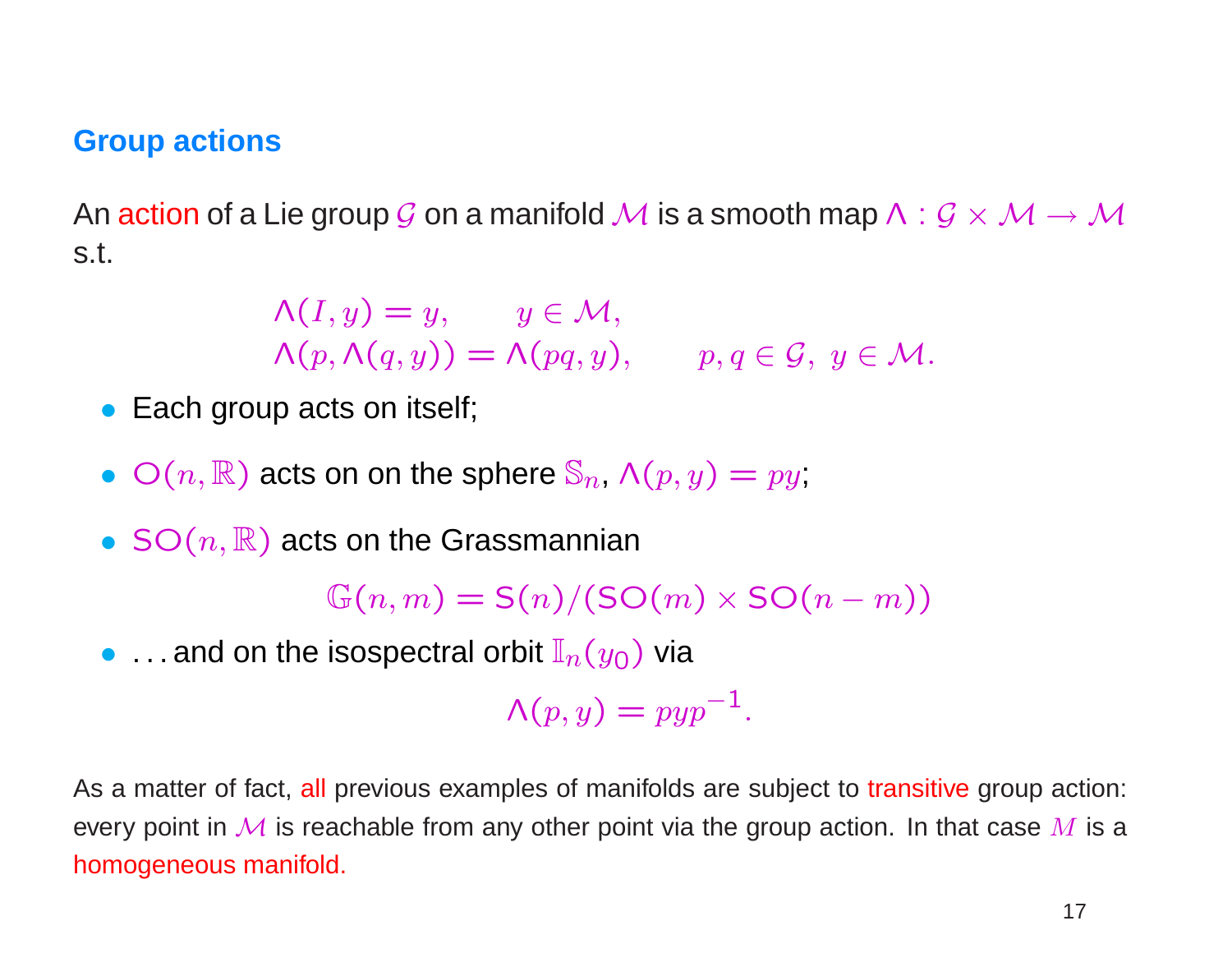#### **Differential equations and group actions**

Given a homogeneous manifold  $\overline{\mathcal{M}}$  and a group action  $\Lambda$  we define  $\lambda_* : \mathfrak{g} \to \mathfrak{X}(\mathcal{M})$  as

$$
\lambda_*(a)(y) = \frac{d}{ds} \Lambda(\rho(s), y)|_{s=0},
$$

where  $\rho(s) = I + at + \cdots$  is a smooth curve in  $\mathcal{G}_s$ .

Suppose that  $\mathcal G$  is a matrix group. Then, for  $a\in \mathfrak g$  the flow of  $\lambda_*$ , i.e.

$$
y' = \lambda_*(a)(y), \quad t \ge 0, \qquad y(0) = y_0 \in \mathcal{M},
$$

can be expressed in the form

$$
y(t) = \Lambda(s(t), y_0), \qquad t \ge 0,
$$

where

$$
s' = as, \quad t \ge 0, \qquad s(0) = I.
$$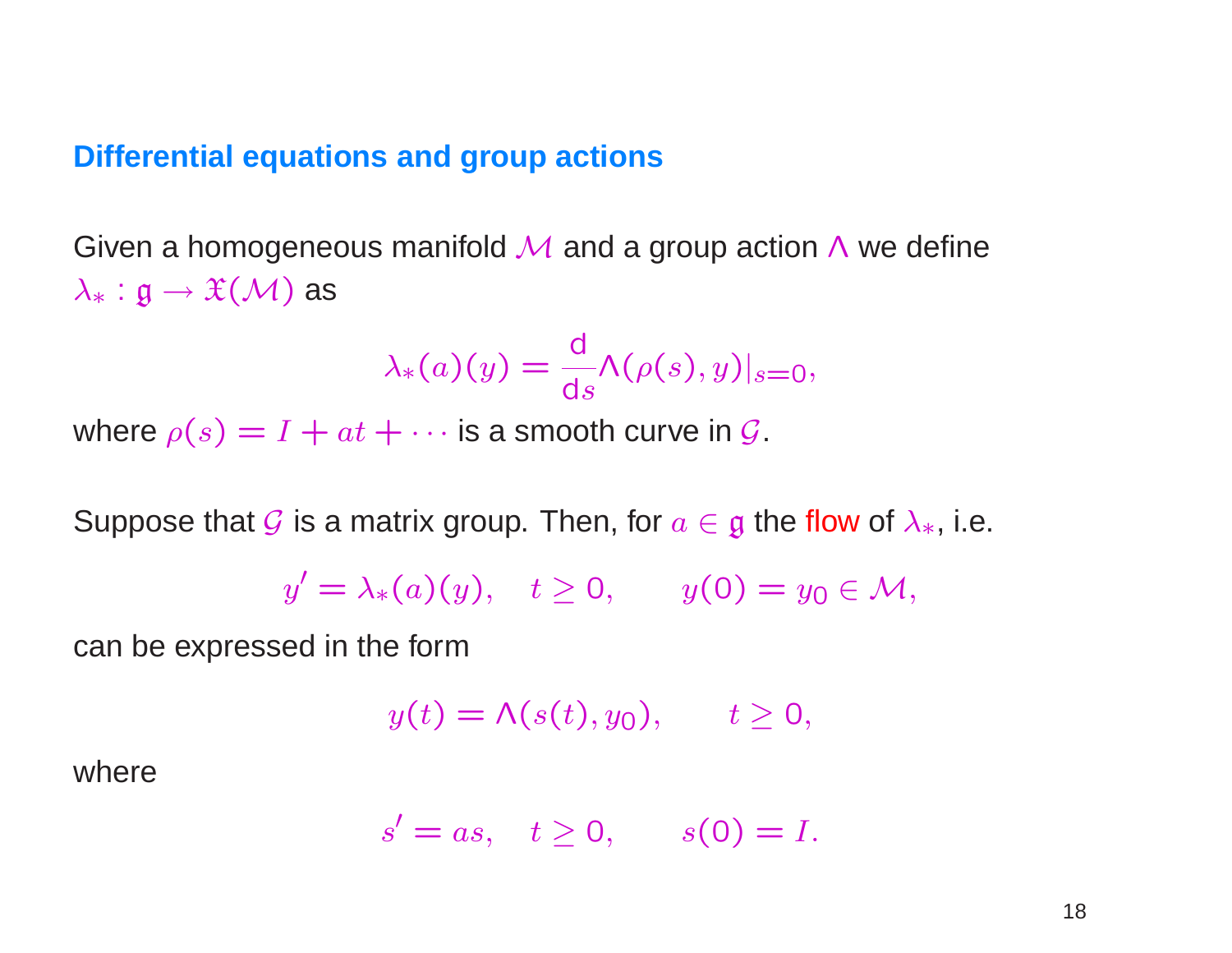This can be generalized from fixed  $a \in \mathfrak{g}$  to a sufficiently smooth function  $a:\mathbb{R}_+\times \mathcal{M}\to \mathfrak{g}$ . The solution of the differential equation

 $y'\lambda_*(a(t,y))(y), \quad t \ge 0, \qquad y(0) = y_0 \in \mathcal{M},$ 

can be represented as  $y(t) = \Lambda(s(t), y_0)$ , where

 $s' = a(t, \Lambda(s, y_0))s, \quad t \ge 0, \quad s(0) = I,$ 

evolves in G.

#### Therefore,

instead of solving the equation in  $\mathcal{M}$ , i.e. finding  $y_{N+1}$  given  $y_N$ , say, find a group action that takes  $y_N$  to  $y_{N+1}$ .

#### We conclude that

if we can devise <sup>a</sup> numerical method that respects <sup>a</sup> Lie-group structure then it can be extended to respect every homogeneous manifold structure acted upon by that group.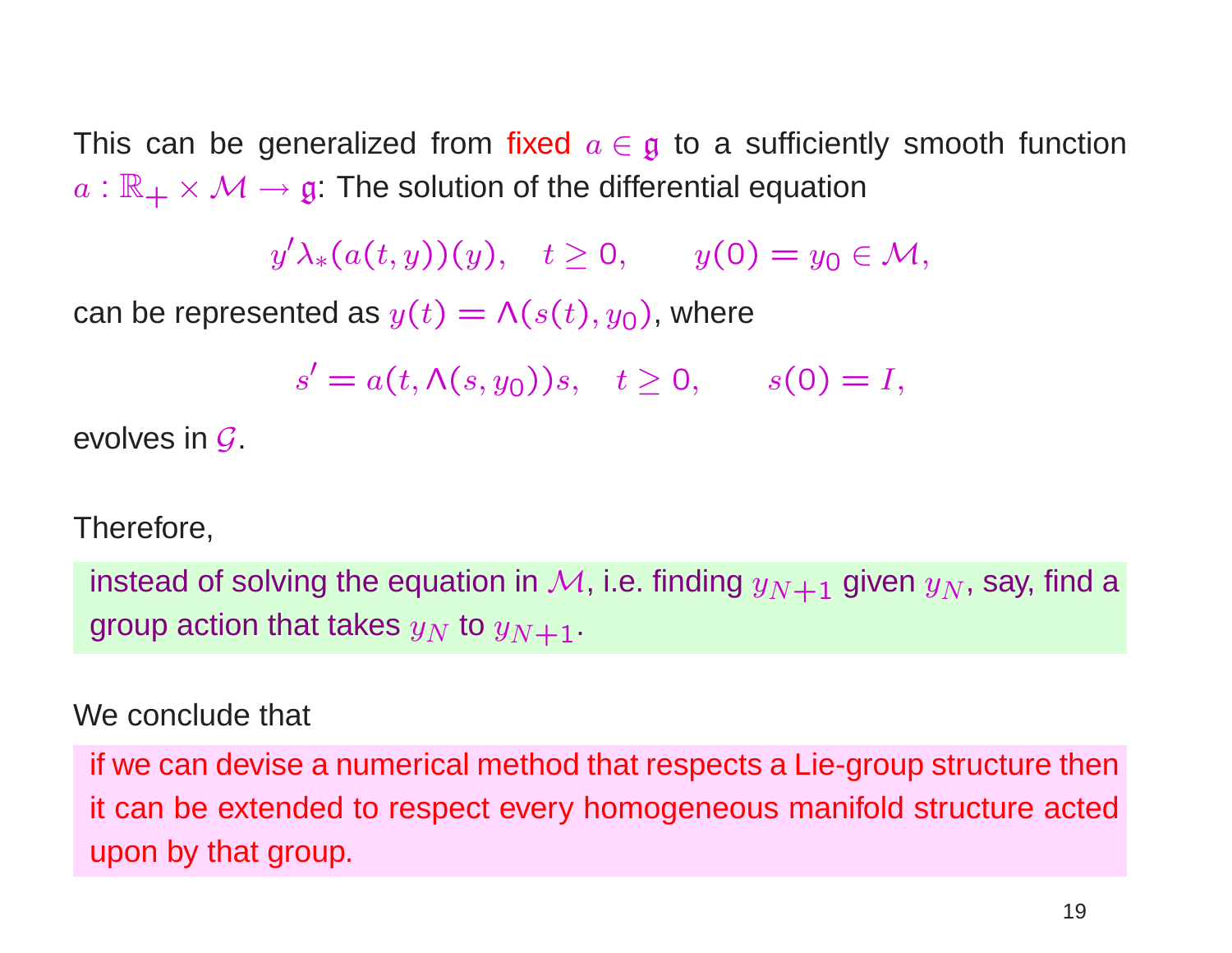# **The main paradigm of Lie-group methods**

Instead of <sup>a</sup> group action, we can consider an algebra action. Specifically, if  $\mathcal{G} \ni x = \mathsf{e}^v$ , where  $v \in \mathfrak{g}$ , then  $\mu(v,y) = \mathsf{\Lambda}(x,y).$  Note that this is less general than a group action: it is entirely possible that there is no single  $v\in \mathfrak{g}$  s.t.  $x = \mathrm{e}^v$ , although in a finite-dimensional group there always exist  $v_1, v_2, \ldots, v_r$ st  $x = e^{v_1} \cdots e^{v_r}$ 

For example, each element of  $SL(2)$  can be obtained as a product of two exponentials of elements from  $\mathfrak{sl}(2)$ .

We follow the pattern

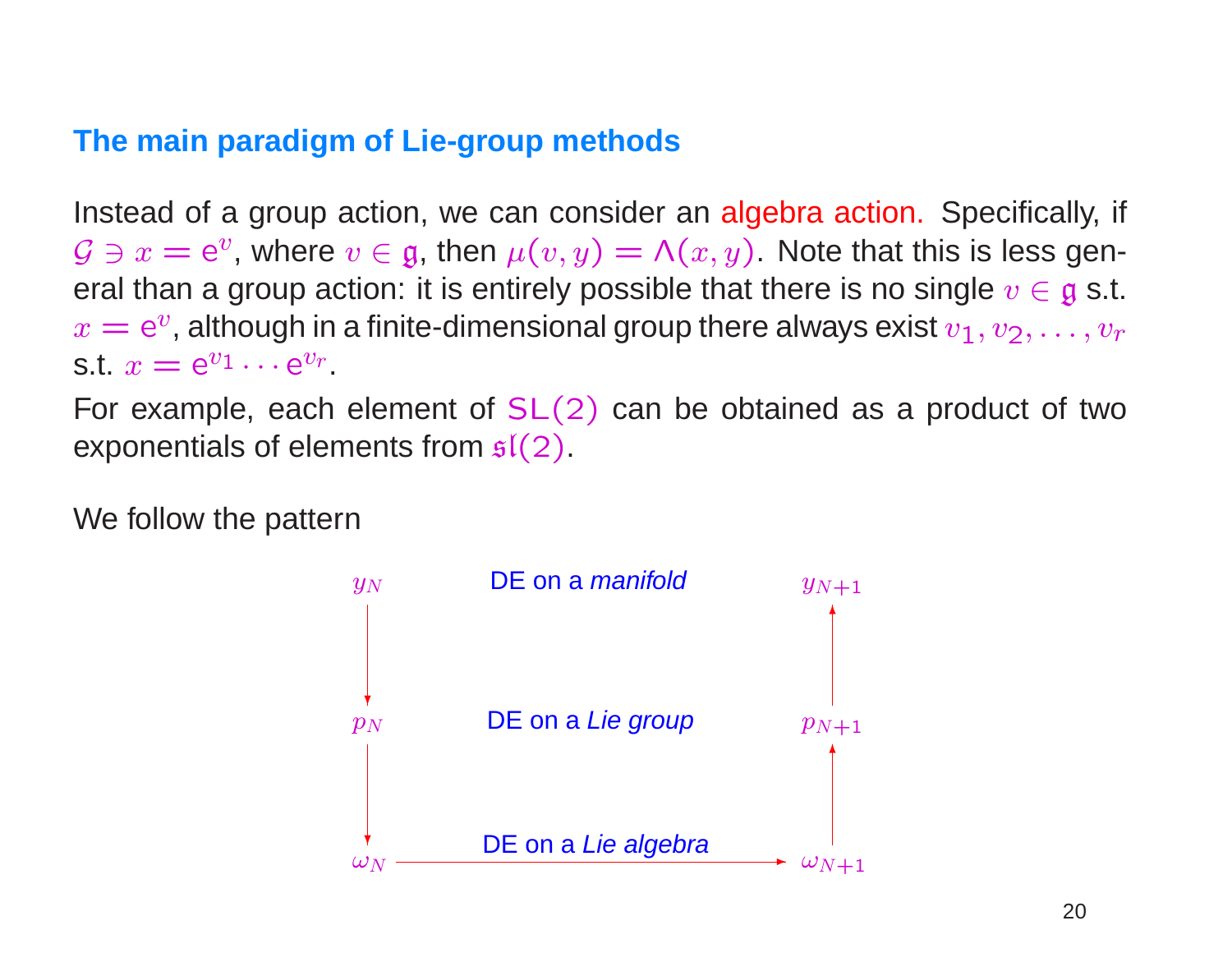Some Lie-group methods do not follow this pattern:

- The method of Crouch & Grossman represents the equation in the form The file  $d\,$  $\mathbb{Z}_{l=1}^{d}\, \alpha_l(t) q_l$ , using a rigid frame  $q_l\in \mathsf{T}\mathcal{M}|_y,\; l=1,\ldots,d,$  and composes the solution from one-dimensional 'steps'.
- The method of McLachlan, Quispel & Robidoux represents the equation in the skew-gradient form  $y' = S(t,y) \nabla g(y)$ , where  $S$  is skew-symmetric, and suitably discretizes the gradient.
- The approach of cannonical coordinates of the second kind (Marthinsen & Owren) writes

$$
\mathcal{G} \ni y(t) = e^{\theta_1(t)\phi_1} e^{\theta_2(t)\phi_2} \cdots e^{\theta_d(t)\phi_d} y_0,
$$

where  $\dim \mathfrak{g}=d, \ \{\phi_1, \ldots, \phi_d\}$  is a basis of  $\mathfrak g$  and  $\theta_1, \ldots, \theta_d$  are scalar functions. It is then possible to derive differential equations for the unknowns  $\theta_k$ . The CCSK approach is particularly useful when the basis corresponds to the root space decomposition of  $g$ , since this simplifies the equations <sup>a</sup> great deal.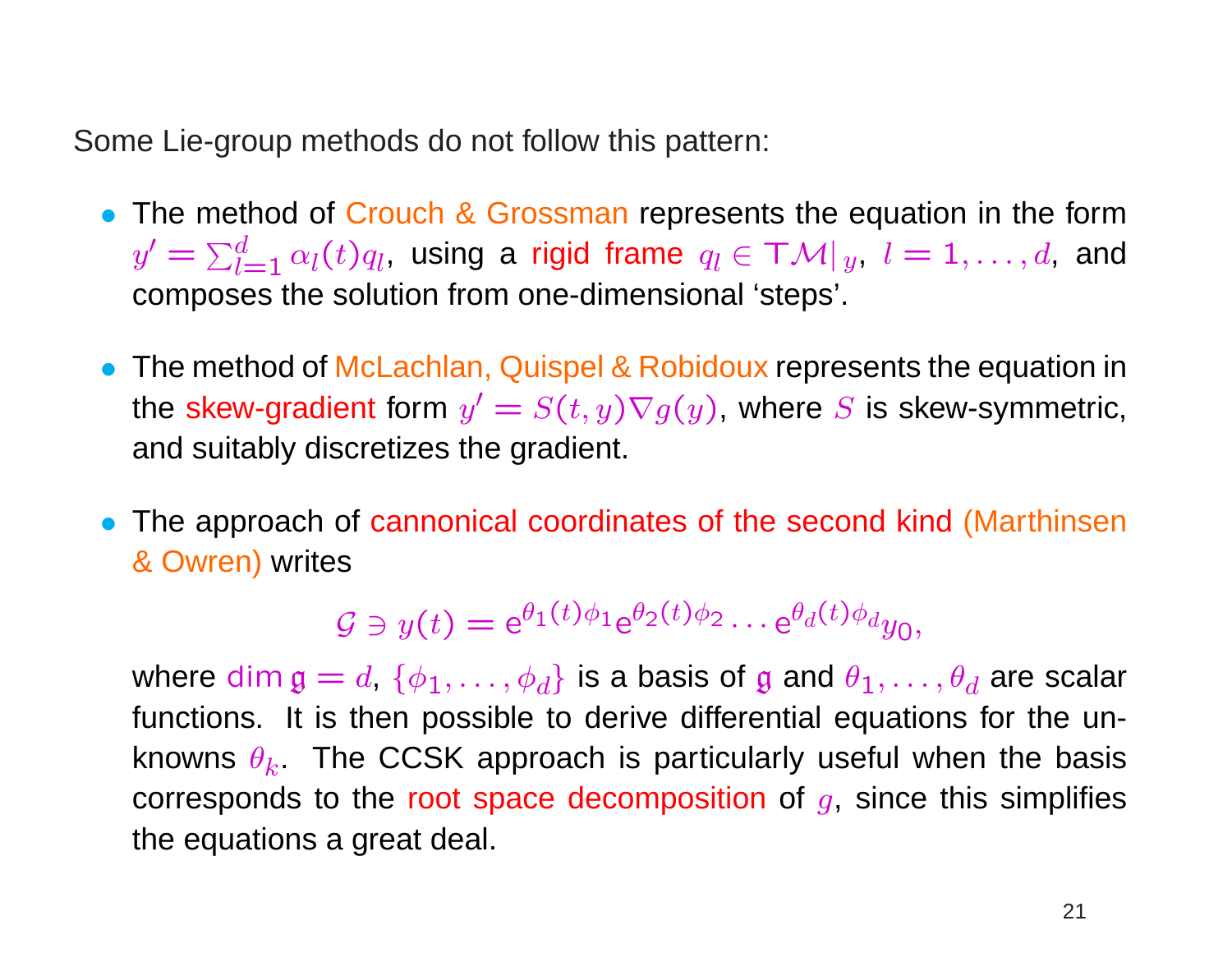# **The exponential and trivializations**

An equation evolving on a homogeneous manifold  $\overline{\mathcal{M}}$  can be written in the form

 $y' = \mu_*(a(t, y))(y), \quad t \ge 0, \qquad y(0) = y_0 \in \mathcal{M},$ 

where the function  $\mu_* : \mathfrak{g} \to \mathfrak{X}(\mathcal{M})$  is a Lie-algebra homomorphism,  $\mathfrak{X}(\mathcal{M})$ is the set of vector fields on M and  $a: [0,\infty) \times M \rightarrow \mathfrak{g}$ .

Many such ODEs occur in applications:

 $\mathrm{O}(n,\mathbb{R})$  *(Orthogonal group):* mechanical systems, robotics, computer vision, computation of Lyapunov exponents, isospectral flows, numerical linear algebra;

 $\mathsf{SL}(n,\mathbb{R})$  (Special linear group): conservation of volume, Riccati systems, Sturm–Liouville problems, image processing;

Sp $(n,\mathbb{R})$  *(Symplectic group):* Hamiltonian and Lie–Poisson systems;

 $SO(1, 3)$  (Lorenz group): relativity theory (also  $SO(2, 5)$ );

 $\mathsf{SU}(n,\mathbb{C})$  *(Unitary group):* <code> quantum</code> mechanics.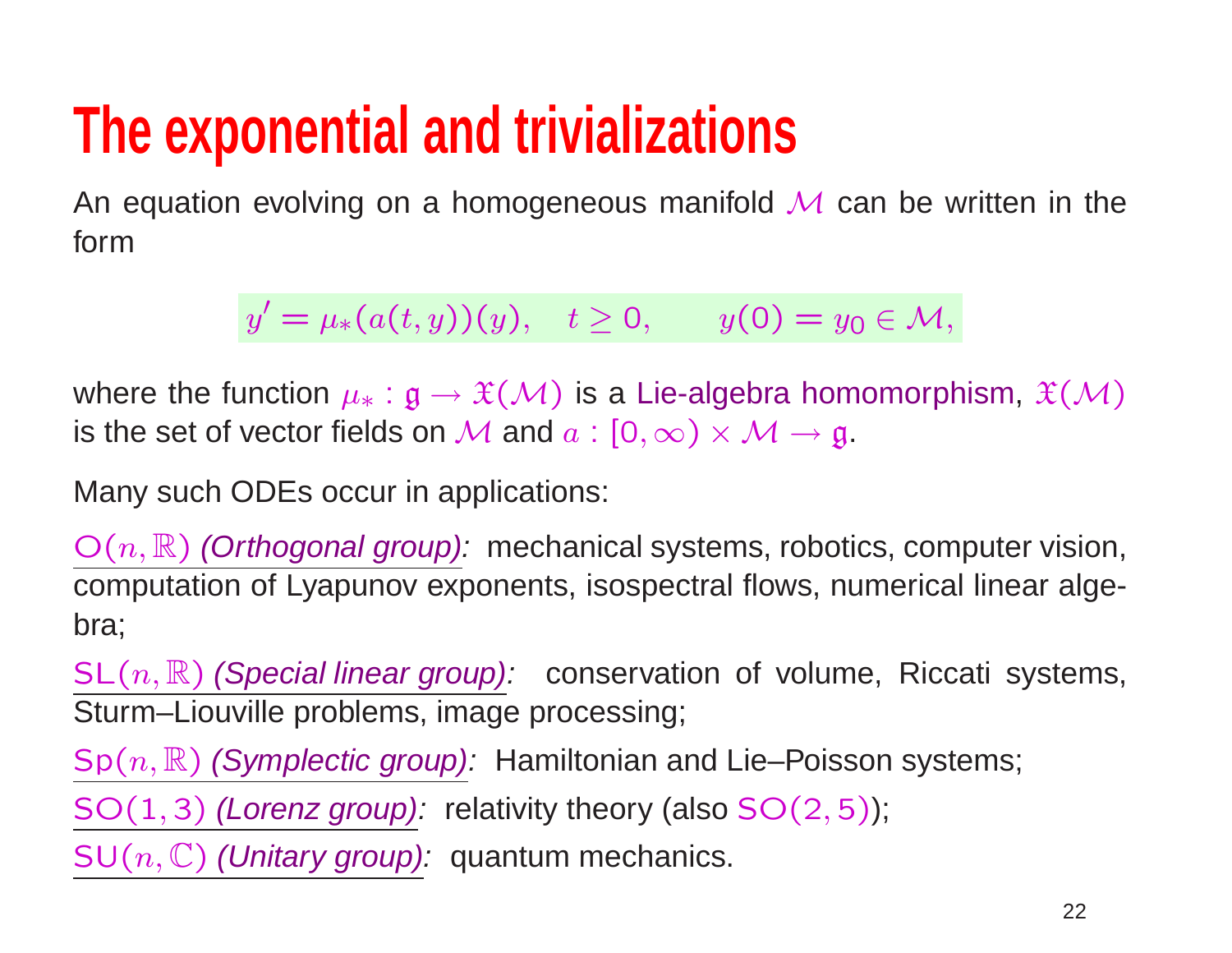Example 1: 'Classical' Lie-group equations:

 $y' = a(t, y)y, \quad t \ge 0, \qquad y(0) = y_0 \in \mathcal{G},$ where  $a : [0, \infty) \times \mathcal{G} \rightarrow \mathfrak{g}$ .

Example 2: Isospectral flows:

 $y' = [b(t, y), y], \quad t \geq 0,$ where  $y(0) = y_0 \in \text{Sym}_n[\mathbb{R}]$  and  $b : [0, \infty) \times \mathbb{I}[y_0] \to \mathfrak{so}_n[\mathbb{R}]$ .

Example 3: Equations on <sup>a</sup> sphere:

 $y'=a(t,y)\times y, \quad t\geq 0, \qquad y(0)=y_0\in \mathbb{S}_2,$ 

where  $a : [0, \infty) \times \mathbb{S}_2 \to \mathbb{R}^3$  and  $\times$  is a vector product. E.g., the Lagrange top equations of <sup>a</sup> rigid body in body coordinates are

 $\Pi'_{b} = \Pi_{b} \times \Omega_{b} + Mgl \Gamma_{b} \times \chi$ ,  $\Gamma_{b} = \Gamma_{b} \times \Omega_{b}$ ,

where  $\Pi_b$  is angular momentum,  $\Omega_b$  the angular velocity ( $\Omega_b = I_b^{-1} \Pi_b$ ,  $I_s$ the inertia tensor) and  $\Gamma_s$  the gravity, while M is the mass, g the gravitational constant, l the distance between the centre of mass and the centre of frame of reference and  $\chi$  the unit vector on the body axis.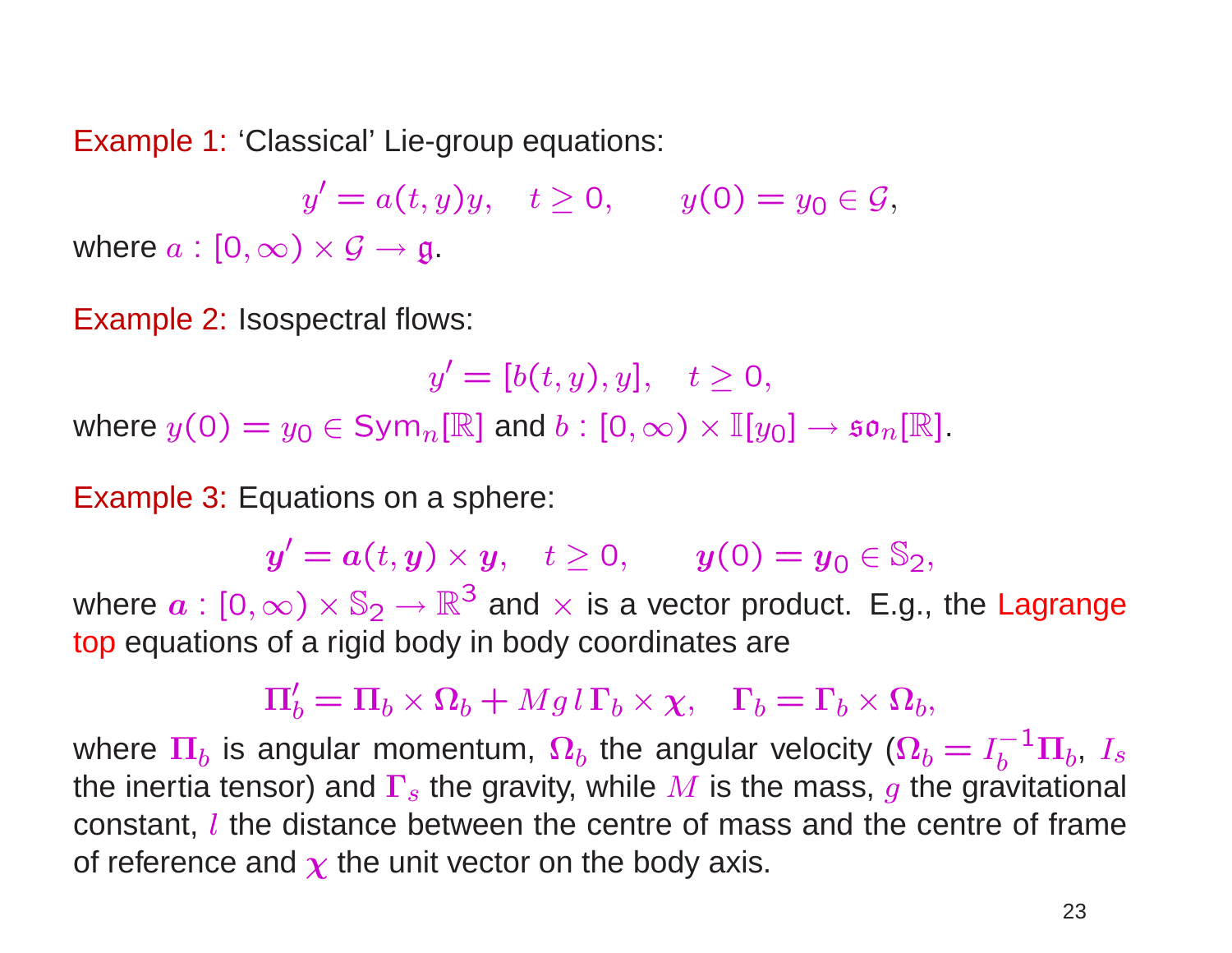# **Trivialization**

We solve homogeneous-manifold equations by five conceptual steps, to be implemented in every time step,

- 1. Transform the equation from  $\overline{\mathcal{M}}$  to  $\overline{\mathcal{G}}$ ;
- 2. Transform the equation from  $\cal{G}$  to  $\frak{g};$
- 3. Discretize the equation in g;
- 4. Transform the outcome from  $\boldsymbol{\mathfrak{g}}$  to  $\boldsymbol{\mathcal{G}}$ ;
- 5. Transform the outcome from  $\cal{G}$  to  $\cal{M}$ .

The advantage of this approach is that

while in general  $M$  is a nonlinear surface, the Lie algebra  $g$  is a linear space. As long as we discretize there with just linear operations and commutators, we are bound to respect its structure!

Steps 1 and 5 are already clear from our discussion, at present we focus on steps 2–4.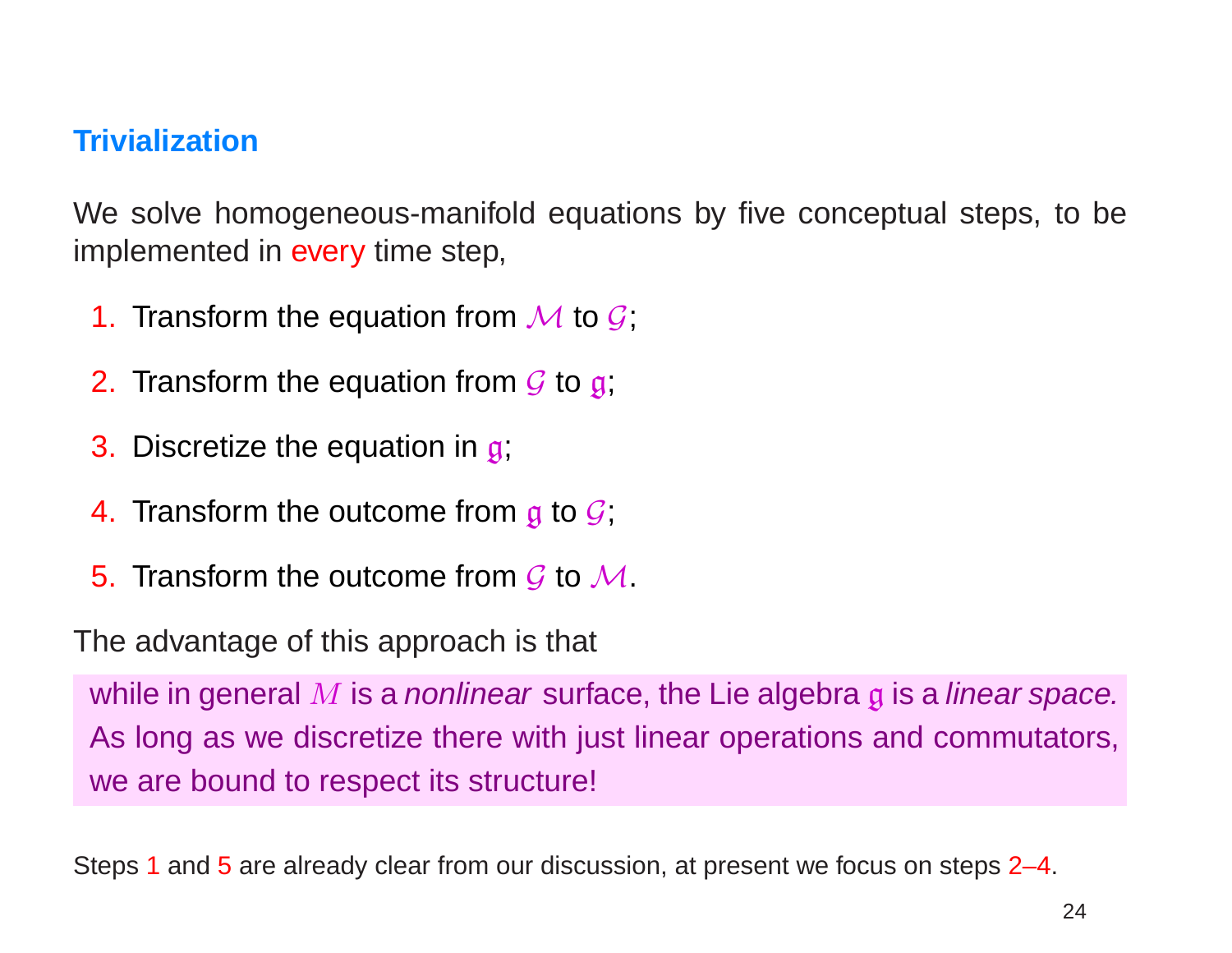A trivialization is a smooth mapping  $\Phi : \mathfrak{g} \to \mathcal{G}$  such that  $\Phi(0) = I$ . The main idea is write the solution  $p$  of a Lie-group equation in the form

 $p(t) = \Phi(\omega(t)), \quad t \geq 0$ 

and replace the equation for p by the Lie-algebraic equation for  $\omega$ .

Formally,

$$
p' = a(t, p)p = d\Phi(\omega, \omega')
$$
  
\n
$$
\Rightarrow \qquad \omega' = d\Phi_{\omega}^{-1} a(t, p)
$$
  
\n
$$
\Rightarrow \qquad \omega' = d\Phi_{\omega}^{-1} a(t, \Phi(\omega)),
$$

with the initial condition  $\omega(0) = 0$ .

Note that <sup>a</sup> trivialization might be valid only in (hopefully, large) neighbourhood of the origin: this represents <sup>a</sup> possible restriction on the step size of the discretization method.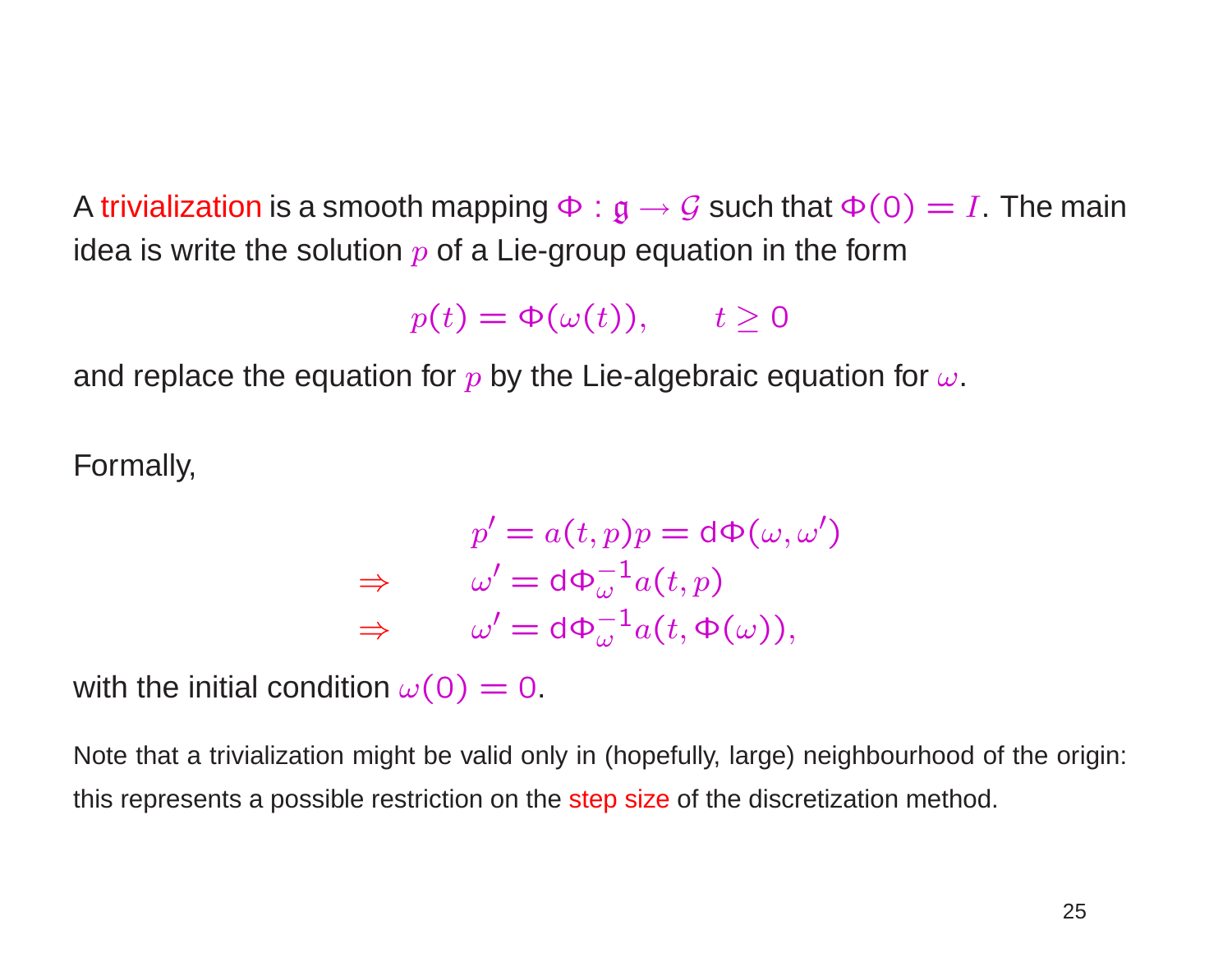An obvious (and most useful) trivialization is exponentiation,

$$
p(t) = e^{\omega(t)} p_N.
$$

The outcome is the *dexpinv equation* 

$$
\omega = \operatorname{dexp}_{\omega}^{-1} a = \sum_{m=0}^{\infty} \frac{\mathsf{B}_m}{m!} \operatorname{ad}_{\omega}^m a, \qquad \omega(t_N) = 0
$$

(Hausdorff), where

$$
\text{ad}_{\omega}^{m} a = \overbrace{[\omega, [\omega, \ldots, [\omega, a] \cdots]]}^{m \text{ times}}
$$

and  $\{\mathsf B_m\}_{m\geq 0}$  are *Bernoulli numbers,* 

$$
\sum_{m=0}^{\infty} \frac{B_m}{m!} z^m = \frac{z}{e^z - 1} \approx 1 - \frac{1}{2} z + \frac{1}{12} z^2 - \frac{1}{720} z^4 + \frac{1}{30240} z^6.
$$

Note that the dexpinv equation is always nonlinear and consists of an infinite sum. However, infinite sums can be truncated and nonlinearity is <sup>a</sup> worthwhile price to pay.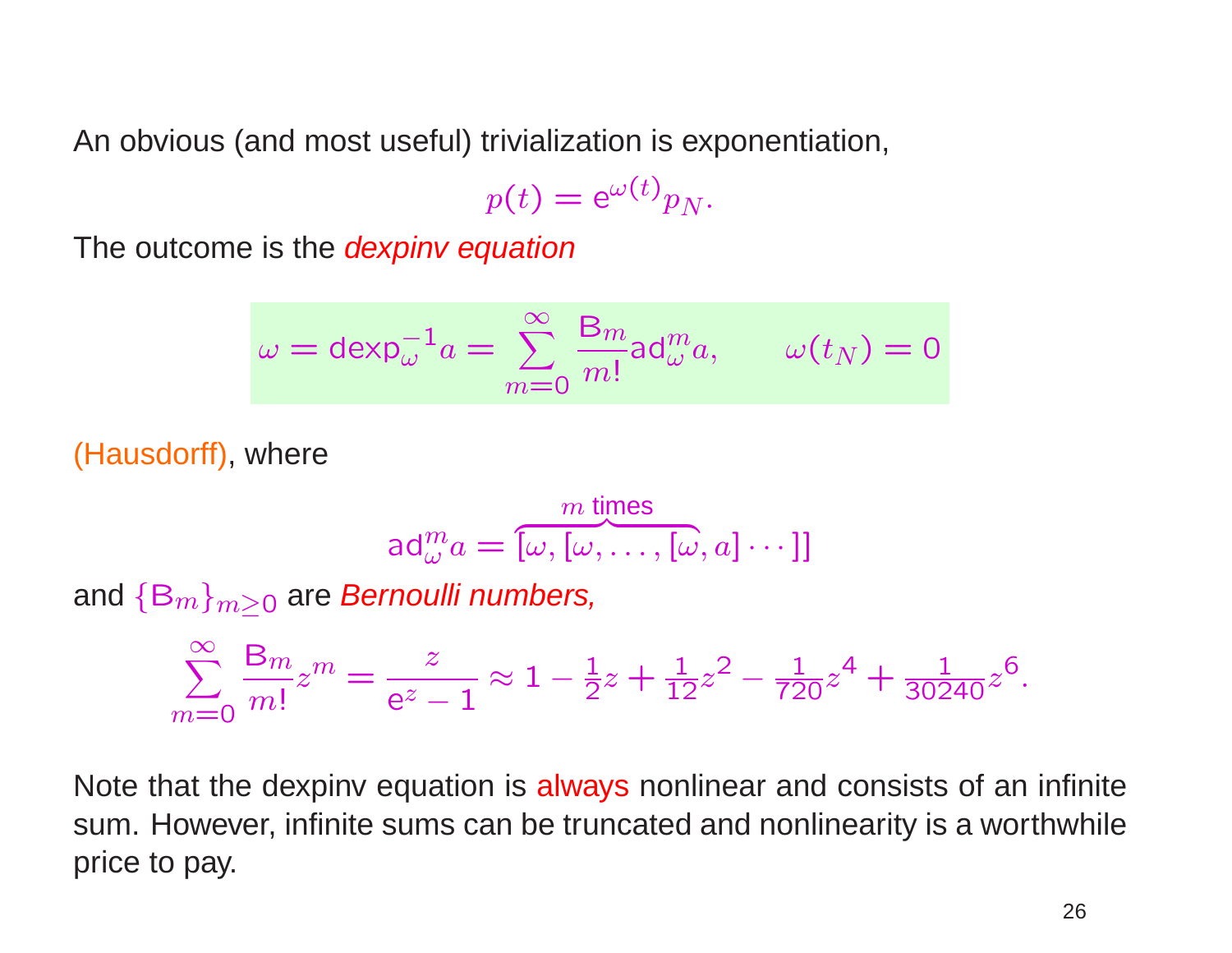Specifically, the dexpinv equation is

$$
\omega' = a - \frac{1}{2}[\omega, a] + \frac{1}{12}[\omega, [\omega, a]] - \frac{1}{720}[\omega, [\omega, [\omega, [\omega, a]]]]
$$

$$
+ \frac{1}{30240}[\omega, [\omega, [\omega, [\omega, [\omega, a]]]]]] + \cdots
$$

For a <mark>quadratic</mark> Lie group, i.e.  $G = \{p \,:\, pqp\}$  $\top = q\},$  where  $q \in \texttt{Sym}_n[\mathbb{R}]$  is nonsingular, an interesting alternative is the Cayley trivialization

$$
\Phi(z) = \frac{1 + \frac{1}{2}z}{1 - \frac{1}{2}z}.
$$

It results in the dcayinv equation

$$
\omega' = a - \frac{1}{2}[\omega, a] + \frac{1}{4}\omega a\omega.
$$

The Cayley trivialization has two advantages vis-a-vis the standard exponential: the equation is much simpler and the evaluation of  $\Phi(\omega)$  *much* cheaper, in particular for large  $n.$  On the other hand, of course, it applies only to quadratic Lie groups.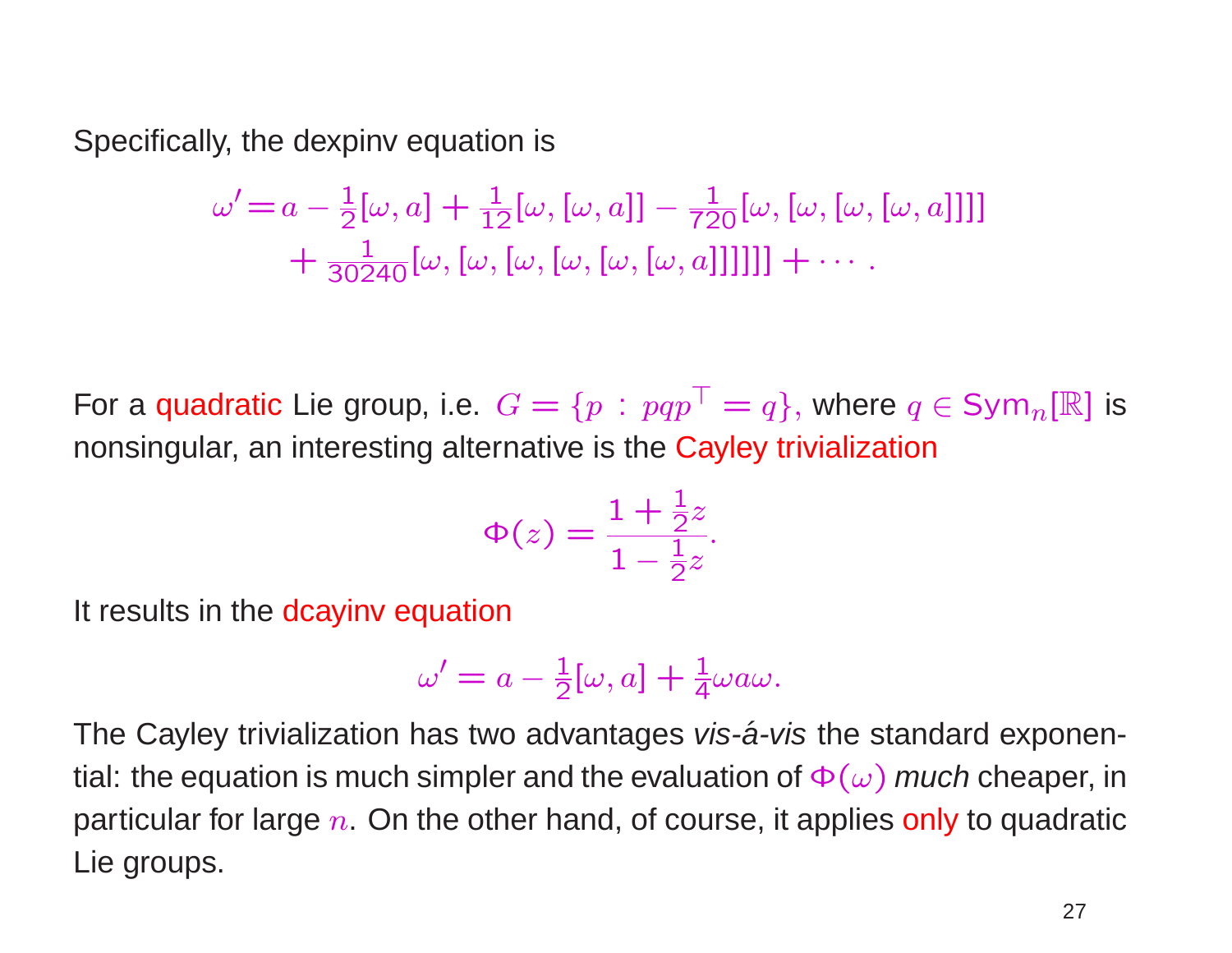# **Runge–Kutta–Munthe-Kaas methods**

We apply an RK method to the dexpiny equation, in place of the original Liegroup equation. E.g., instead of the familiar 3rd-order scheme

$$
k_1 = a(t_N, y_N)y_N
$$
  
\n
$$
k_2 = a(t_{N+1/2}, y_N + \frac{1}{2}hk_1)(y_N + \frac{1}{2}hk_1)
$$
  
\n
$$
k_3 = a(t_{N+1}, y_N - hk_1 + 2hk_2)(y_N - hk_1 + 2hk_2)
$$
  
\n
$$
\Delta = h(\frac{1}{6}k_1 + \frac{2}{3}k_2 + \frac{1}{6}k_3)
$$
  
\n
$$
y_{N+1} = y_N + \Delta,
$$

we use

$$
k_1 = a(t_N, y_N)
$$
  
\n
$$
k_2 = a(t_{N+1/2}, e^{\frac{1}{2}hk_1}y_N)
$$
  
\n
$$
k_3 = a(t_{N+1}, e^{-hk_1 + 2hk_2}y_N)
$$
  
\n
$$
\Delta = h(\frac{1}{6}k_1 + \frac{2}{3}k_2 + \frac{1}{6}k_3)
$$
  
\n
$$
y_{N+1} = e^{\Delta + \frac{1}{6}h[\Delta, k_1]}y_N.
$$

This is again a 3rd-order method, except that it is  ${\bf guaranteed}$  to evolve on  ${\mathcal G}.$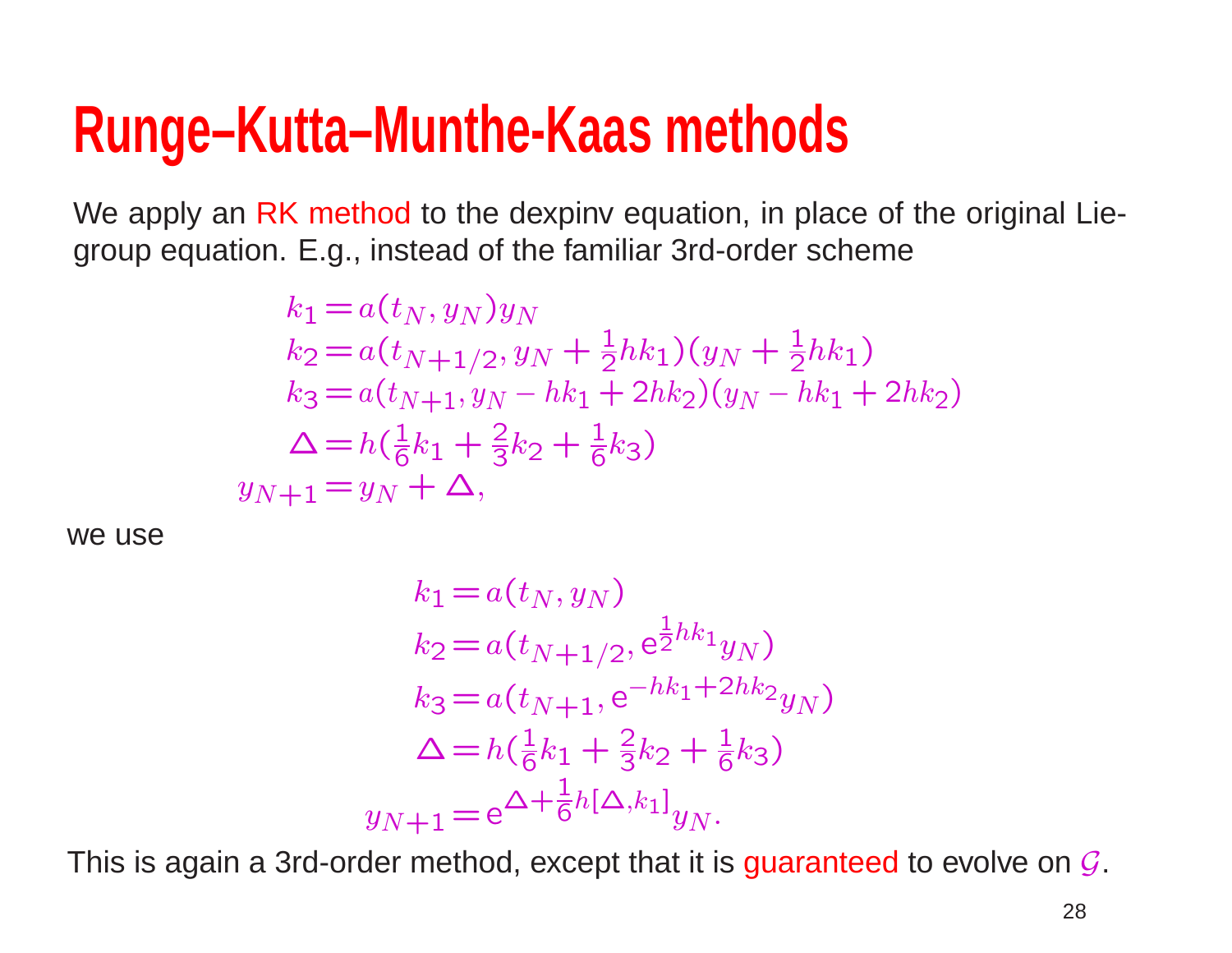- The beauty of this approach is that we can take any RK method and convert it into <sup>a</sup> Lie-group method without any major effort.
- Each step of an  $\nu$ -stage RK–MK method requires  $\nu$  function evaluations and  $\nu$  computations of the matrix exponential. The latter can be fairly expensive for high  $\nu$ .
- The number of commutators increases rapidly with order (in particular if we want really high order methods!). This can be alleviated by techniques from graded Lie algebras, which will be considered later.
- Implicit RK–MK methods can be used, but they require the solution of underlying nonlinear algebraic equations. Owren & Welfert have presented an extension of Newton's method that respects Lie group structure but, again, it ain't cheap.
- Similar approach is valid for other trivializations, in particular for the dcayinv equations.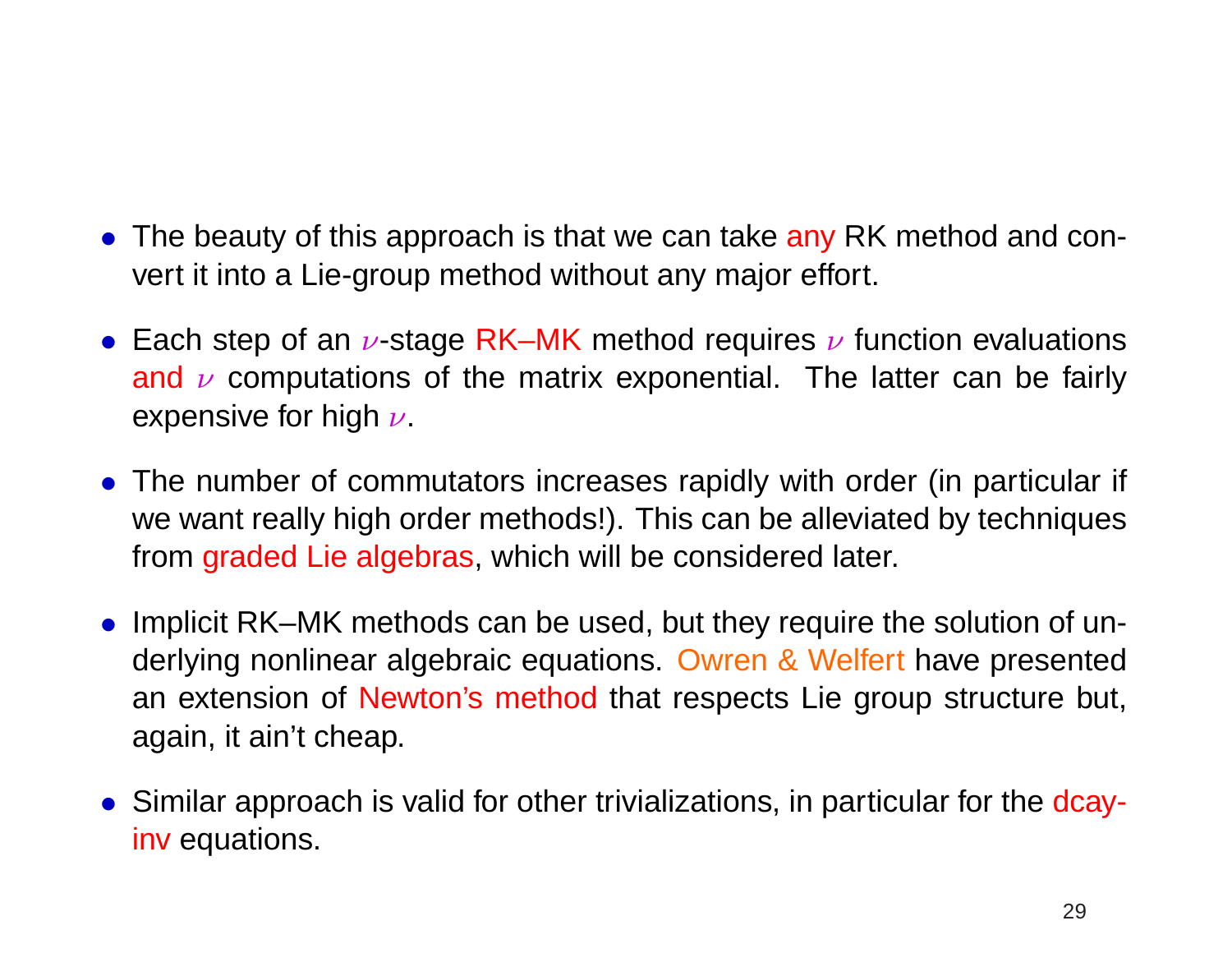# **Magnus and Magnus-type expansions**

Consider (for simplicity) the linear equation

 $y' = a(t)y, \quad t \ge 0, \qquad y(0) \in \mathcal{G}, \quad a(t) \in \mathfrak{g}.$ 

Recall that  $y(t)=\mathrm{e}^{\omega(t)}y_0$ , where  $\omega$  was given by the dexpinv equation.

Wilhelm Magnus showed that

$$
\omega(t) = \int_0^t a(\xi) d\xi - \frac{1}{2} \int_0^t \int_0^{\xi_1} [a(\xi_2), a(\xi_1)] d\xi_2 d\xi_1
$$
  
+  $\frac{1}{4} \int_0^t \int_0^{\xi_1} \int_0^{\xi_2} [[a(\xi_3), a(\xi_2)], a(\xi_1)] d\xi_3 d\xi_2 d\xi_1$   
+  $\frac{1}{12} \int_0^t \int_0^{\xi_1} \int_0^{\xi_1} [a(\xi_3), [a(\xi_2), a(\xi_1)]] d\xi_3 d\xi_2 d\xi_1$   
+  $\cdots$ 

Extensive use of Magnus expansions in theoretical physics, quantum chemistry, control theory, stochastic DEs, . . . .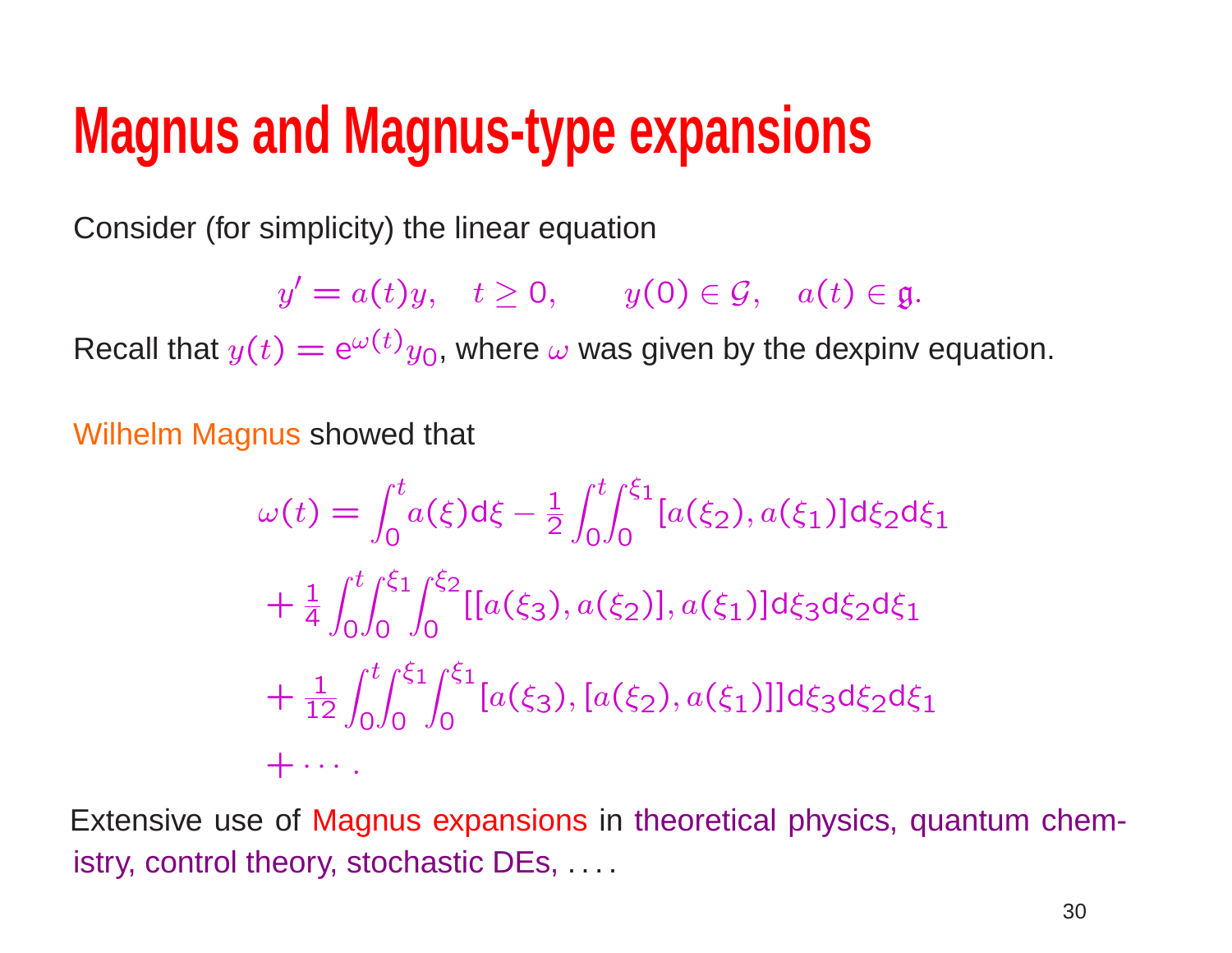Systematic theoretical analysis and numerical implementation of the Magnus expansion by AI & Nørsett, using graph theory.

- Graph: The pair  $G = \langle V, E \rangle$ , where  $V = \{v_1, \ldots, v_r\}$  are vertices and  $\bm{E} \subseteq \bm{V} \times \bm{V}$  the edges;
- Path from  $v_i$  to  $v_j$ : Ordered set  $\{(v_{s_l}, v_{s_{l+1}})\}_{l=1}^q$  of distinct vertices s.t.  $s_1 = i$  and  $s_{q+1}$  $\stackrel{\cdot}{=} j$
- A graph is connected if all vertices connected by a path and it is a tree if such path is unique;
- Rooted tree: The pair  $T=(G,w)$ , where G is a tree and w (the root) is one of its vertices.
- A rooted tree admits a natural partial ordering of ancestor/successor and parent/child. Note that root has no parent. Vertices with no children are called leaves.

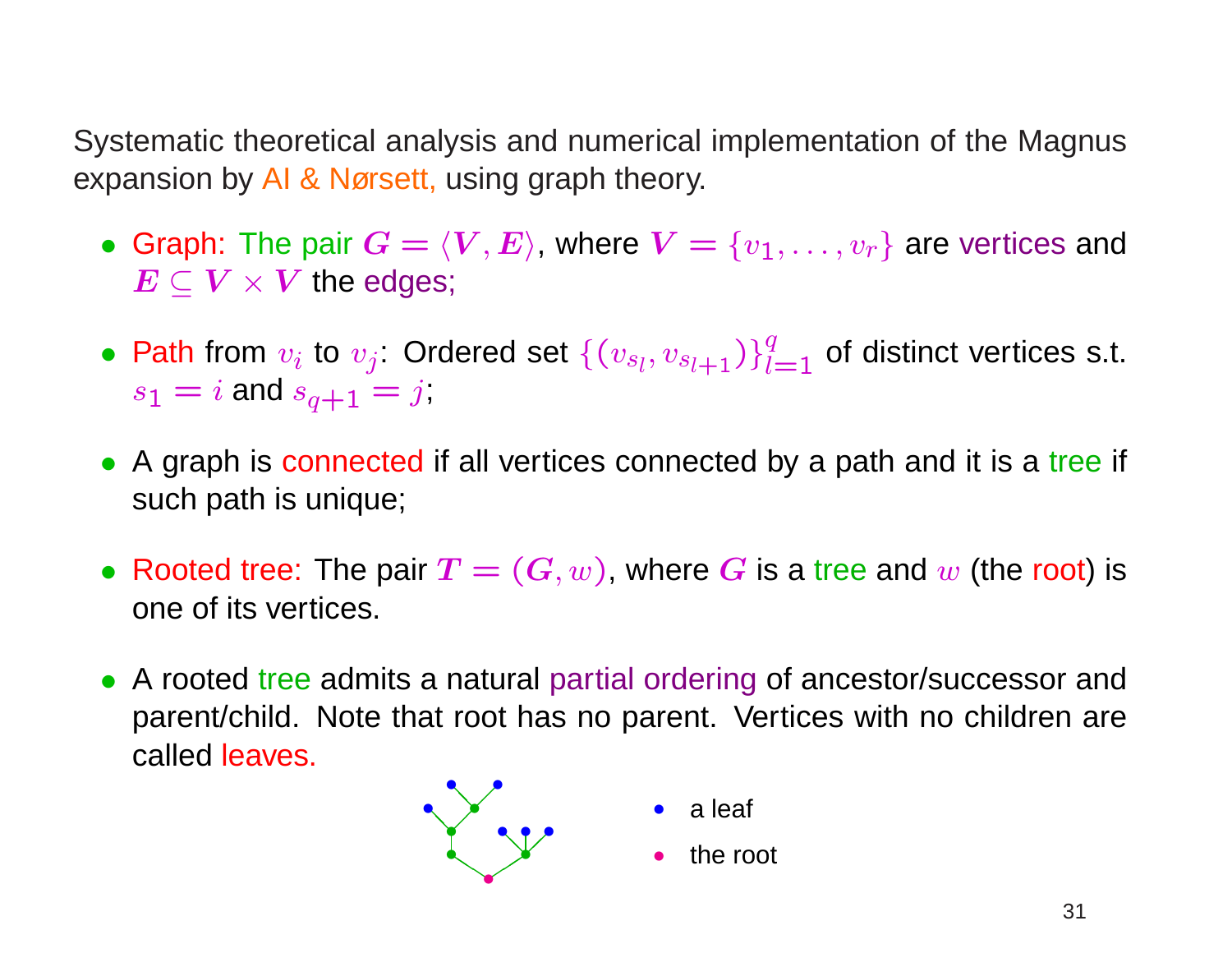It is easy to see that all terms in a Magnus expansion of  $\omega'$  are of the form  $\int$  simpler term, another simpler term .

This can be expressed by recursion (the proof follows by Picard iteration):

- **1.** We commence from  $a(t)$  ,
- 2. If  $H_1(t)$  and  $H_2(t)$  already feature in the expansion, so does

$$
\left[\int_0^t H_1(\xi) d\xi, H_2(t)\right].
$$

We model this with rooted binary trees,

- **1**. The tree  $\bullet$  corresponds to  $a(t)$  ;
- 2. If  $H_{\tau_1} \rightsquigarrow \tau_1$ ,  $H_{\tau_2} \rightsquigarrow \tau_2$  have been already derived, then

$$
\left[\int_0^t H_{\tau_1}(\xi) d\xi, H_{\tau_2}(t)\right] \rightsquigarrow \stackrel{\tau_1}{\underbrace{\left(\int_0^T \tau_2 d\xi\right)}}.
$$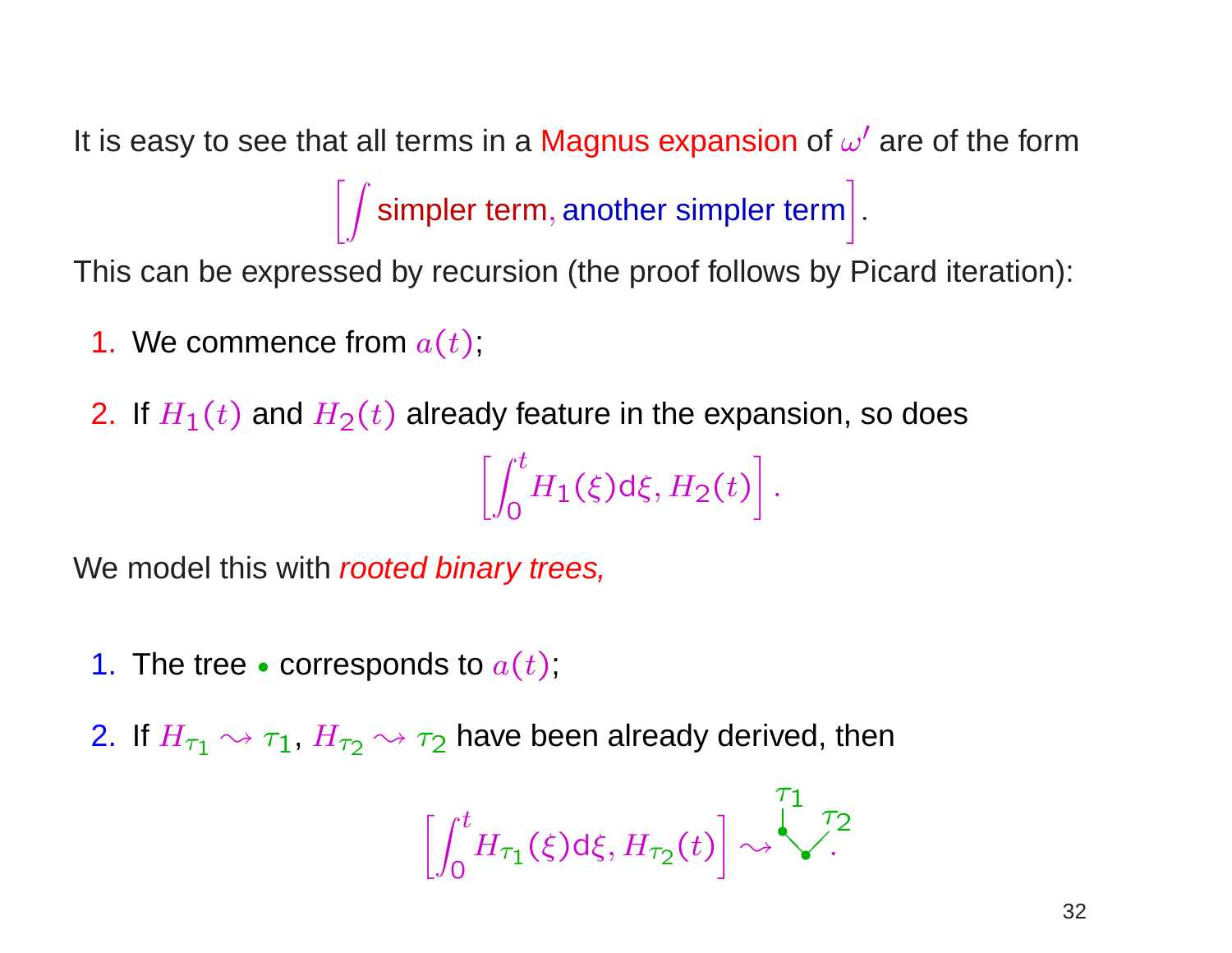#### **Magnus in terms of trees**

Let  $\mathbb{T}_m$  be the set of trees with m vertical lines (i.e., corresponding to terms with  $m$  integrals). Then

$$
\omega(t) = \sum_{m=0}^{\infty} \sum_{\tau \in \mathbb{T}_m} \alpha(\tau) \int_0^t H_{\tau}(\xi) d\xi,
$$

where the constants  $\alpha(\tau)$  are obtained recursively: Any  $\tau \in \mathbb{T}_m$ ,  $m \geq 1$ , can be written uniquely in the form



where

$$
\alpha(\bullet) = 1,
$$
  
\n
$$
\alpha(\tau) = \frac{B_s}{s!} \prod_{l=1}^s \alpha(\tau_l).
$$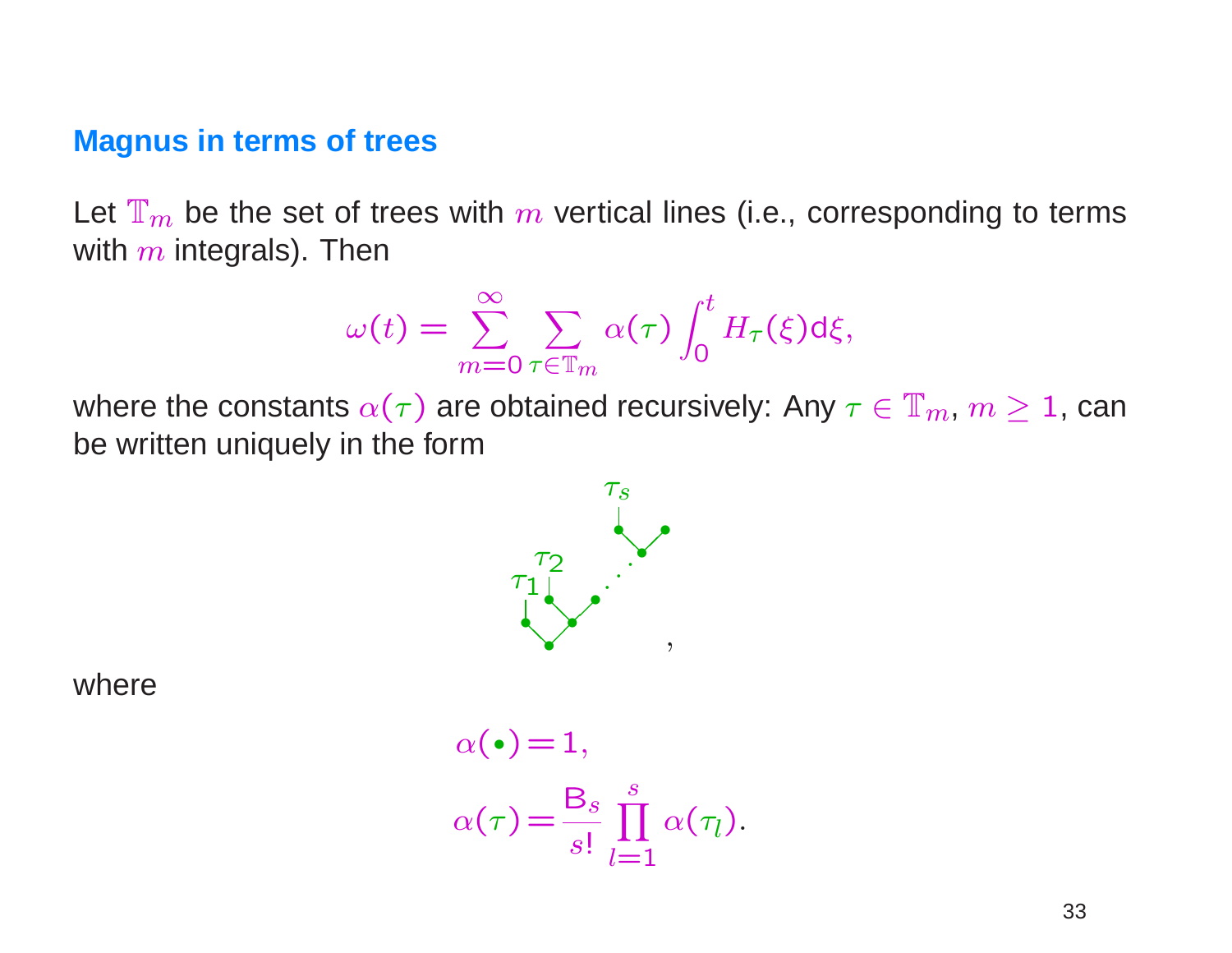AI, Nørsett & Rasmussen: Appropriately truncated "by power", <sup>a</sup> Magnus expansion  $y_{n+1} = \Upsilon_h y_n$  is time symmetric, i.e.  $\Upsilon_h \circ \Upsilon_{-h} = \text{Id}$ . Therefore  $\Upsilon_h = e^{\Psi_h}$ , where  $\Psi_h$  is an odd function and it follows that such an expansion is always of an even order  $-$  if we truncate it to produce odd order, we gain for free an extra unit of order.

Sixth-order Magnus expansion:



Note that we truncate the expansion by throwing away high-order terms (truncation "by power"), rather than trees of sufficiently high  $m$ . This results in much smaller number of surviving trees.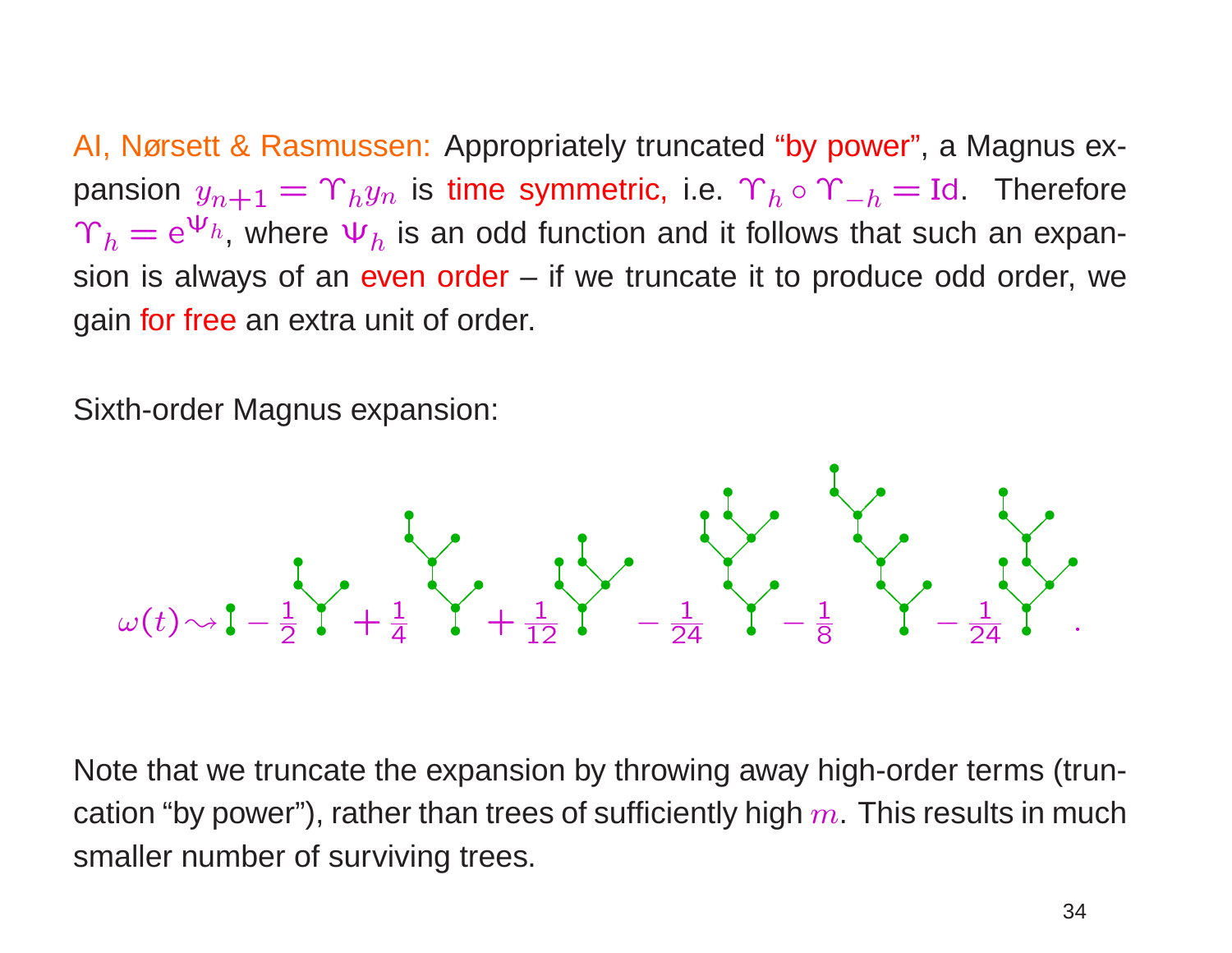#### **Convergence of the Magnus expansion**

**Theorem** The Magnus expansion converges if

$$
\int_0^t \|a(\xi)\| d\xi \leq \int_0^{2\pi} \frac{d\xi}{4 + \xi(1 - \cot \frac{\xi}{2})} \approx 1.086869.
$$

Original proof by Blanes, Casas, Oteo & Ros. Shorter proof by Moan: Integration & triangle inequality imply that

$$
\|\omega(t)\| \le \int_0^t \|\text{dexp}_{\omega(\xi)}^{-1} a(\xi)\| \text{d}\xi \le \int_0^t \sum_{k=0}^\infty \frac{|B_k|}{k!} (2\|\omega(\xi)\|)^k a(\xi) \text{d}\xi
$$
  
= 
$$
\int_0^t g(2\|\omega(\xi)\|) \|a(\xi)\| \text{d}\xi,
$$

where  $g(x)=2+\frac{x}{2}(1-\cot\frac{x}{2})$  $\left(\frac{x}{2}\right)$ . Bihari-type inequality: Let  $h,g,v\in\mathsf{C}[0,t^*)$ positive, g nondecreasing. Then  $h(t) \leq \int_0^t$  $\int_0^t g(h(\xi)) v(\xi) \mathsf{d} \xi$  implies

$$
h(t) \leq \tilde{g}^{-1}\left(\int_0^t v(\xi) d\xi\right), \qquad \tilde{g}(x) = \int_0^x \frac{d\xi}{g(\xi)}.
$$

Letting  $h(t) = 2\|\omega(t)\|$ ,  $v(t) = \|a(t)\|$  completes the proof.

 $\mathbf{I}$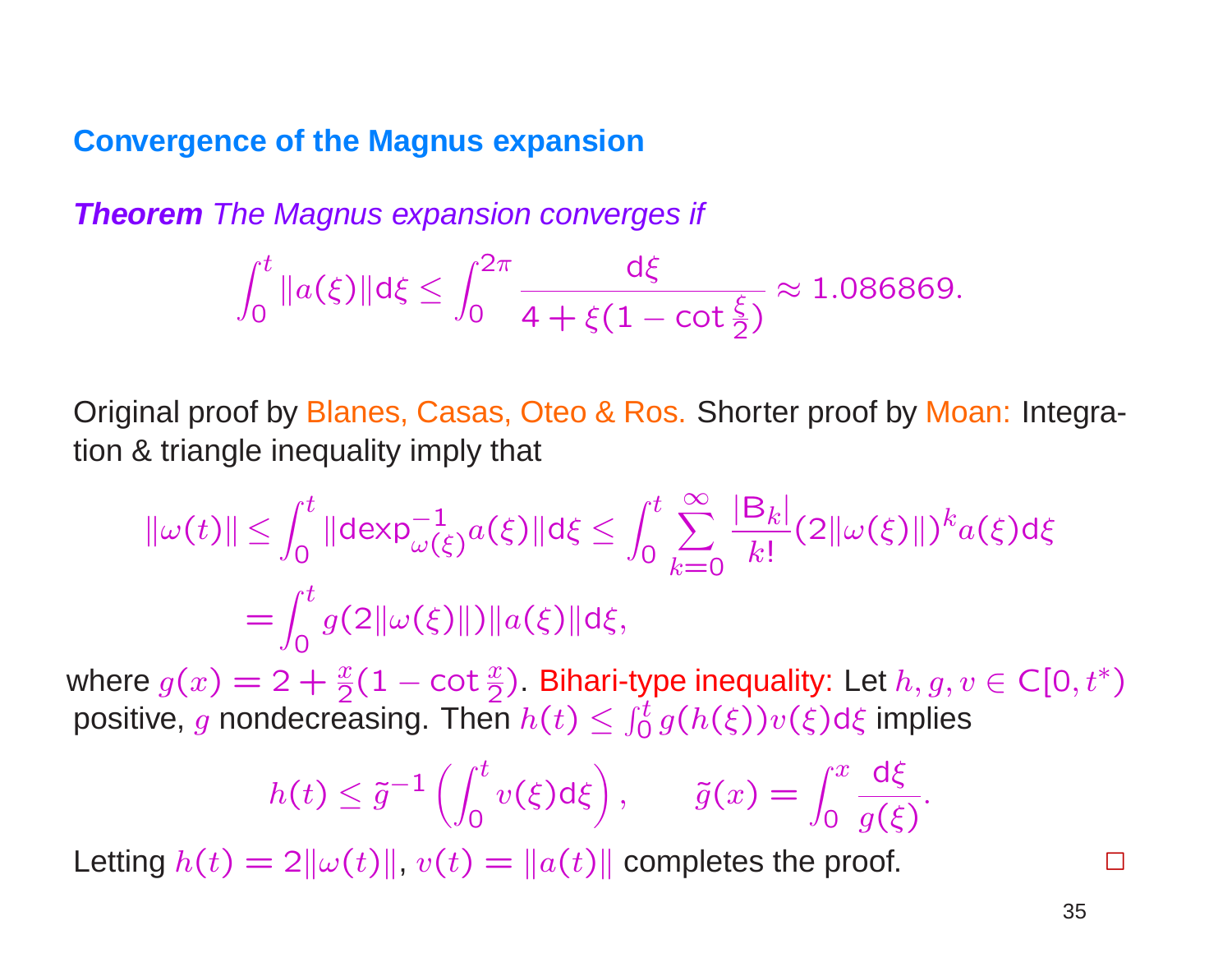#### **The Fer expansion**

We approximate the solution of  $y' = a(t)y$  in the form

$$
y(t) = \exp\left[\int_0^t a(\xi) d\xi\right] v(t).
$$

Then

$$
v' = \text{fer}_{\int_0^t a(\xi) d\xi} a(t) v, \quad t \ge 0, \qquad v(0) = y(0),
$$

where

$$
\begin{aligned} \text{fer}_{b}a &= \frac{(I + \text{ad}_{b})\text{e}^{-\text{ad}_{b}} - I}{\text{ad}_{b}} a \\ &= \sum_{k=1}^{\infty} (-1)^{k} \frac{k}{(k+1)!} \text{ad}_{b}^{k} a. \end{aligned}
$$

This procedure can be iterated: the outcome is the Fer expansion

$$
y(t) = e^{\int_0^t \omega_0(\xi) d\xi} e^{\int_0^t \omega_1(\xi) d\xi} \cdots y(0), \qquad t \ge 0.
$$
  
Al:  $\omega_m(t) = \mathcal{O}\left(t^{2^{m+2}-2}\right)$ , hence the order increases very fast.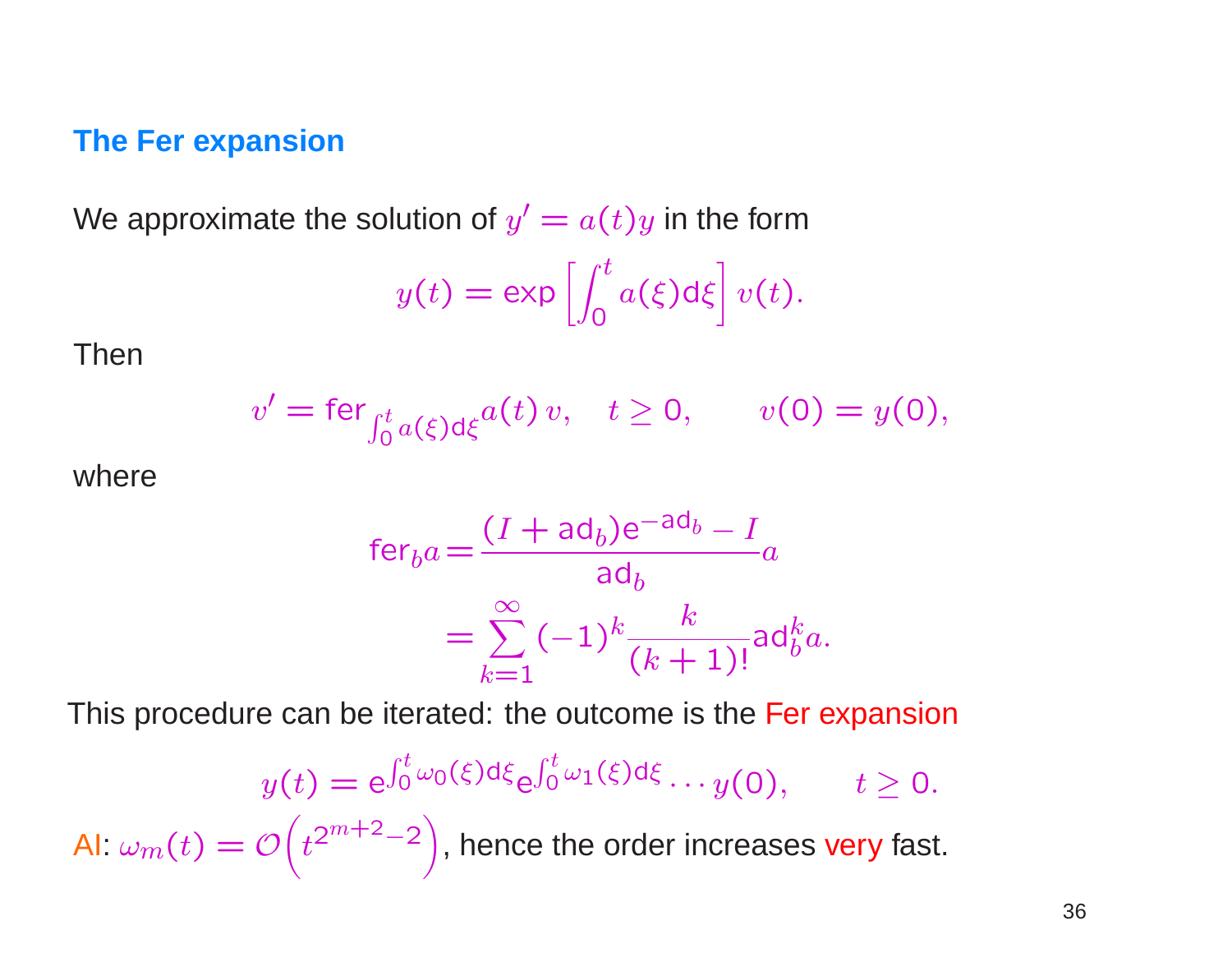Also the Fer expansion can be expanded in rooted trees. Thus, for order 6, just two terms are required and



Detailed complexity analysis of Lie-group methods (Celledoni, AI, Nørsett & Orel) demonstrates that in general the Magnus expansion is always cheaper than the Fer expansion. A major reason is that Fer requires more evaluations of the exponential. However, Fer might be useful for 'niche' computations.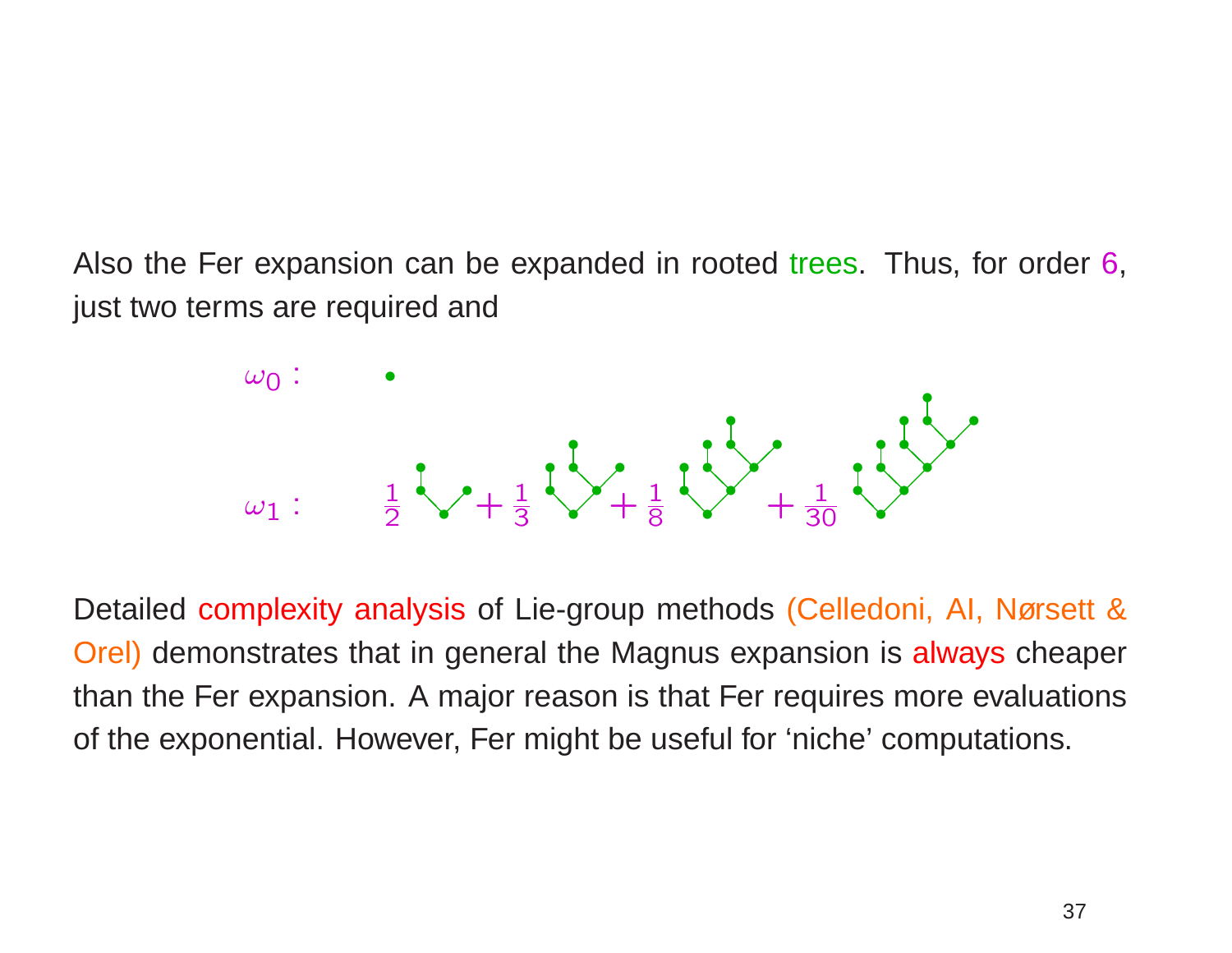#### **The Cayley expansion**

For <sup>a</sup> quadratic Lie group with the Cayley trivialization we let

$$
y(t) = \text{cay}_{\omega(t)} y_0 = \frac{I + \frac{1}{2}\omega(t)}{I - \frac{1}{2}\omega(t)} y_0, \qquad t \ge 0,
$$

consequently

$$
\omega' = a - \frac{1}{2}[\omega, a] + \frac{1}{4}\omega a\omega, \quad t \ge 0, \qquad \omega(0) = 0.
$$

In line with the Magnus expansion, we can show that

$$
\omega(t) = \int_0^t a(\xi) d\xi - \frac{1}{2} \int_0^t \int_0^{\xi_1} [a(\xi_2), a(\xi_1)] d\xi_2 d\xi_1 \n+ \frac{1}{4} \int_0^t \int_0^{\xi_1} \int_0^{\xi_2} [[a(\xi_3), a(\xi_2)], a(\xi_1)] d\xi_3 d\xi_2 d\xi_1 \n- \frac{1}{4} \int_0^t \int_0^{\xi_1} a(\xi_2) d\xi_2 a(\xi_1) \int_0^{\xi_1} a(\xi_2) d\xi_2 d\xi_1 + \cdots
$$

This Cayley expansion can be also expanded in rooted trees, except that we require slightly more complicated structures.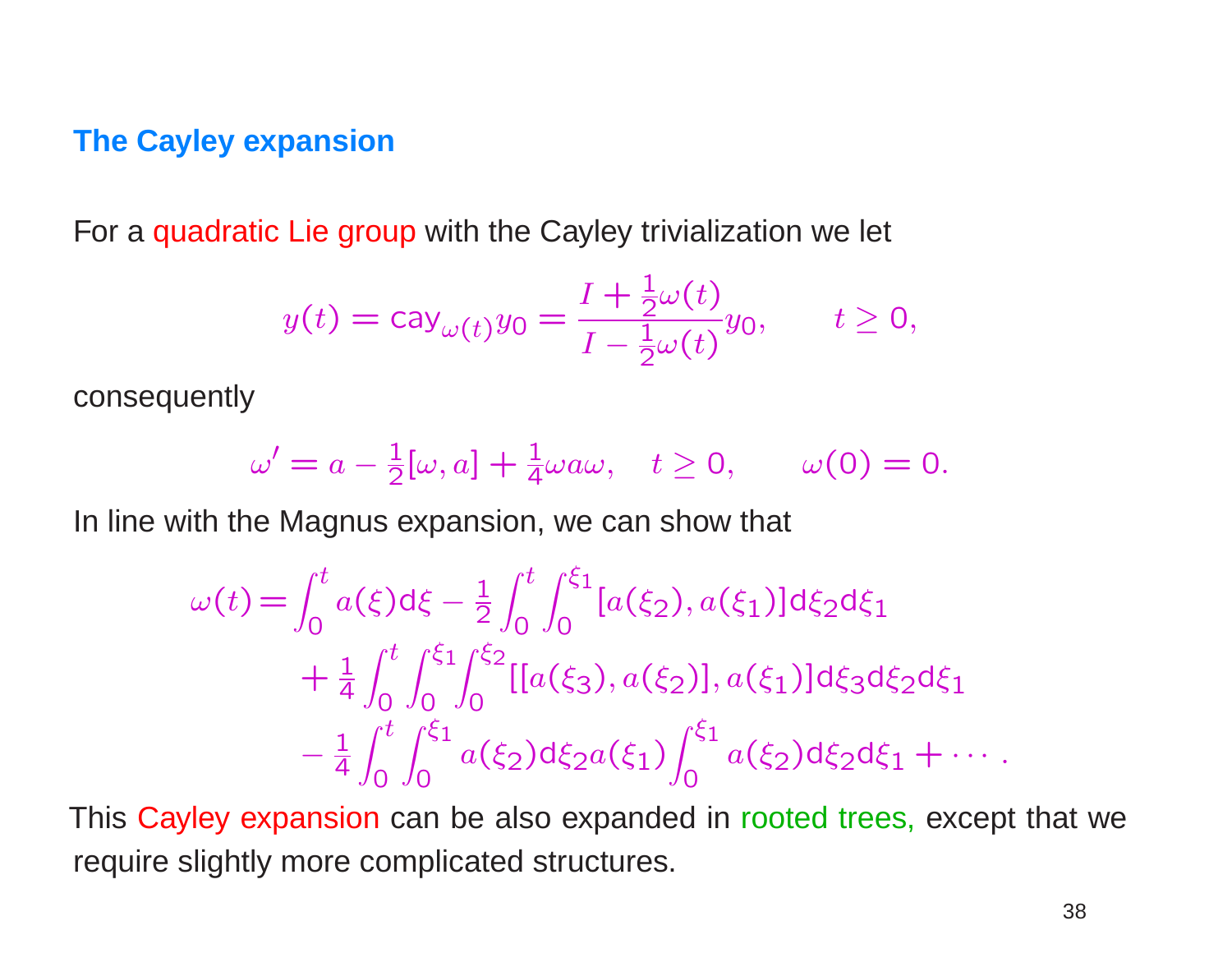AI: Specifically, we have the following composition rules:

- 1.  $\int_{0}^{t}$  $\frac{\partial^4 f}{\partial t^2} a(\xi) \textsf{d} \xi \rightsquigarrow \textbf{I}$  is a term.
- 2. If  $H \rightsquigarrow \tau$  is a term, then so is

$$
\int_0^t [H(\xi), a(\xi)] \mathrm{d}\xi \sim \int_0^{\tau}.
$$

3. If  $H_1 \rightarrow \tau_1$  and  $H_2 \rightarrow \tau_2$  are terms, then so is

$$
\int_0^t H_1(\xi) a(\xi) H_2(\xi) d\xi \rightsquigarrow \int_0^{\tau_1} \int_0^{\tau_2}.
$$

We obtain

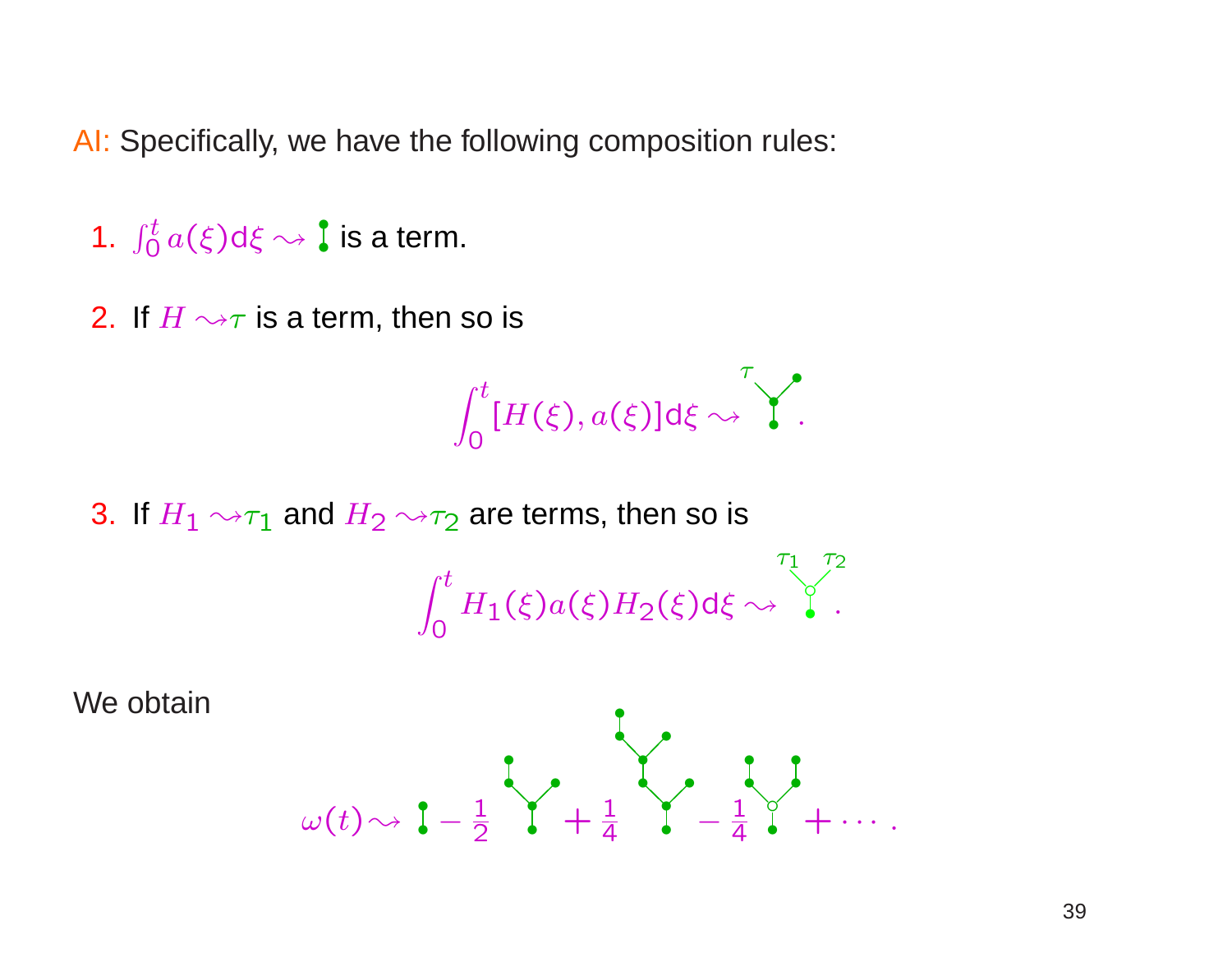# **Multivariate quadrature**

Each term in <sup>a</sup> Magnus, Fer or Cayley expansion corresponds to <sup>a</sup> multivariate integral over a different polytope. In principle, multivariate integration is very expensive: we need many function evaluations for every polytope. Fortunately, everything simplifies!

All integrals in question are of the form

$$
\mathscr{I}(h) = \int_{hS} \mathcal{L}(a(\xi_1), a(\xi_2), \dots, a(\xi_r)) \, d\xi,
$$

where  $\boldsymbol{\mathcal{L}}$  is a multilinear form and  $\boldsymbol{\mathcal{S}}$  is a polytope,

$$
S = \{x \in \mathbb{R}^r : 0 \le x_k \le x_{i_k}, \quad k = 1, 2, \dots, r\},\
$$

with  $x_{\mathsf{O}}=1$  and  $i_k\leq k-1$ ,  $x_{\mathsf{O}}=1$ ,  $k=1,2,\ldots,r.$  Specifically, for the first few integrals we have the following polytopes  ${\cal S}$  and multilinear forms  ${\cal L}$ :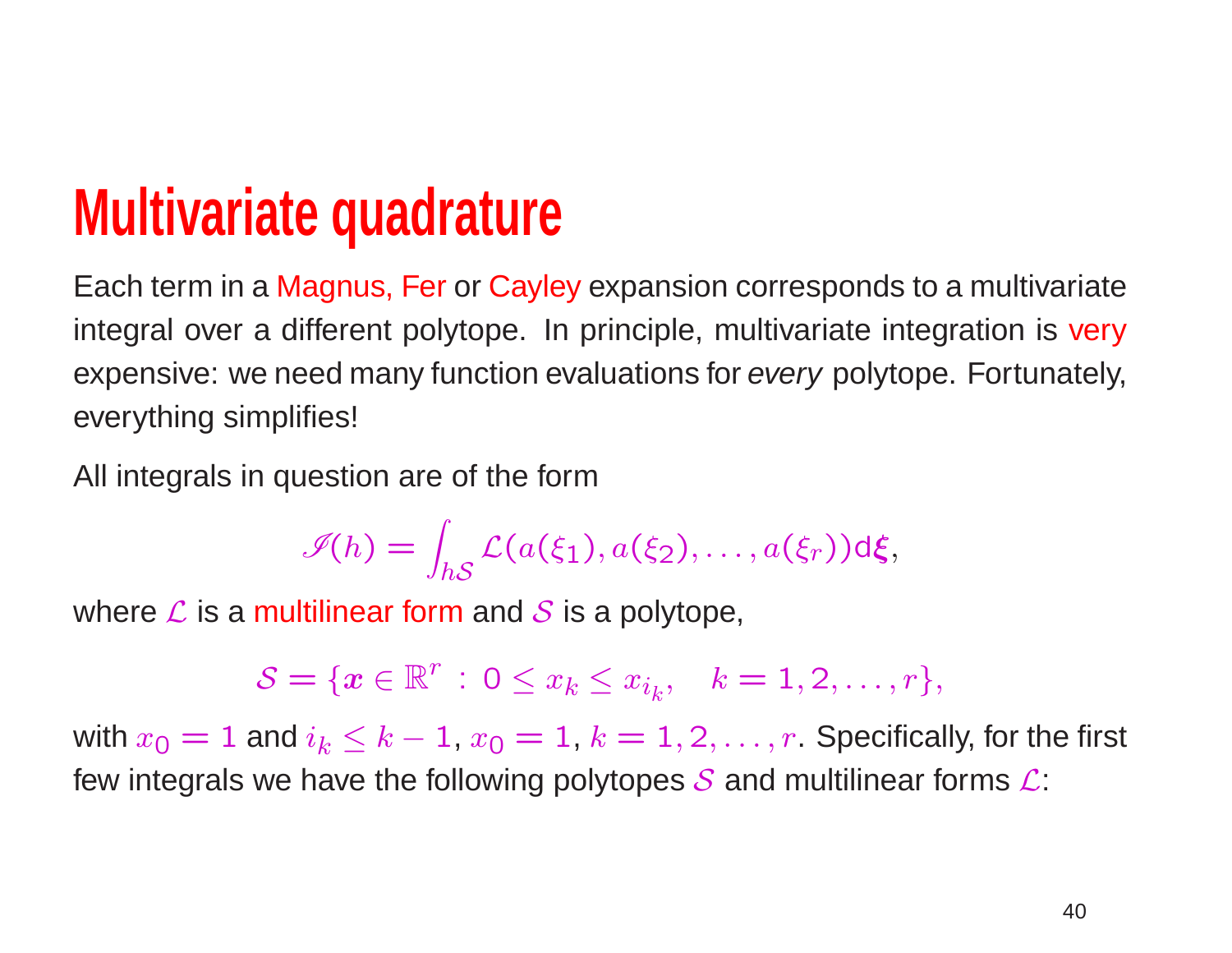

Let  $c_1, \ldots, c_{\nu} \in [0, 1]$  be distinct quadrature points and  $a_k = a(t_N + c_k h)$ . We approximate  $\mathscr{I}(h)$  with

$$
\mathscr{Q}(h) = h^r \sum_{\mathbf{i} \in C_{\nu}^r} \beta_{\mathbf{i}} \mathcal{L}(a_{i_1}, a_{i_2}, \dots, a_{i_r}),
$$

where  $C_{\nu}^r = [1, 2, ..., \nu]^r$ . Note that we repeatedly recycle just  $\nu$  function evaluations of  $a!$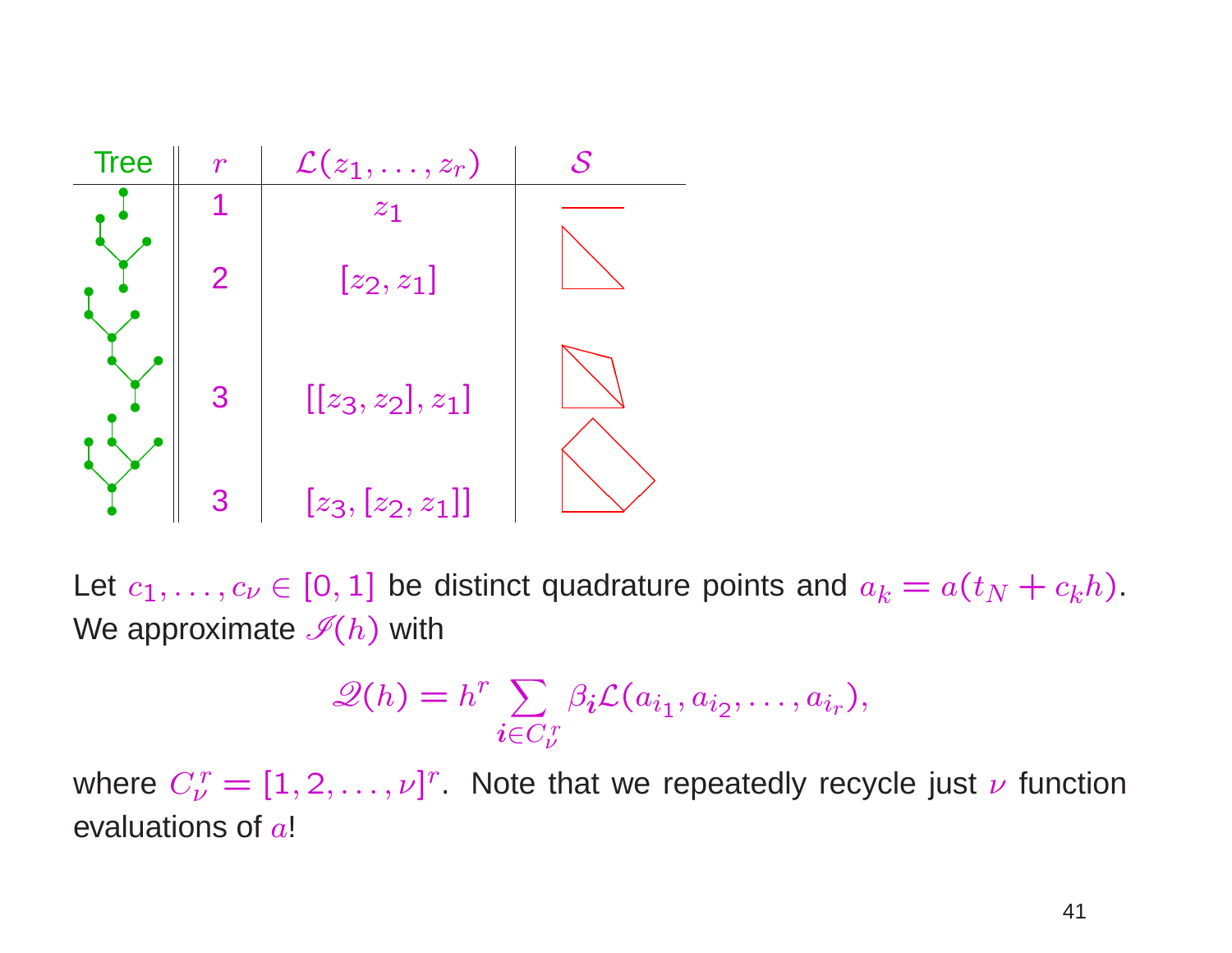**Theorem** (AI & Nørsett) The order of quadrature is  $\nu + s$ , where  $\int_0^1$ 0  $\zeta^{i-1}$  $q(\zeta)$ d $\zeta=0, \qquad i=1,2,\ldots,s,$ and  $q(x)=\prod$ ν  $_{k=1}^\nu (x-c_k).$ 

The proof is long and complicated. We'll prove instead <sup>a</sup> simpler statement. For this (and for much future use) we require the

**Alekseev–Gröbner Lemma** Given the ODE  $y' = f(t, y)$ , suppose that u is any C $^1$  function s.t.  $u(t_N)=y(t_N).$  Then

$$
u(t) - y(t) = \int_{t_N}^t \Phi(t - x) [f(x, u(x)) - u'(x)] dx,
$$

where  $\Phi$  is the solution of the variational equation  $\Phi' = \frac{\partial f}{\partial y} \Phi$ ,  $\Phi(0) = I.$ 

**Theorem** (Zanna) The order of the approximation to truncated Magnus expansion with the above quadrature is  $\nu + s$ .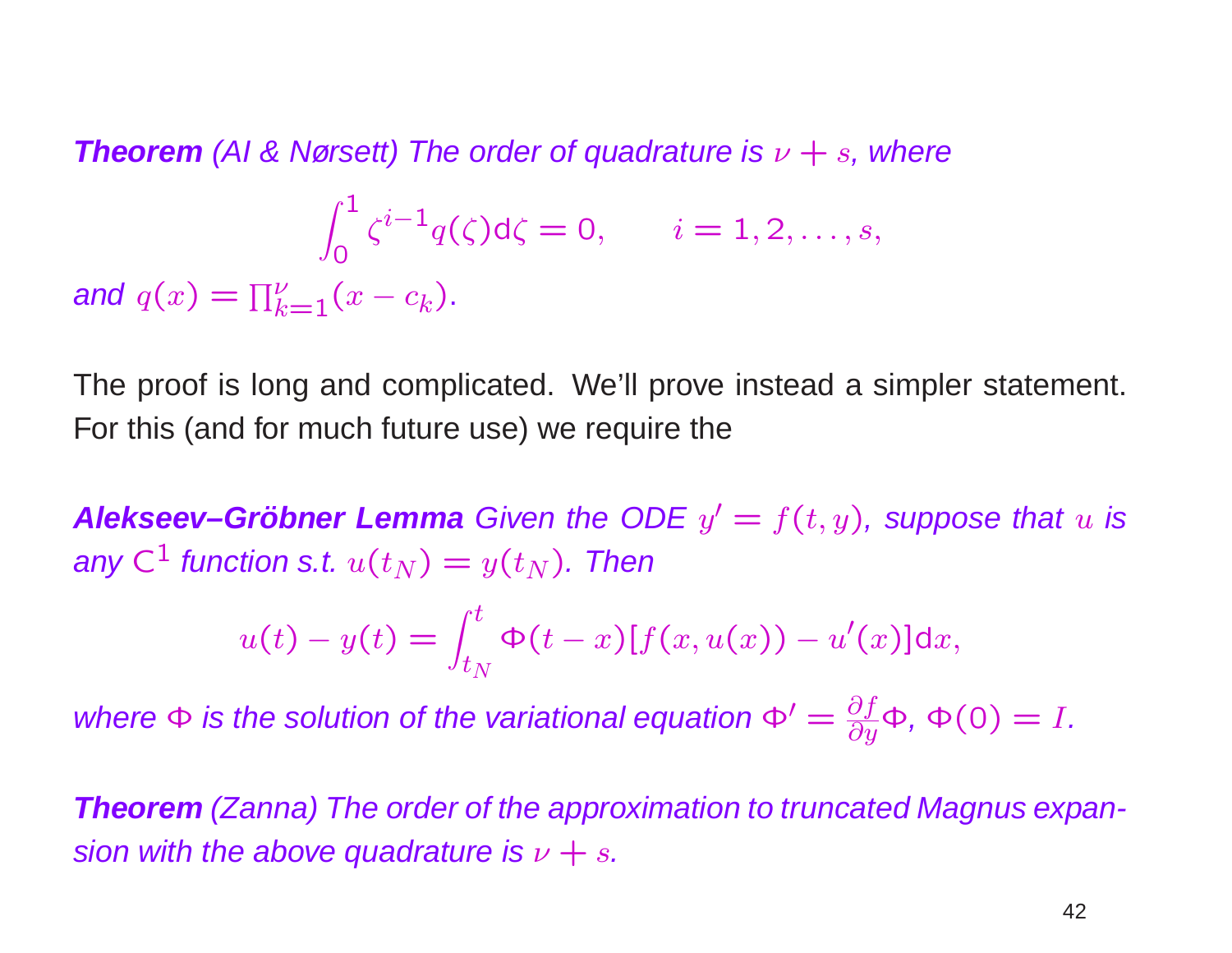To prove this, we replace the matrix  $a$  by its interpolating polynomial  $\widehat{a}$  s.t.  $\hat{a}(t_N + c_k h) = a(t_N + c_k h), k = 1,..., \nu$  Let  $u' = \hat{a}u, u(t_N) = y(t_N)$ . Therefore, by the A–G Lemma

$$
u(t_{N+1}) = y(t_{N+1}) + \int_{t_N}^{t_{N+1}} \Phi(t_{N+1} - x)[\hat{a}(x) - a(x)]u(x)dx.
$$

The integrand vanishes at  $c_1,\ldots,c_\nu$  . Therefore, once we discretize the integral by the quadrature formula, all the is left is the quadrature error, i.e.  $\overline{\mathcal{O}}$ y<br>(  $h^{\nu+s+1}$  $\left(\begin{array}{c} 1 \ 1 \end{array}\right)$ . The contract of the contract of the contract of the contract of the contract of the contract of the contract of the contract of the contract of the contract of the contract of the contract of the contract of the contrac

**Corollary** If  $c_1, \ldots, c_\nu$  are Gauss–Legendre points in  $[0,1]$  then the order is  $2\nu$  .

**Example:** A 4th-order approximantion

$$
\int_0^h \int_0^{\xi_1} [a(\xi_2), a(\xi_1)] d\xi \approx \frac{\sqrt{3}}{6} h^2 [a_1, a_2],
$$
  
where  $c_1 = \frac{1}{2} - \frac{\sqrt{3}}{6}, c_2 = \frac{1}{2} + \frac{\sqrt{3}}{6}$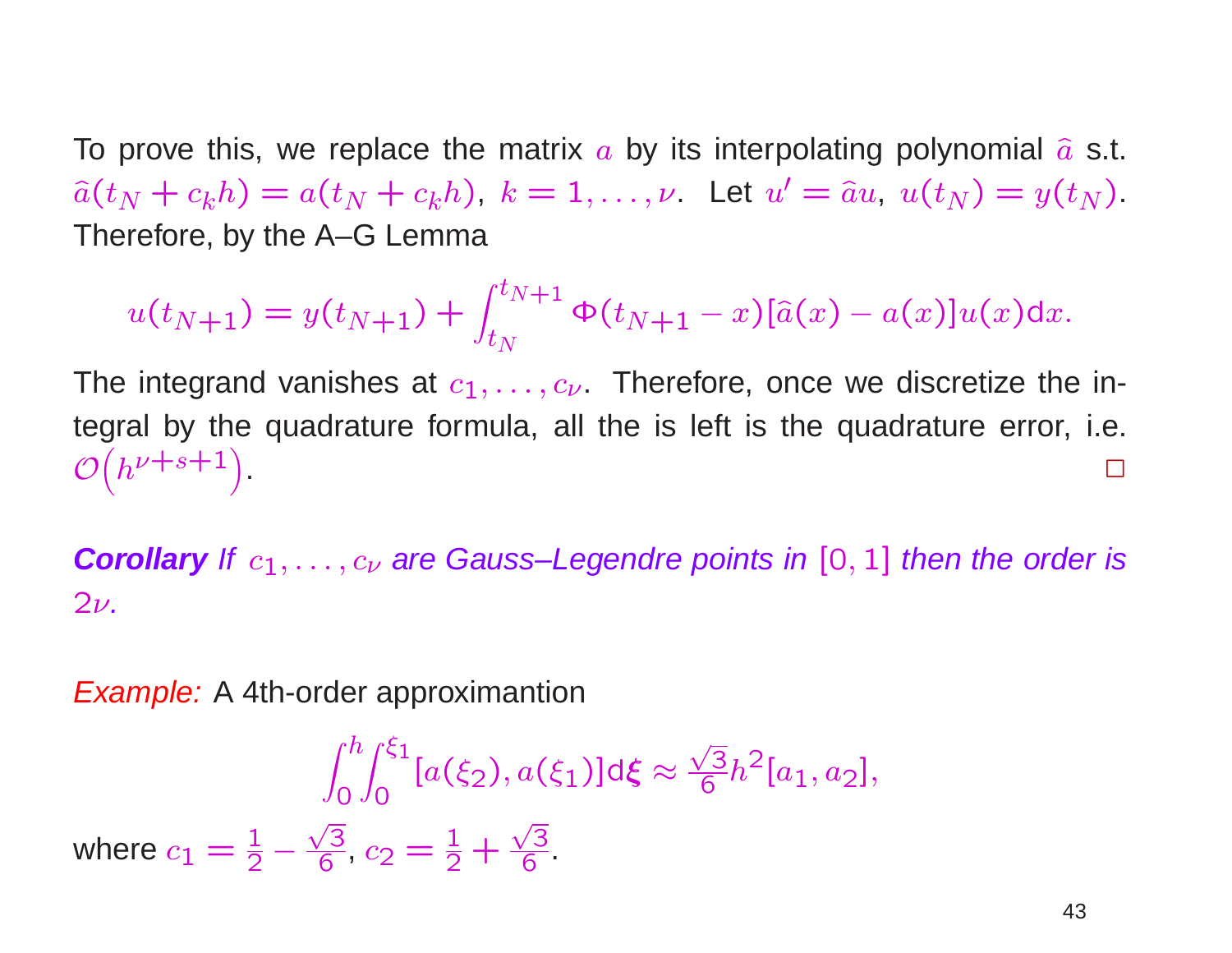To construct a quadrature formula in greater detail, let  $\ell_k \in \mathbb{P}_{\nu-1}$  be the  $k$ th cardinal polynomial of Lagrangian interpolation,

$$
\ell_k(c_k) = 1, \qquad \ell_k(c_j) = 0, \quad j \neq k.
$$

Then

$$
\beta_{\boldsymbol{i}} = \int_{\mathcal{S}} \prod_{k=1}^r \ell_{i_k}(\xi_k) \mathrm{d} \xi.
$$

#### GOOD NEWS

It takes just  $\nu$  evaluations of the matrix  $a$  to compute all the integrals in the expansion to order  $2\nu$ .

#### BAD NEWS

The numbers of commutators increases very fast, in line with the exponential growth in the number of combinations in  $C_{\nu}^{r}.$  Therefore, the volume of linear algebra required in every time step becomes prohibitive for large orders.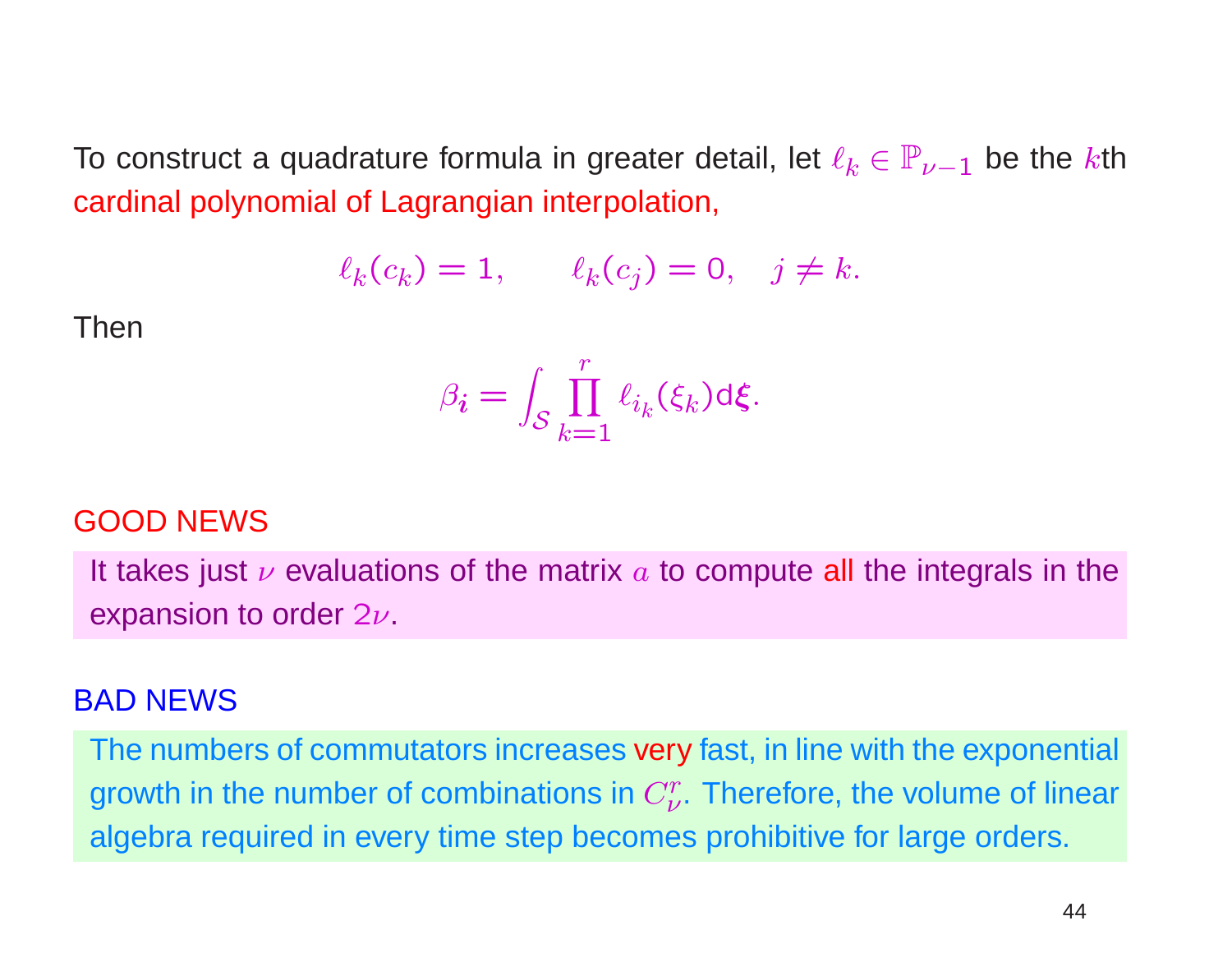# **Graded Lie algebras**

The number of commutators can be vastly reduced by an idea due to Munthe-Kaas & Owren.

Replace  $ha_1, \ldots, ha_{\nu}$  by  $b_0, b_1, \ldots, b_{\nu-1}$ , where

$$
\sum_{l=0}^{\nu-1} \frac{1}{l!} (c_k - \frac{1}{2})^l b_l = h a_k, \qquad k = 1, 2, \dots, \nu.
$$

Then  $b_l \approx h^{l+1}a^{(l)}(\frac{1}{2}h) = \mathcal{O}(h^{l+1})$ : the term  $b_l$  is of grade  $l+1$ . The grades propagate naturally under commutation: if the grade of  $x_i$  is  $w_i$  for  $i = 1, 2$ , then the grade of  $[x_1, x_2]$  is  $w_1 + w_2$ . Therefore, the term

 $\mathcal{L}(b_{i_1}, b_{i_2}, \ldots, b_{i_r})$ 

is of grade  $|\boldsymbol{i}|=\sum i_l$ . We obtain the order- $(2\nu)$  quadrature

$$
\widetilde{\mathscr{Q}}(h) = \sum_{|i| \leq 2\nu} \widetilde{\beta}_i \mathcal{L}(b_{i_1}, b_{i_2}, \dots, b_{i_r}),
$$

where

$$
\tilde{\beta}_i = \int_{\mathcal{S}} \prod_{l=1}^r (\xi_l - \frac{1}{2})^{i_l} d\xi_r \cdots d\xi_1.
$$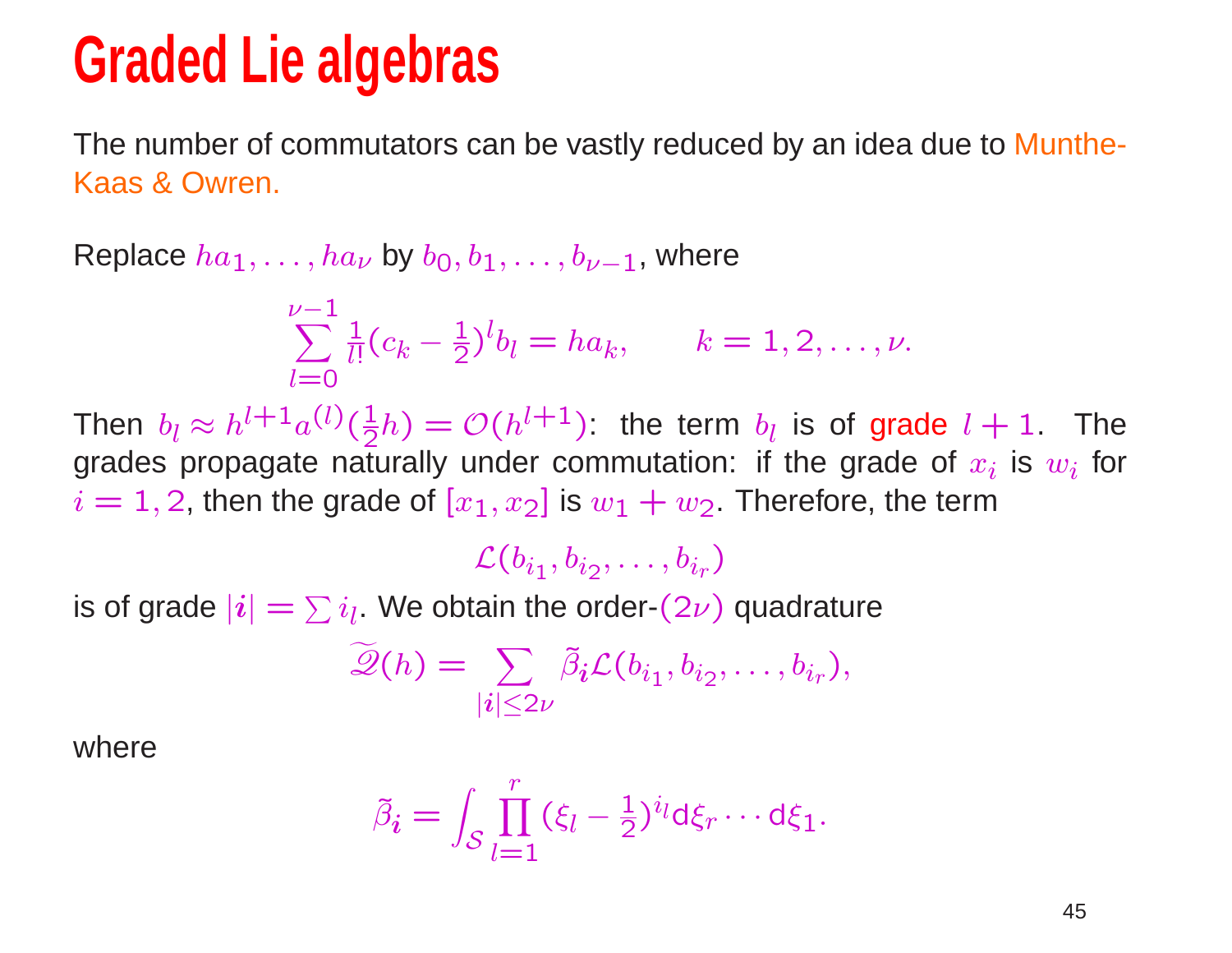#### **Free Lie algebras**

For future use we require the concept of <sup>a</sup> Free Lie algebra. Given generators  $\Phi = \phi_1, \phi_2, \dots, \phi_{\nu}$ , we say that

 $\mathfrak{F} = \mathsf{FLA}(\phi_1, \phi_2, \dots, \phi_\nu)$ 

is the free Lie algebra generated by  $\Phi$  if it is the closure of the generators under commutation and linear combinations. Trivially, it is <sup>a</sup> Lie algebra.

We attach to each  $\phi_l$  the grade  $g(\phi_l) = \kappa_l \in \mathbb{N}$  and let grades propagate by commutation:

 $g(t_1) = \mu_1, g(t_2) = \mu_2 \implies g([t_1, t_2]) = g(t_1) + g(t_2).$ 

We denote by  $\mathcal{K}^{\nu}_{m}$  the linear space of all terms in the FLA of grade m. Of course  $\mathfrak{F} = \mathsf{Sp}\{\mathscr{K}_m^\nu : m \ge 1\}$ , although we will not make much use of it.

The surprisingly small dimension of  $\mathcal{K}_m^{\mathcal{V}}$  is the key to our goal, to reduce the number of commutators.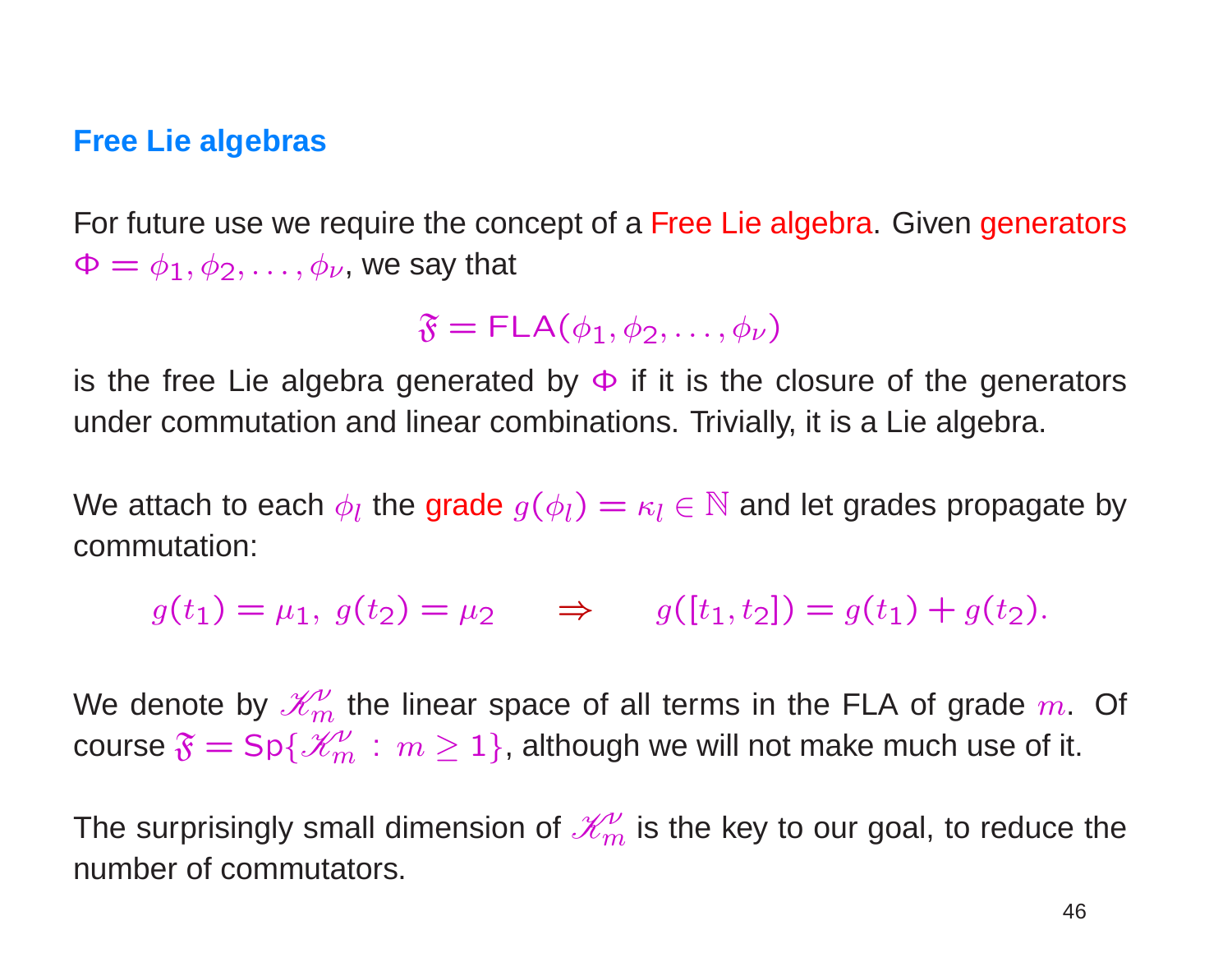#### **The great commutator throw-away**

Three mechanisms allow us to get rid of most terms:

- 1. All terms of grade  $\geq 2\nu+1$  are not required and can be thrown out.
- 2. It is possible to show that the discrete expansion is time symmetric. Therefore sums of terms of even grade vanish and we don't need to compute them.
- 3. The classical Witt–Birkhoff formula gives the (surprisingly small) dimension of  $\mathscr{K}^\nu_m$  for unit grades  $\kappa_l\equiv 1$  (corresponding to  $x_l=ha_l)$ . Munthe-Kaas & Owren have extended the Witt–Birkhoff formula to arbitrary grades. Specifically, let  $\lambda_k$ ,  $k=1,2,\ldots,s=$  max  $\kappa_l$ , be the zeros of the polynomial

$$
1-\sum_{i=1}^{\nu}z^{\kappa_i}.
$$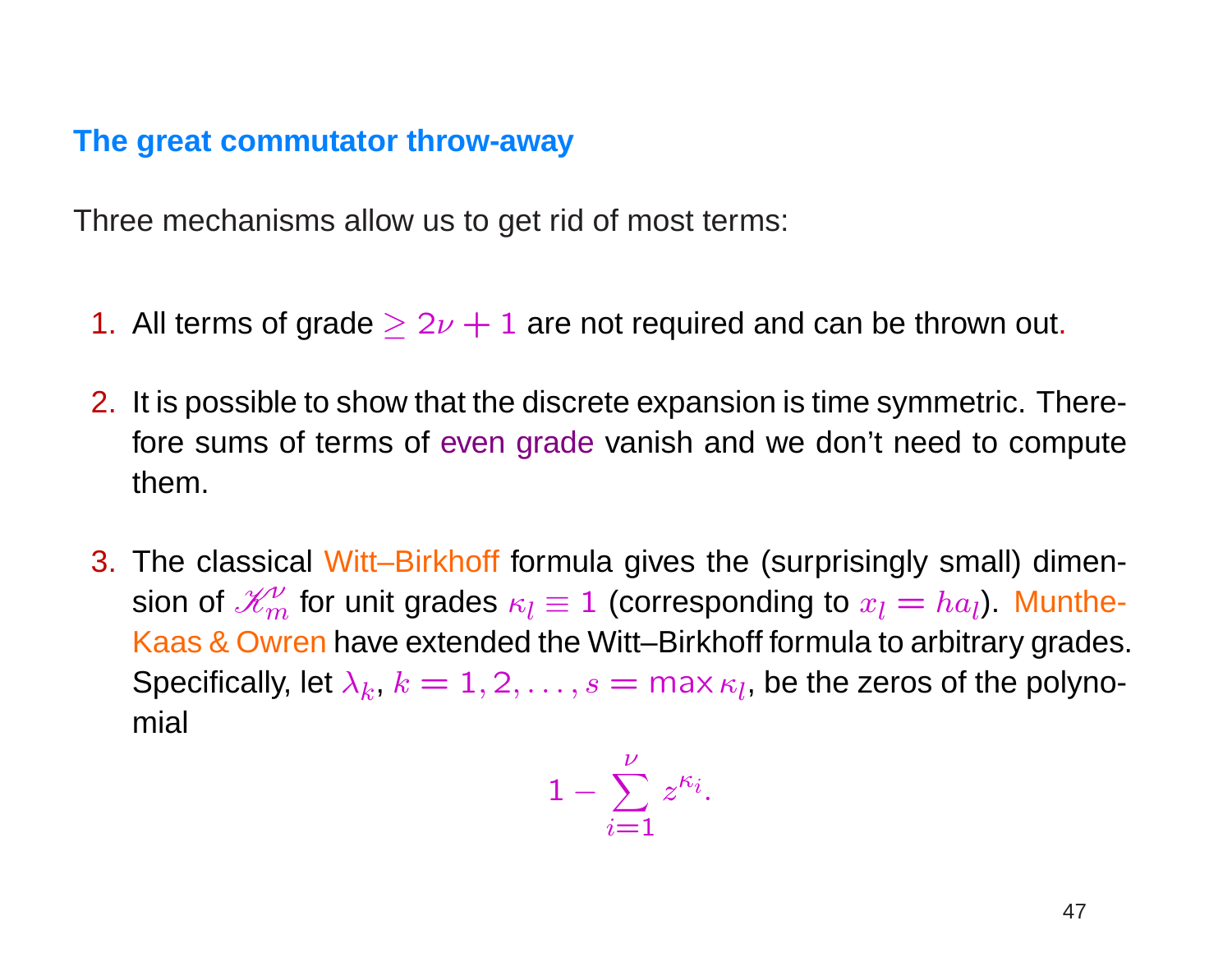1. Then

$$
\dim \mathcal{K}_m' = \frac{1}{m} \sum_{d|m} \mu(d) \sum_{i=1}^s \lambda_i^{m/d},
$$

where  $\mu$  is the Möbius function,

$$
\mu(d) = \begin{cases} 1, & d = 1, \\ (-1)^q, & n_i = 1, i = 1, 2, \dots, q, \\ 0, & \text{otherwise,} \end{cases}
$$

where  $d = p_1^{n_1} p_2^{n_2} \cdots p_q^{n_q}$  is the prime-number decomposition of d. They also gave a recursive procedure for the formation of a basis of  $\mathcal{K}^{\nu}_{m}$ (a generalisation of Hall and Lyndon bases).

The number of required terms:

| order: $\begin{array}{ccc} 2 & 4 & 6 \end{array}$ |  |      | 1 <sub>0</sub>            |
|---------------------------------------------------|--|------|---------------------------|
|                                                   |  |      | Naive 1 5 80 3304 1256567 |
| Clever   1 2 7                                    |  | - 77 | -73                       |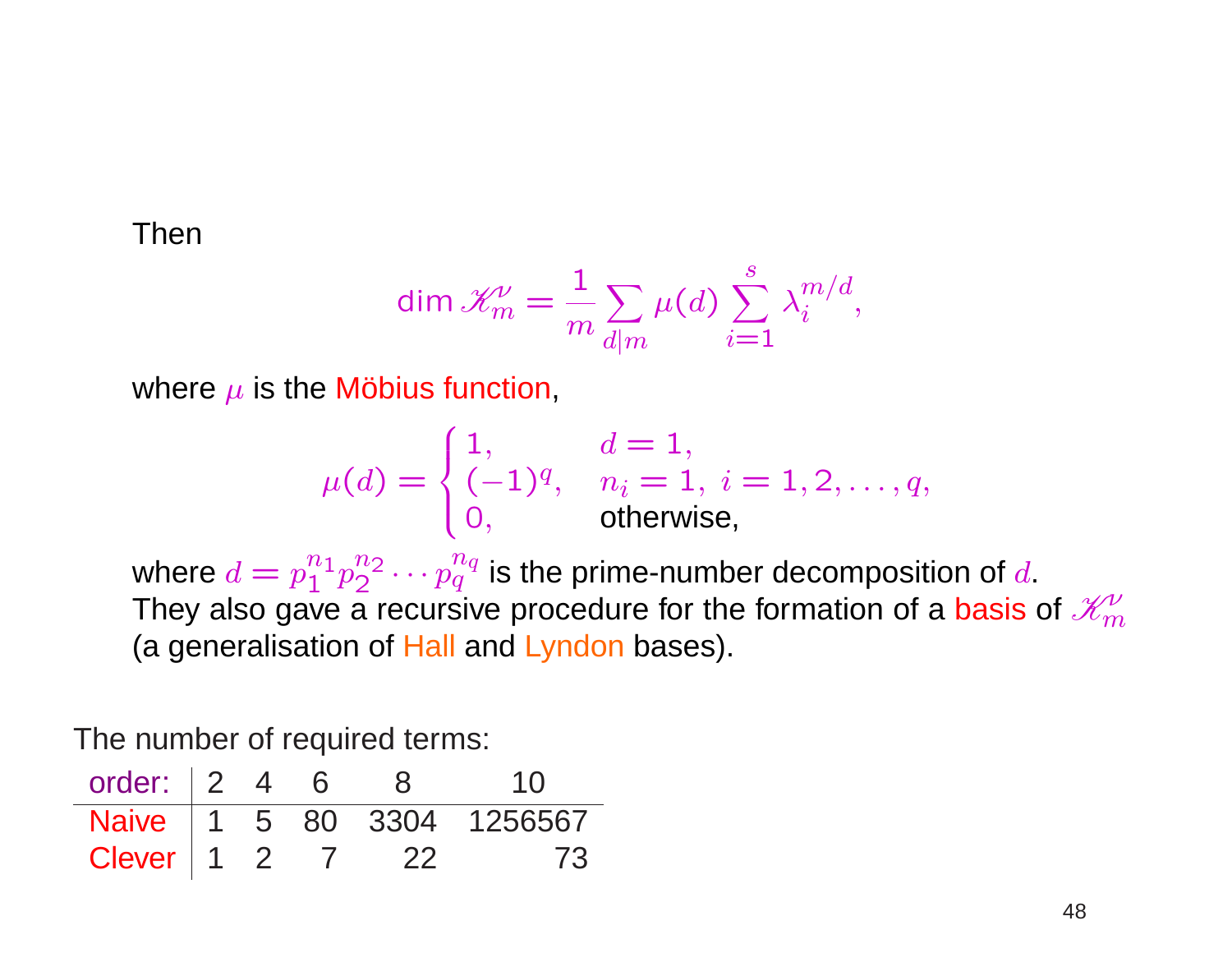### **Is this the optimal Magnus expansion?**

Further economy is possible by clever algorithmic tricks and aggregating terms. This has been worked out for even orders 4–8 by Blanes, Casas & Ros.

For example, for order 6, we compute

$$
c_1 = \frac{1}{2} - \frac{\sqrt{15}}{10}, \quad c_2 = \frac{1}{2}, \quad c_3 = \frac{1}{2} + \frac{\sqrt{15}}{10}
$$
  
\n
$$
a_k = ha(t_N + c_k), \quad k = 1, 2, 3,
$$
  
\n
$$
b_1 = ha_2, \quad b_2 = \frac{\sqrt{15}}{3}(a_3 - a_1),
$$
  
\n
$$
b_3 = \frac{10}{3}(a_3 - 2a_1 + a_1),
$$
  
\n
$$
v_1 = [b_1, b_2],
$$
  
\n
$$
v_2 = [b_1, 2b_3 + v_1],
$$
  
\n
$$
v_3 = [-20b_1 - b_3 + v_1, b_2 - \frac{1}{60}v_2],
$$
  
\n
$$
\omega_N = b_1 + \frac{1}{12}b_3 + \frac{1}{240}v_3,
$$
  
\n
$$
y_{N+1} = e^{\omega_N}y_N.
$$

Thus,

just three function evaluations, three commutators and one exponential!

,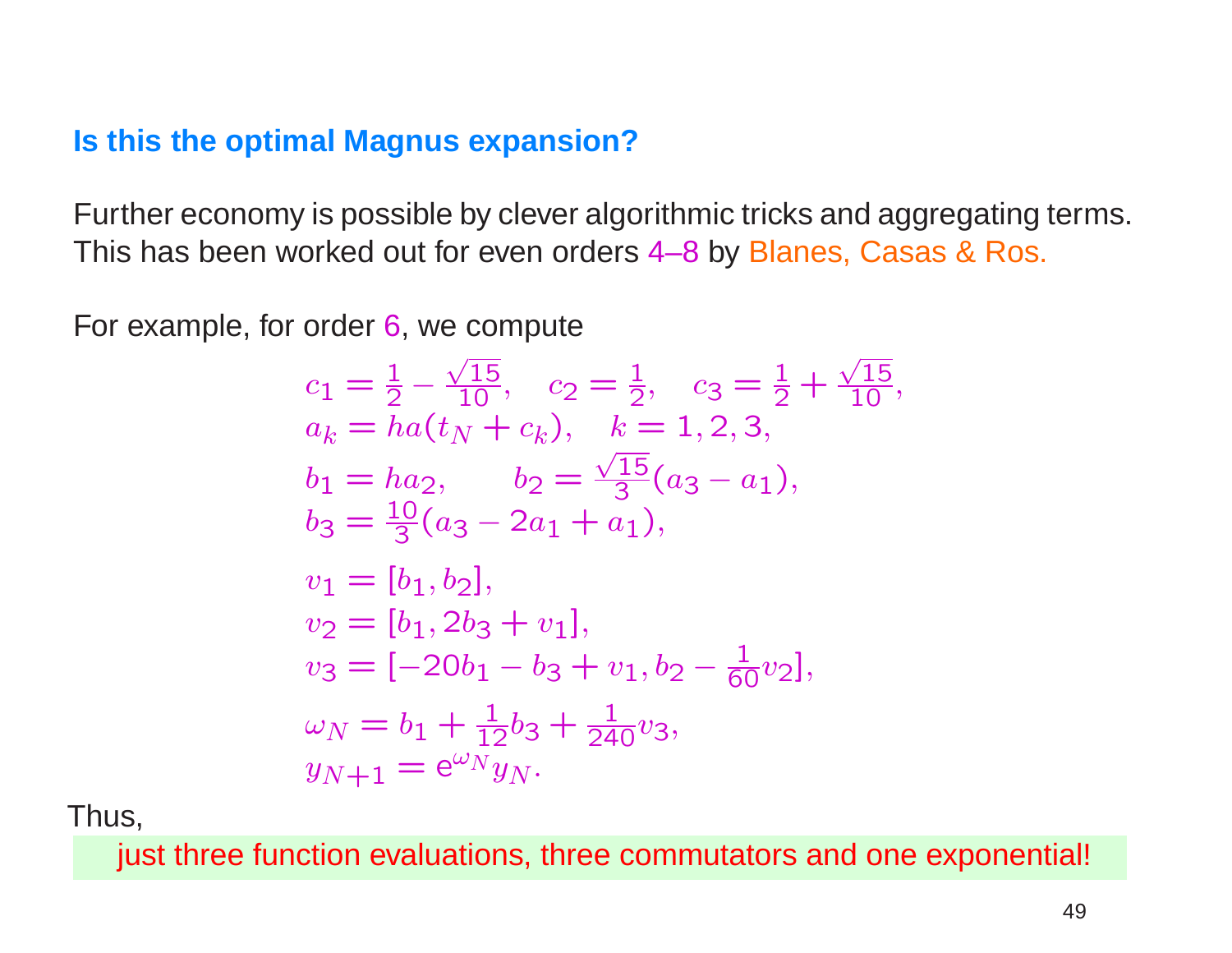# **The matrix exponential**

It is not enough to "approximate" the exponential: we must do so while mapping an element from  $g$  to  $\mathcal{G}!$  Otherwise all the hard work in designing Liegroup methods would have been in vain.

Standard methods for the calculation of the matrix exponential:

#### • Eigenvalue/eigenvector decomposition:

Exceedingly expensive (in particular for large systems) and ill conditioned.

### • Polynomial and rational approximations:

We cannot expect the result to live in  $\mathcal G,$  with one exception: when the Lie group is quadratic and we use diagonal Padé approximations (Feng Kang). On the other hand, no rational approximation can map  $\mathfrak{sl}(n)$  to  $\mathsf{SL}(n)$  for  $n\geq 3.$ 

#### • Krylov subspace approximation:

Very effective means for large matrices (Hochbruck & Lubich). However, there is no reason for them to map <sup>a</sup> Lie algebra to 'its' Lie group.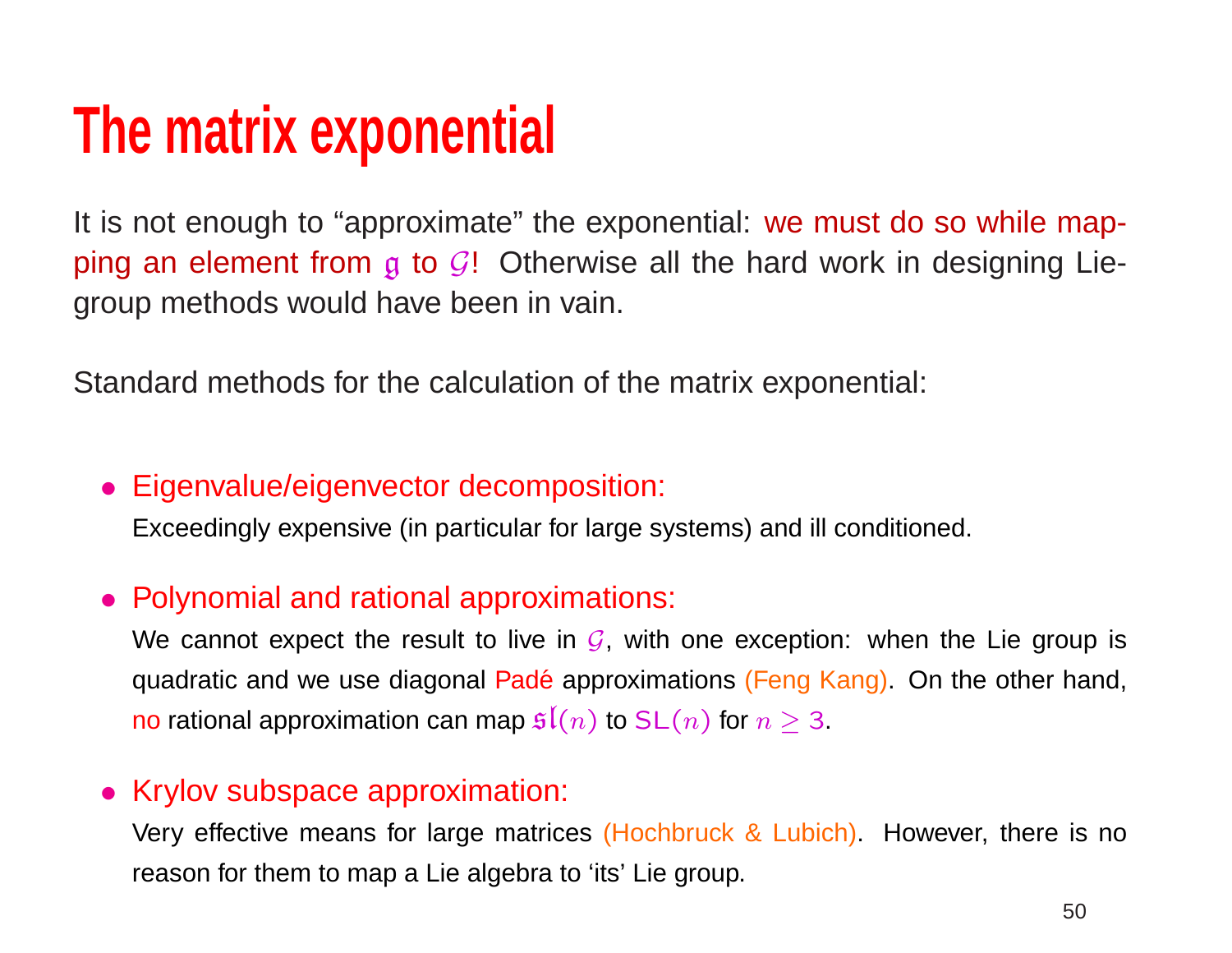# **Splitting methods** (Celledoni & AI)

Given  $a \in \mathfrak{g}$ , we split its exponential,

 $e^{ta} \approx e^{tb_1}e^{tb_2} \cdots e^{tb_s}$ 

such that

1.  $\sum_k b_k = a$ , each  $b_k$  lives in g;

2. It is easy to evaluate each  $e^{tb_k}$  exactly; and

3. The overall error is consistent with the order of the Lie-group method

Note that necessarily  $e^{tA} \in \mathcal{G}$ .

If  $b_k = b_{s+1-k}$   $\forall k$  then the approximation is time symmetric. In that case the order can be further enhanced with the Yosida device.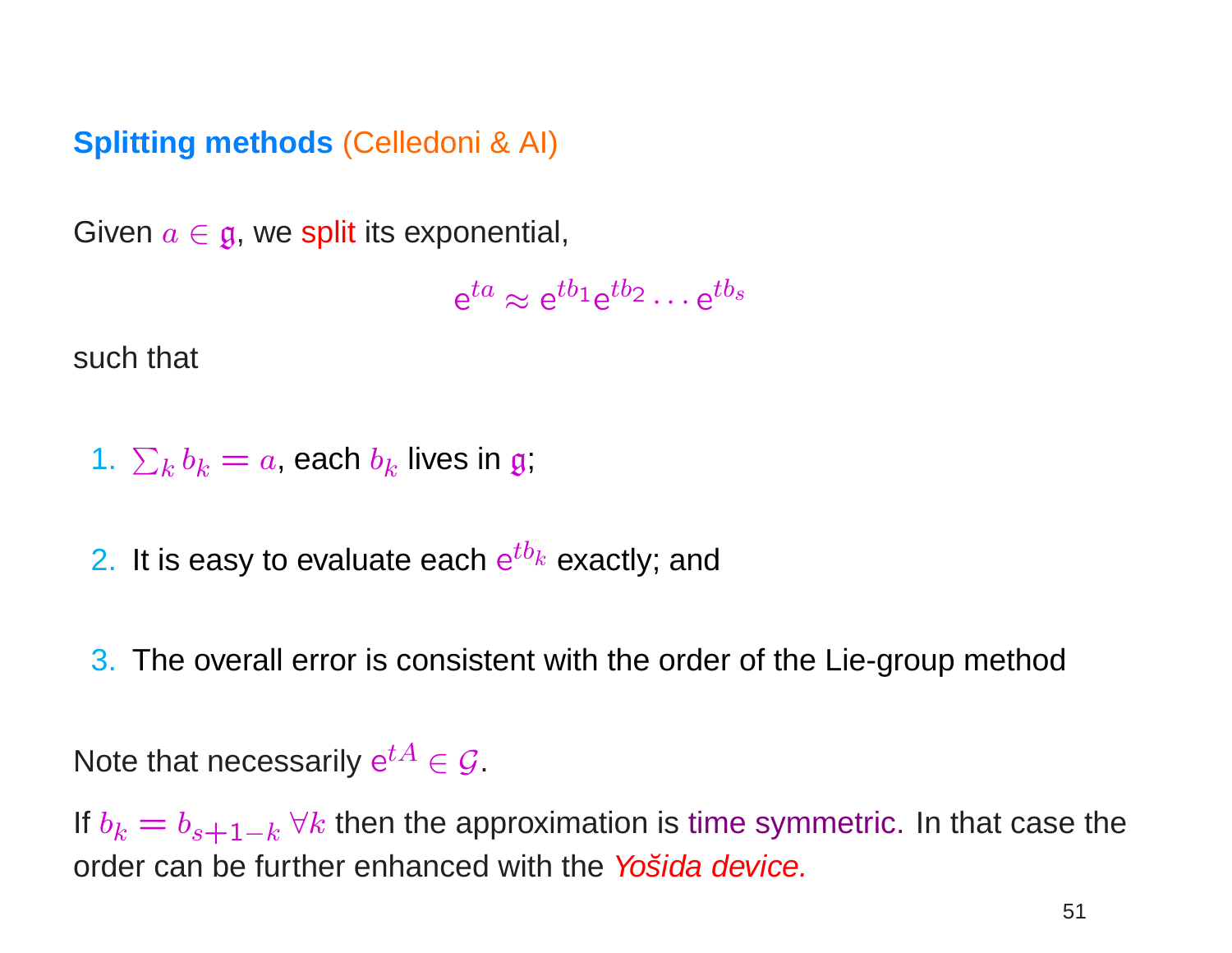Practical splittings decompose  $a$  into low-rank matrices, using the following explicit formula for the matrix exponential. Suppose that  $u$  and  $v$  are both  $n \times r$  matrices,  $r \ll n$ , and  $c = uv^\top$ . Then

$$
e^{tc} = I + tud^{-1}(e^{td} - I)v^{\top},
$$

where  $d = v^\top u$  is  $r \times r$ , hence 'small'.

For example, for  $g = s \mathfrak{o}_n$  we let  $r = 2$ ,  $s = n - 1$ , set

$$
b^{[0]} = a = [b_1^{[0]}, b_2^{[0]}, \dots, b_n^{[0]}]
$$

and choose

$$
b_1=\boldsymbol{b_1^{[0]}} \boldsymbol{e}_1^\top - \boldsymbol{e}_1 \boldsymbol{b_1^{[0]}}^\top \in \mathfrak{so}(n)
$$

and  $b^{[1]} = b^{[0]} - b_1$ . Observe that the first row and column of  $b^{[1]}$  vanish. We continue in this manner, similar to LU factorization, letting  $b^{[i]} = b^{[i-1]} - b_i$ and

$$
b_i = \boldsymbol{b}_i^{[i-1]} \boldsymbol{e}_i^\top - \boldsymbol{e}_i \boldsymbol{b}_i^{[i-1]}^\top \in \mathfrak{so}_n, \quad i = 1, \ldots, n-1.
$$

Note that rank  $b_i = 2$ .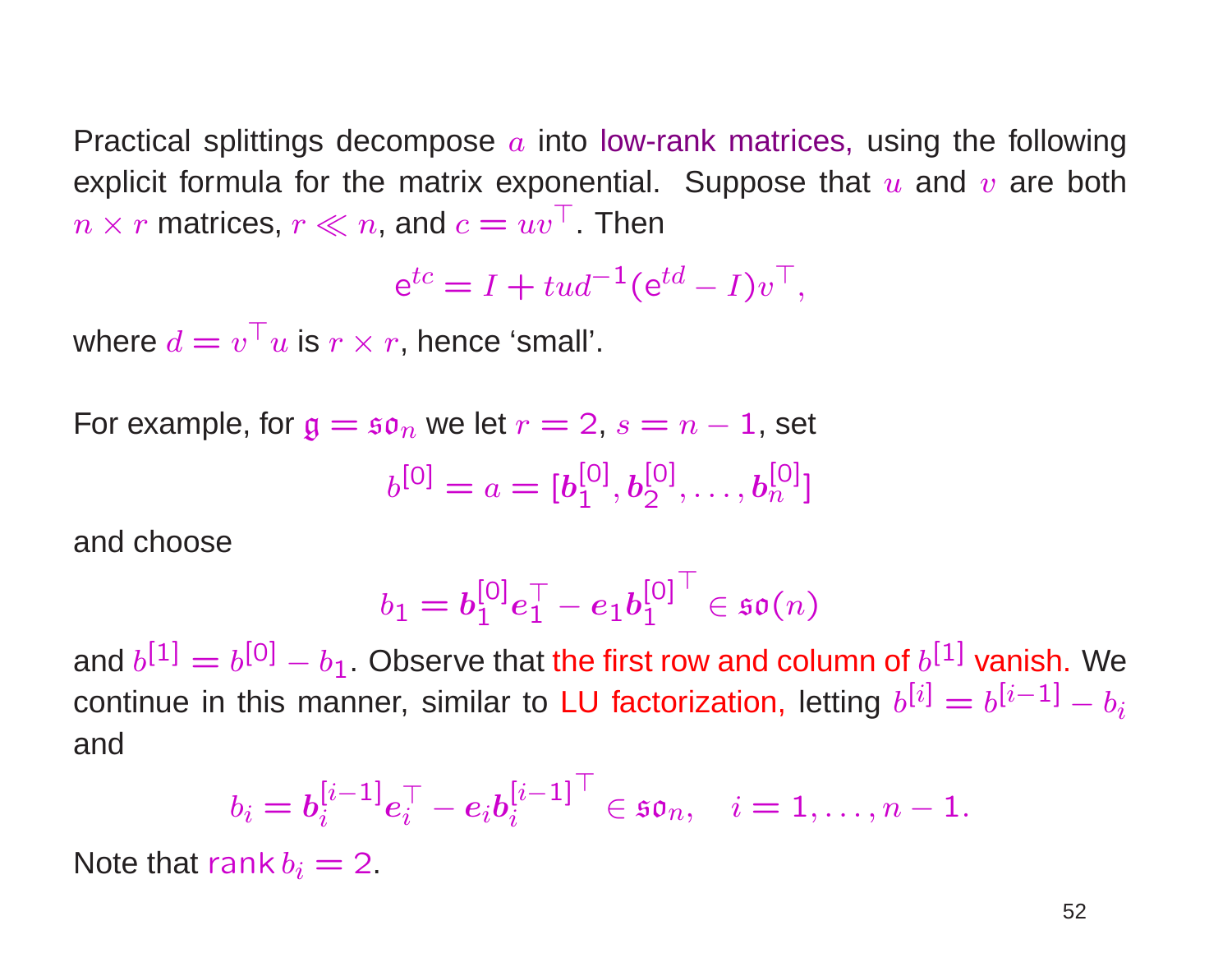### **The Yošida device**

Let  $\Phi_h$  be a time-reversible numerical method of order p for the solution of  $y' = f(t, y)$ .

Time reversibility implies that  $p$  is even.

We consider <sup>a</sup> new method,

$$
\Psi_h = \Phi_{\alpha h} \circ \Phi_{\beta h} \circ \Phi_{\alpha h}.
$$

- 1. The method  $\Psi_h$  is time reversible.
- 2. Suppose that

$$
\alpha = \frac{1}{2 - 2^{1/(p+1)}}, \qquad \beta = -\frac{2^{1/(p+1)}}{2 - 2^{1/(p+1)}}.
$$
  
Then  $\Psi_h$  is of order  $p + 2$ .

This approach (originally developed by Haruo Yošida for symplectic methods) can be used to improve the order of our approximation of the exponential.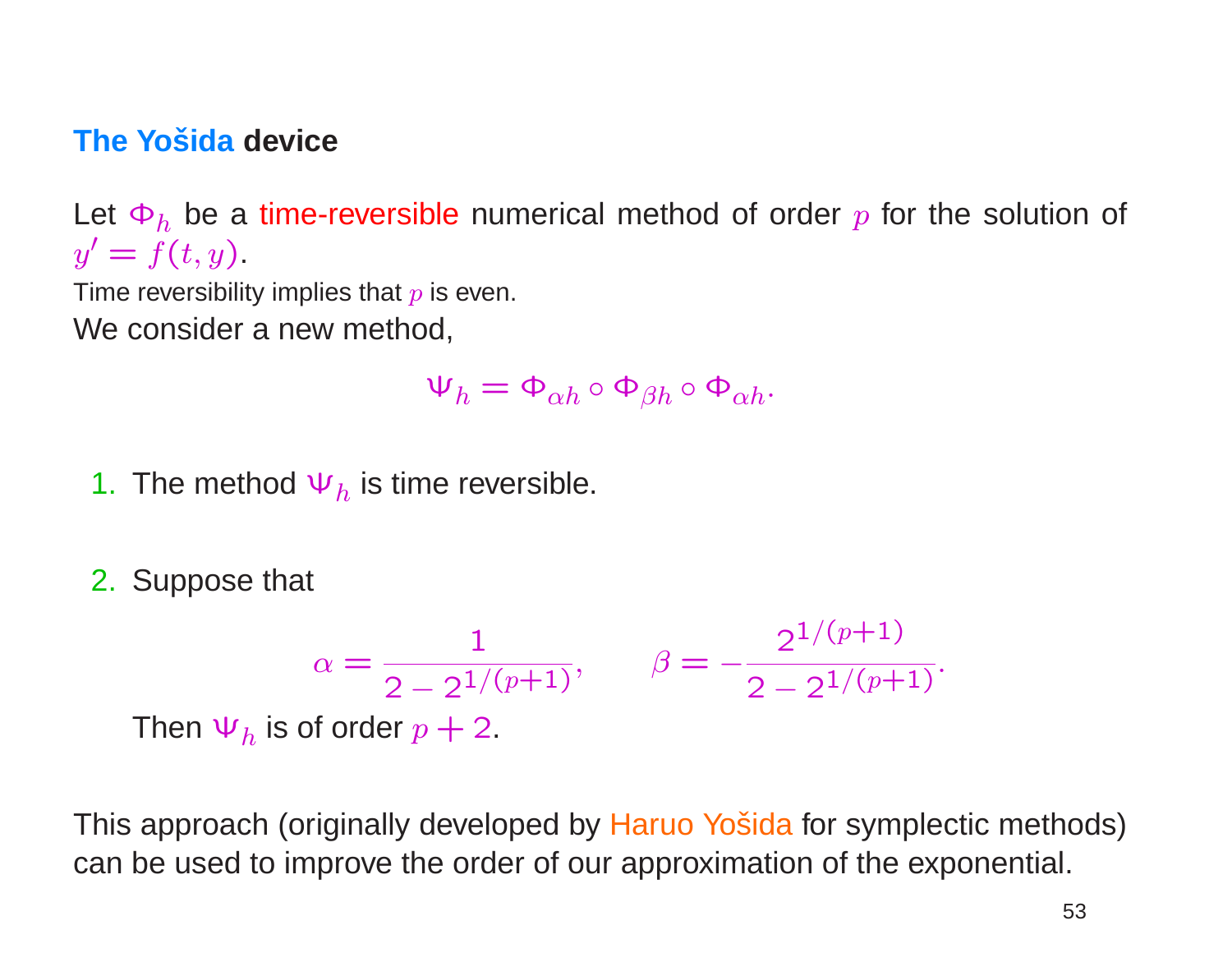#### **Coordinates of the second kind** (Celledoni & AI)

Let  $d=\dim \mathfrak{g}$  and let  $\{\phi_1, \phi_2, \ldots, \phi_d\}$  be its basis. We seek scalar functions  $\theta_1, \theta_2, \ldots, \theta_m$  s.t.

$$
e^{ta} = e^{\theta_1(t)\phi_1}e^{\theta_2(t)\phi_2}\cdots e^{\theta_d(t)\phi_d}.
$$

Such functions always exist but their practical evaluation in closed form is virtually impossible for  $d\geq 3$  (Wei & Norman). Alternatively, we approximate the functions  $\theta_k$  to requisite order.

The structure constants of g are numbers

$$
c_{k,l}^j, \ \ k,l,j=1,\ldots,d, \qquad \text{such that} \qquad [\phi_k,\phi_l] = \sum_{j=1}^d c_{k,l}^j \phi_j.
$$

The Taylor expansion of each  $\theta_k$  can be derived explicitly in terms of the structure constants (which, of course, depend on the choice of the basis). Let

$$
a = \sum_{k=1}^{d} \alpha_k \phi_k.
$$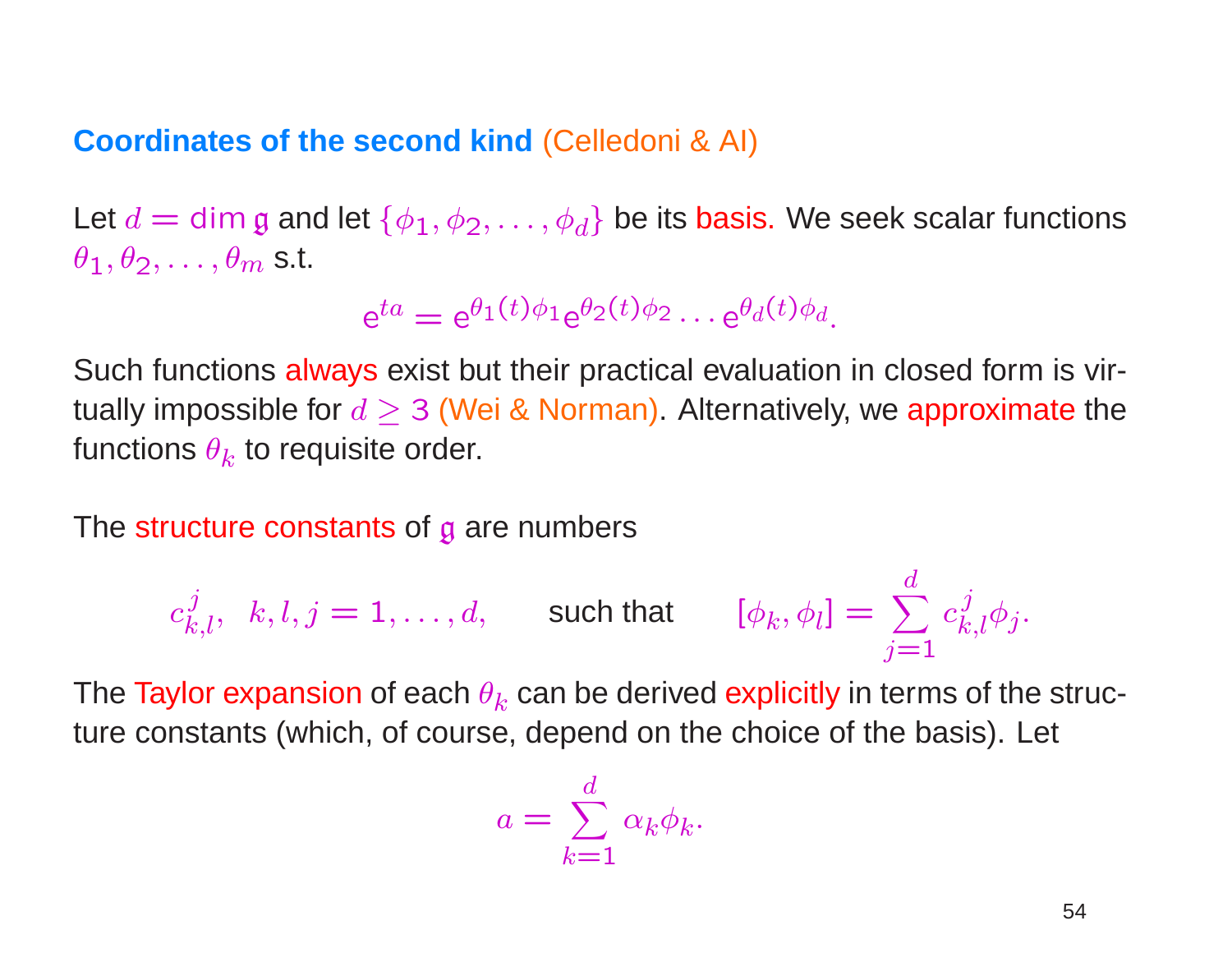#### We have

$$
\theta'_{k}(0) = 0,
$$
  
\n
$$
\theta'_{k}(0) = \alpha_{k},
$$
  
\n
$$
\theta''_{k}(0) = \sum_{l=1}^{d} \sum_{j=1}^{l-1} \alpha_{l} c_{l,j}^{k} \alpha_{j},
$$
  
\n
$$
\theta'''_{k}(0) = 2 \sum_{l=1}^{d} \sum_{j=1}^{l-1} c_{l,j}^{k} [\theta''_{l}(0)\alpha_{j} + \theta''_{j}(0)\alpha_{l}] + 2 \sum_{l=1}^{d} \sum_{j=1}^{l-1} \sum_{i=1}^{j-1} \sum_{m=1}^{d} c_{l,j}^{m} c_{i,m}^{k} \alpha_{l} \alpha_{j} \alpha_{i} + \sum_{l=1}^{d} \sum_{j=1}^{l-1} \sum_{i=1}^{d} c_{l,i}^{j} c_{i,j}^{k} \alpha_{l} \alpha_{i}^{2}
$$

and so on. More and more summation!

Assume, though, that the structure constants are sparse: they are almost all zero. In that case the cost reduces <sup>a</sup> very great deal! This can be accomplished by choosing as our basis a root space decomposition of  $\mathfrak{g}$ : the number of summations typically drops by <sup>a</sup> factor of two and the cost of <sup>a</sup> second-order approximation in  $\mathfrak{so}(n)$  is just  $\mathcal{O}(n)$ .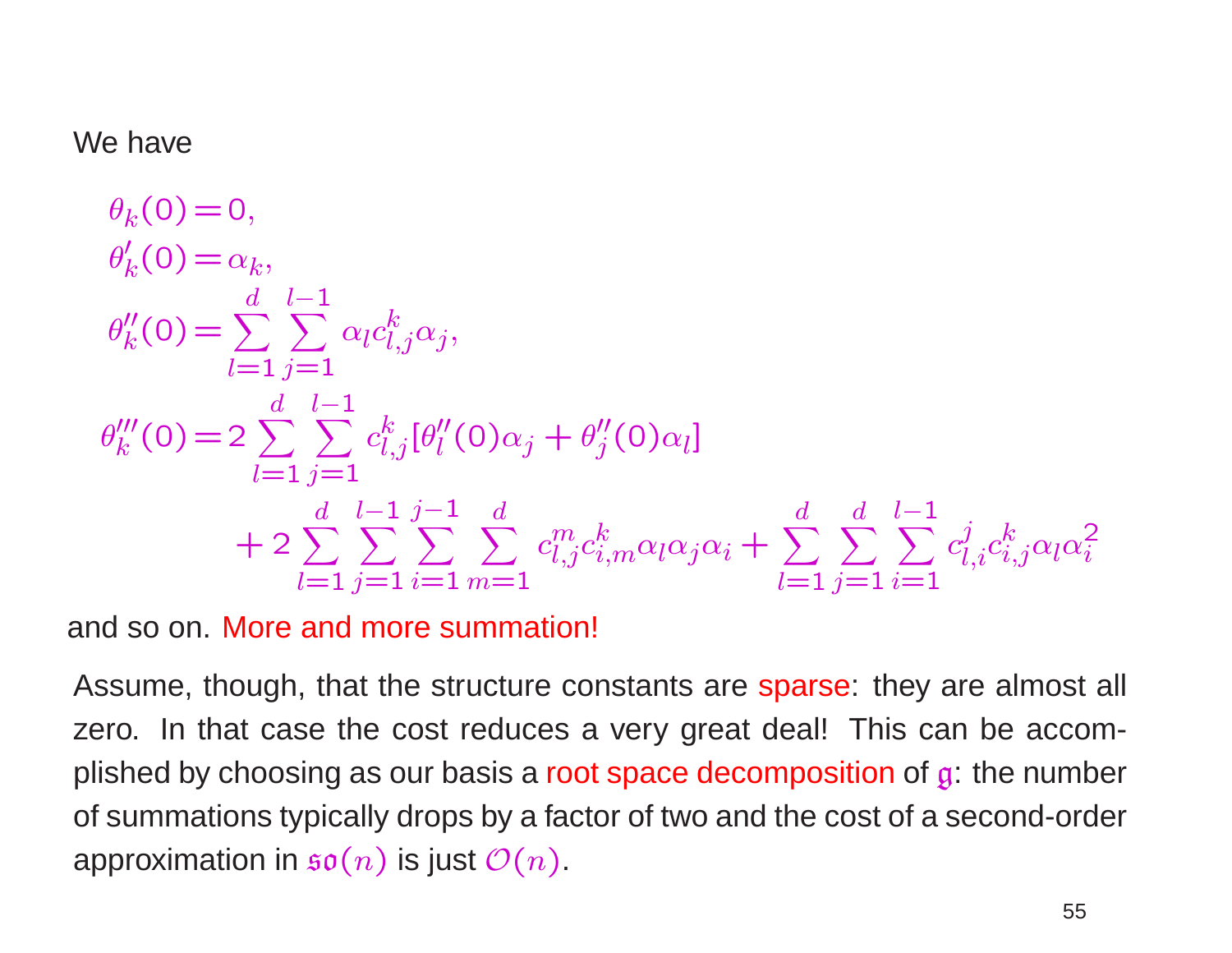#### **Generalized polar decomposition** (Munthe-Kaas, Quispel & Zanna)

An involutory automorphism of a Lie group  $\mathcal G$  is a one-to-one map  $\sigma:\mathcal G\to\mathcal G$ s.t.

$$
\sigma(x \cdot y) = \sigma(x) \cdot \sigma(y), \qquad x, y \in \mathcal{G},
$$
  

$$
\sigma(\sigma(x)) = x, \qquad x \in \mathcal{G}.
$$

Each *G*-automorphism can be lifted to the underlying Lie algebra, resulting in a **g**-automorphism,

$$
d\sigma(a) = \frac{d}{dt}\sigma(e^{ta})|_{t=0}.
$$

We use d $\sigma$  to define the sets

$$
\mathfrak{k} = \{ a \in \mathfrak{g} \, : \, \text{d}\sigma(a) = a \},
$$
\n
$$
\mathfrak{p} = \{ a \in \mathfrak{g} \, : \, \text{d}\sigma(a) = -a \}.
$$

While  $\frak k$  is a Lie subalgebra,  $\frak p$  is a Lie triple system: a linear space s.t.

$$
a, b, c \in \mathfrak{g} \qquad \Rightarrow \qquad [a, [b, c]] \in \mathfrak{g}.
$$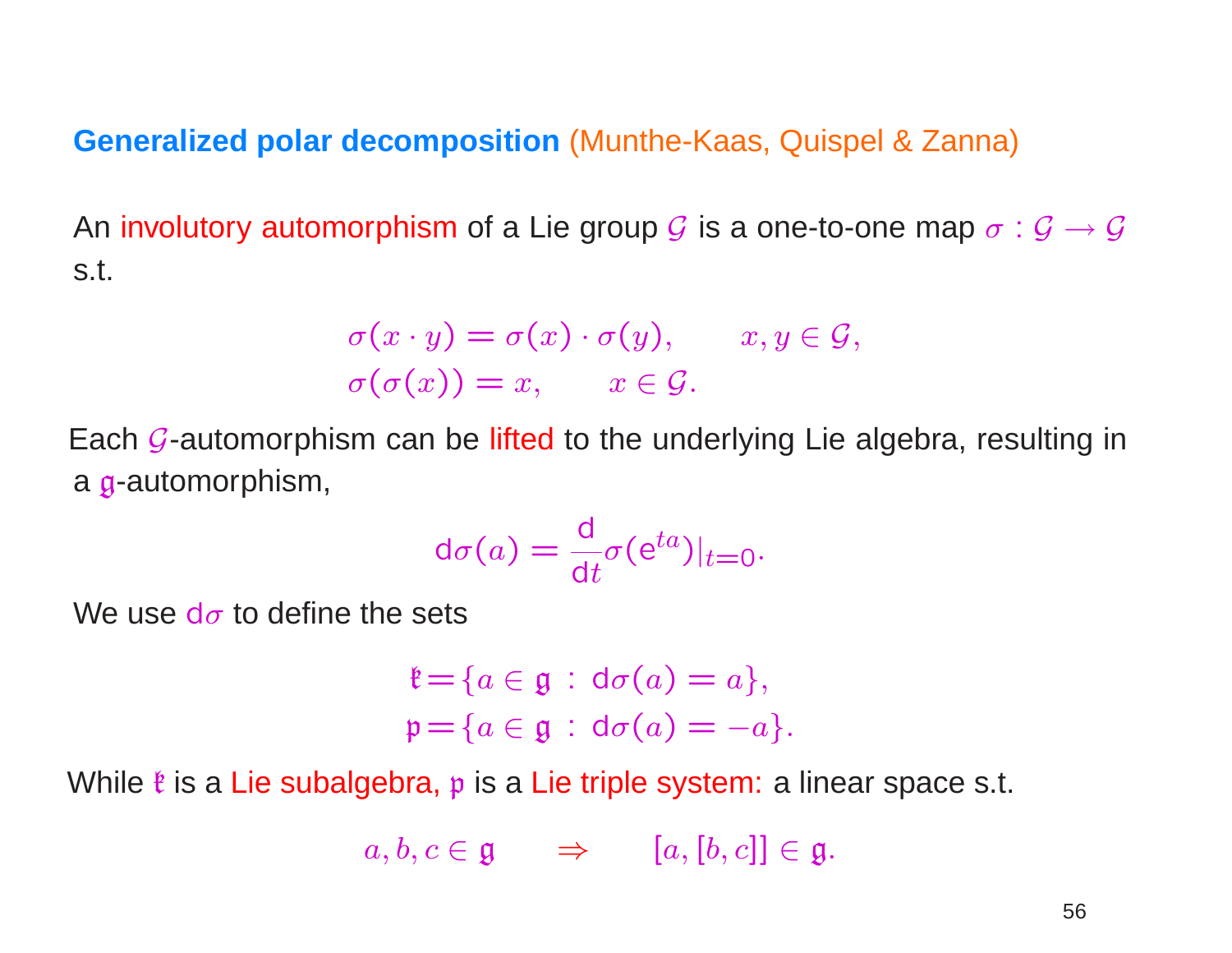We have

$$
\mathfrak{g}=\mathfrak{k}\oplus\mathfrak{p}.
$$

Specifically,  $\mathfrak{g} \ni a = p + k$ , where

$$
p = \frac{1}{2}[a - d\sigma(a)], \qquad k = \frac{1}{2}[a + d\sigma(a)].
$$

Note that

| $a, b \in \mathfrak{k}$ :                  | $[a, b] \in \mathfrak{k},$ |
|--------------------------------------------|----------------------------|
| $a, b \in \mathfrak{p}$ :                  | $[a, b] \in \mathfrak{k},$ |
| $a \in \mathfrak{k}, b \in \mathfrak{p}$ : | $[a, b] \in \mathfrak{p},$ |
| $a \in \mathfrak{p}, b \in \mathfrak{k}$ : | $[a, b] \in \mathfrak{p}.$ |

It is possible to prove that the Lie group can be factorized into generalized polar decomposition

$$
\mathcal{G} \ni z = xy, \qquad \sigma(y) = y, \quad \sigma(x) = x^{-1}.
$$

At the algebra level, this corresponds to

 $\mathcal{G} \ni e^c = e^a e^b$ ,  $a \in \mathfrak{p}$ ,  $b \in \mathfrak{k}$ .

The main idea is to obtain the leading terms of  $a, b$  from  $p, k$ .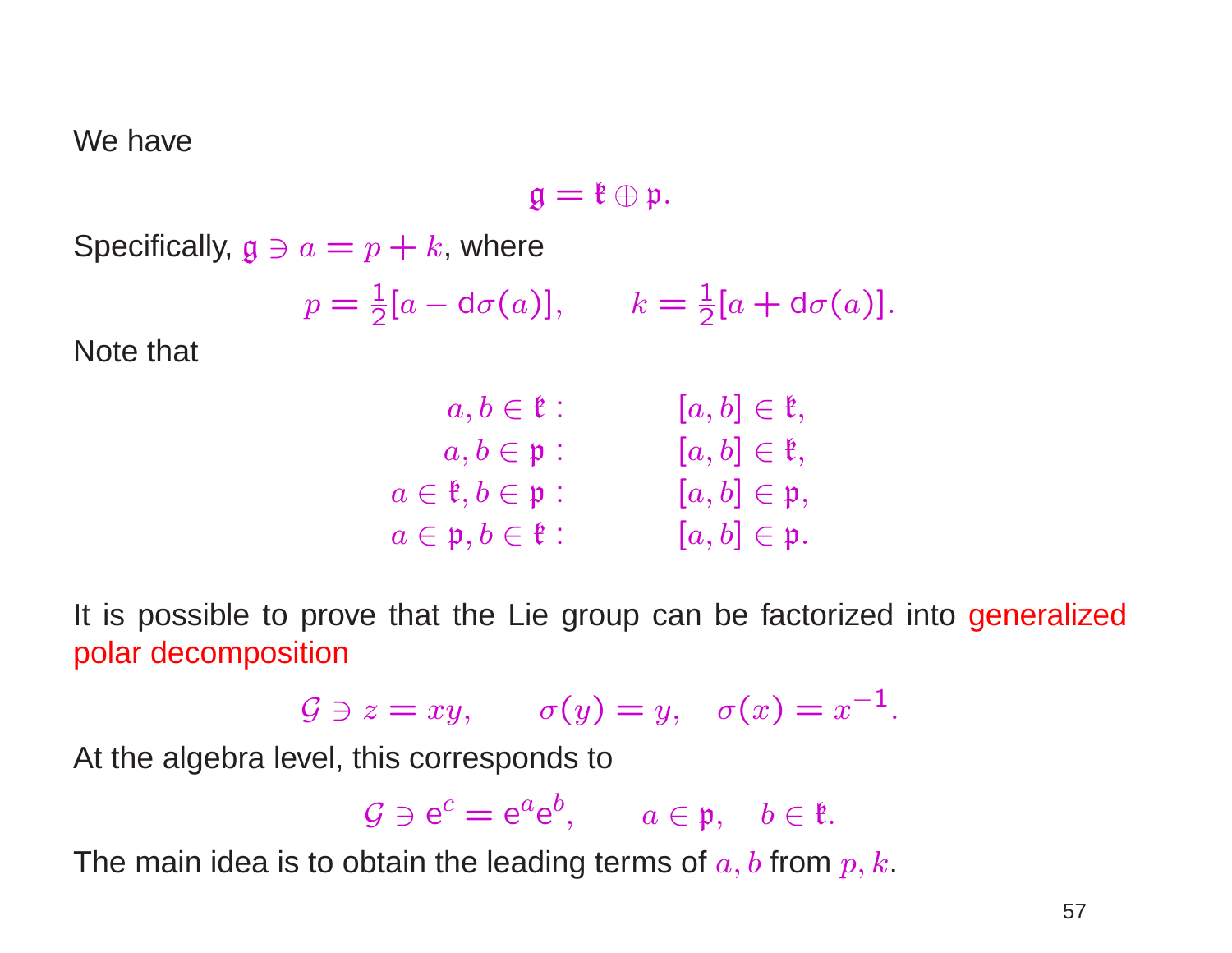We have

$$
a = pt - \frac{1}{2} [p, k] t^2 - \frac{1}{6} [k, [p, k]] t^3 + (\frac{1}{24} [p, [p, [p, k]]] - \frac{1}{24} [k, [k, [p, k]]]) t^4 + \mathcal{O}(t^5), b = kt - \frac{1}{12} [p, [p, k]] t^3 + \mathcal{O}(t^5).
$$

Suppose now that dim p is very small. In that case  $e^a$  is very cheap to compute. This is not the case with  $e^b$ , but recall that  $\ell$  is a subalgebra! Hence, we can go on splitting it!

We thus obtain a sequence of algebra authomorphisms and low-dimensional triple Lie systems  $p_k$  for  $k = 1, 2, ..., m$ , such that

$$
e^a = e^{p_1}e^{p_2}\cdots e^{p_m}, \qquad p_k \in \mathfrak{p}_k.
$$

A convenient way of generating such  $d\sigma_k$  is through involutory inner authomorphisms

$$
\sigma(x) = sxs^\top, \quad \mathsf{d}\sigma(a) = sas^\top,
$$

where  $s \in \mathcal{G} \cap O(n)$ .